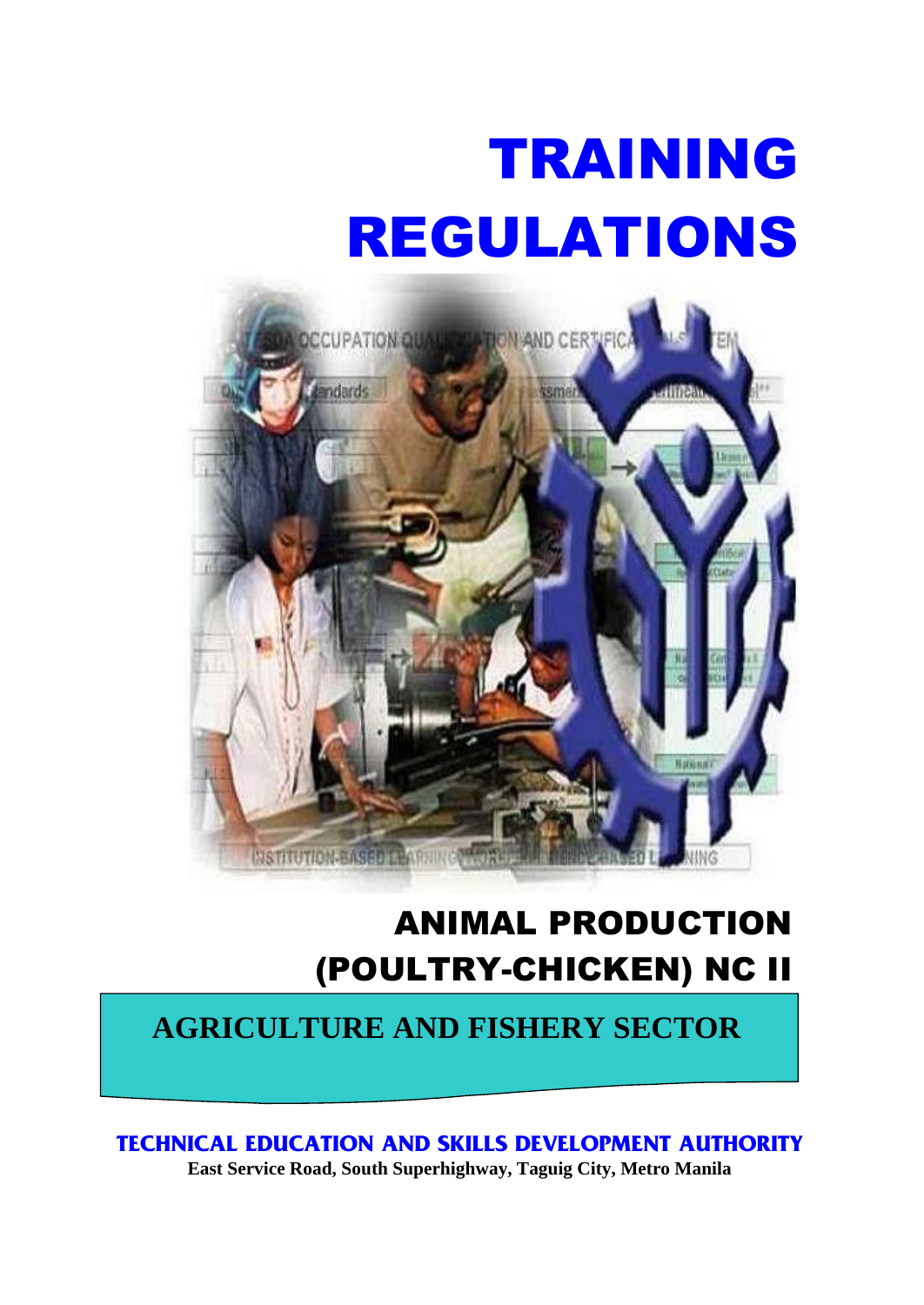### **TABLE OF CONTENTS**

#### **AGRI-FISHERY SECTOR**

#### **ANIMAL PRODUCTION (POULTRY-CHICKEN) NC II**

|           |                                                                                                                                                                                                                                                                                                                                                                   | Page/s                                                                   |           |
|-----------|-------------------------------------------------------------------------------------------------------------------------------------------------------------------------------------------------------------------------------------------------------------------------------------------------------------------------------------------------------------------|--------------------------------------------------------------------------|-----------|
| Section 1 | ANIMAL PRODUCTION (POULTRY-CHICKEN) NC II<br><b>QUALIFICATION</b>                                                                                                                                                                                                                                                                                                 |                                                                          | 1         |
| Section 2 | <b>COMPETENCY STANDARDS</b><br><b>Basic Competencies</b><br><b>Common Competencies</b><br>$\bullet$<br><b>Core Competencies</b><br>$\bullet$<br><b>Elective Competency</b>                                                                                                                                                                                        | $2 - 15$<br>$16 - 29$<br>$29 - 53$<br>$54 - 59$                          | $2 - 59$  |
| Section 3 | <b>TRAINING STANDARDS</b><br><b>Curriculum Design</b><br>3.1.<br>3.1.1. Basic<br>3.1.2. Common<br>3.1.3. Core<br>3.1.4. Elective<br>3.2. Training Delivery<br>3.3.<br><b>Trainee Entry Requirements</b><br>3.4.<br>List of Tools, Equipment and Materials<br>3.5. Training Facilities<br>3.6. Trainers' Qualifications<br>3.7.<br><b>Institutional Assessment</b> | $60 - 61$<br>60<br>61<br>62<br>62<br>63<br>64<br>64-66<br>67<br>67<br>67 | $60 - 67$ |
| Section 4 | NATIONAL ASSESSMENT AND CERTIFICATION<br><b>ARRANGEMENTS</b>                                                                                                                                                                                                                                                                                                      |                                                                          | 68-69     |
|           | <b>COMPETENCY MAP</b>                                                                                                                                                                                                                                                                                                                                             |                                                                          | 70        |
|           | <b>DEFINITION OF TERMS</b>                                                                                                                                                                                                                                                                                                                                        |                                                                          | 71        |
|           | <b>ACKNOWLEDGEMENTS</b>                                                                                                                                                                                                                                                                                                                                           |                                                                          | 72        |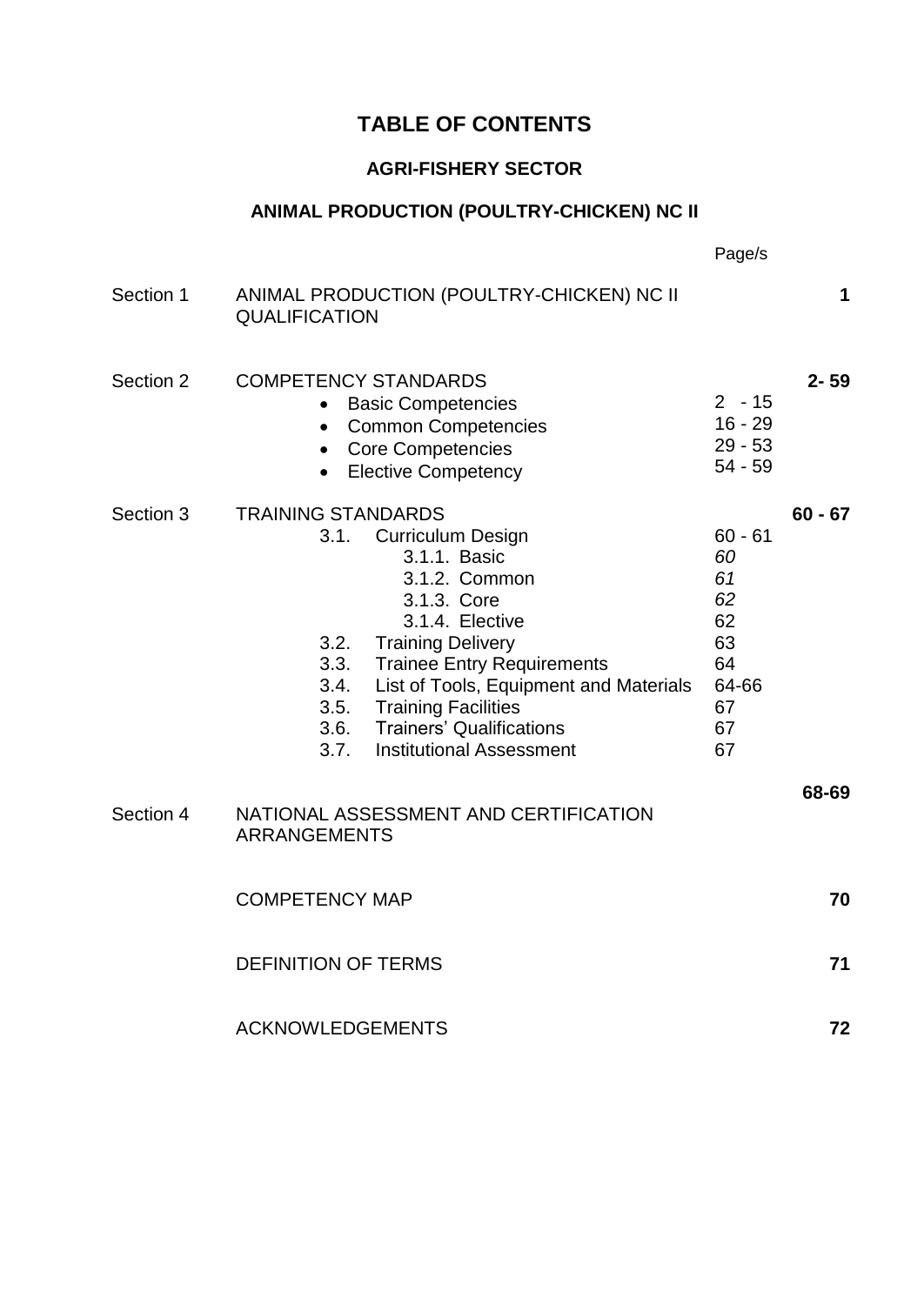#### **TRAINING REGULATIONS FOR ANIMAL PRODUCTION (POULTRY-CHICKEN) NC II**

#### **Section 1 ANIMAL PRODUCTION (POULTRY-CHICKEN) NC II QUALIFICATION**

The **ANIMAL PRODUCTION (POULTRY-CHICKEN) NC II** Qualification consists of competencies that a person must achieve to maintain poultry housing, brood and grow chicks, perform pre-lay and lay activities and trim beak. These functions are required for individual who will work in a poultry (broiler and layers).

This Qualification is packaged from the competency map of the Agri-Fishery Sector as shown in Annex A.

The units of competency comprising this qualification include the following:

#### **Code BASIC COMPETENCIES**

 Participate in workplace communication Work in a team environment Practice career professionalism Practice occupational health and safety procedures

#### **Code COMMON COMPETENCIES**

| AFF321201 | Apply safety measures in farm operations |
|-----------|------------------------------------------|
| AFF321202 | Use farm tools and equipment             |
| AFF321203 | Perform estimation and calculations      |
| AFF321205 | Process farm wastes                      |

#### **Code CORE COMPETENCIES** AFF622101 Maintain poultry house

- AFF622102 Brood and grow chicks AFF622103 Perform pre-lay and lay activities
- AFF622104 Trim beak

#### **ELECTIVE COMPETENCY**

AFF622105 Breed chicken

#### **A person who has achieved this Qualification is competent to be:**

- Poultry farmer **•** Broiler raiser
- Poultry farm worker Layer raiser
- Poultry farm assistant Poultry breeder
- Poultry farm caretaker Flock man
- Poultry service crew
- 
- 
- 
-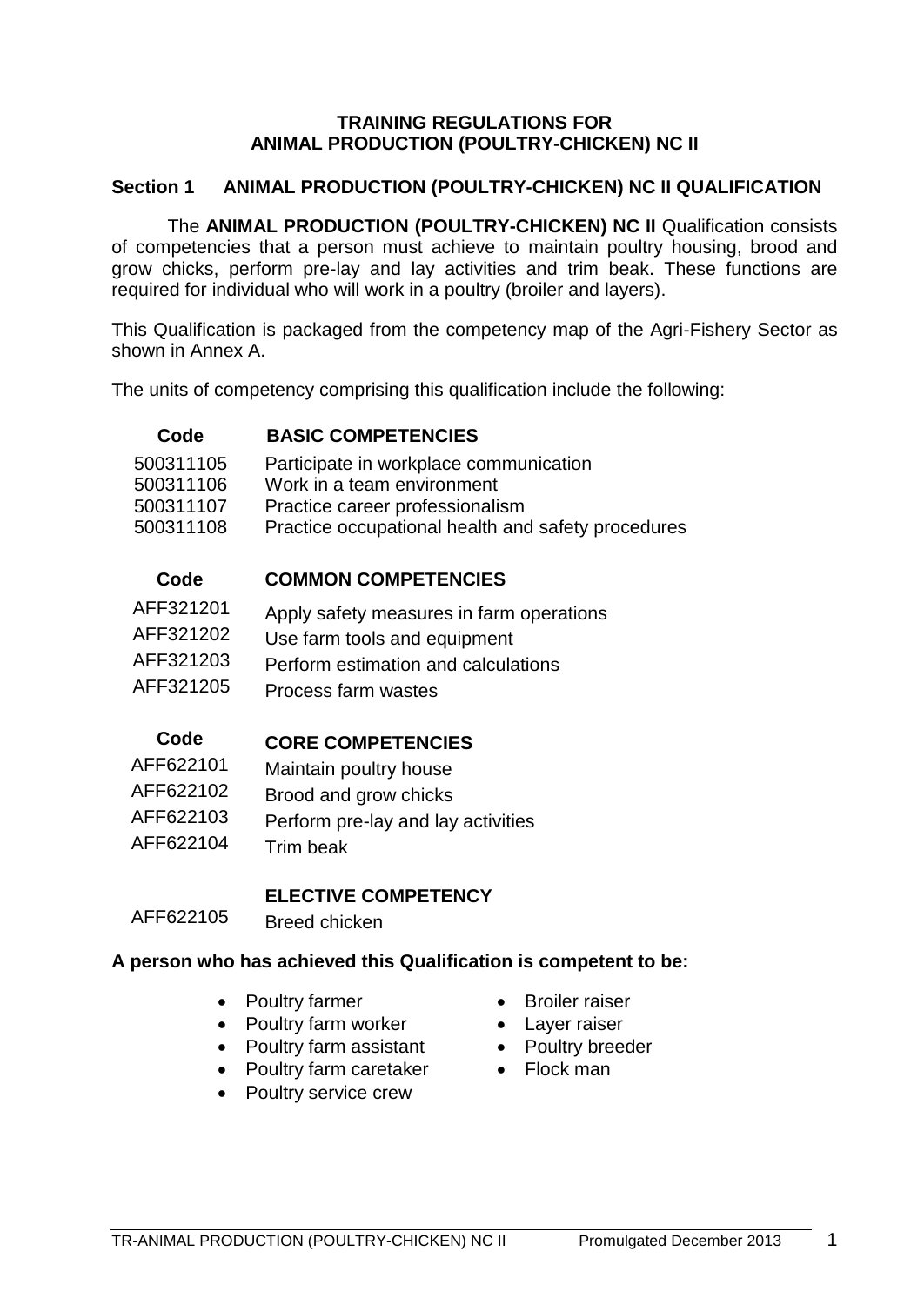#### **SECTION 2 COMPETENCY STANDARDS**

These guidelines are set to provide the Technical Vocational Education and Training (TVET) providers with information and other important requirements to consider when designing training programs for **ANIMAL PRODUCTION (POULTRY-CHICKEN) NC II.**

#### **BASIC COMPETENCIES**

|                 | UNIT OF COMPETENCY : PARTICIPATE IN WORKPLACE COMMUNICATION                                                                                              |
|-----------------|----------------------------------------------------------------------------------------------------------------------------------------------------------|
| UNIT CODE       | : 500311105                                                                                                                                              |
| UNIT DESCRIPTOR | : This unit covers the knowledge, skills and attitudes<br>required to gather, interpret and convey information in<br>response to workplace requirements. |

|                      | <b>PERFORMANCE CRITERIA</b>                                                                           |  |  |
|----------------------|-------------------------------------------------------------------------------------------------------|--|--|
| <b>ELEMENT</b>       | Italicized terms are elaborated in the Range of Variables                                             |  |  |
| 1. Obtain and convey | 1.1 Specific and relevant information is accessed from                                                |  |  |
| workplace            | appropriate sources                                                                                   |  |  |
| information          | 1.2 Effective questioning, active listening and speaking                                              |  |  |
|                      | skills are used to gather and convey information                                                      |  |  |
|                      | 1.3 Appropriate <i>medium</i> is used to transfer information<br>and ideas                            |  |  |
|                      | 1.4 Appropriate non-verbal communication is used                                                      |  |  |
|                      | 1.5 Appropriate lines of communication with supervisors<br>and colleagues are identified and followed |  |  |
|                      | 1.6 Defined workplace procedures for the location and<br>storage of information are used              |  |  |
|                      | 1.7 Personal interaction is carried out clearly and concisely                                         |  |  |
| 2. Participate in    | 2.1 Team meetings are attended on time                                                                |  |  |
| workplace meetings   | 2.2 Own opinions are clearly expressed and those of                                                   |  |  |
| and discussions      | others are listened to without interruption                                                           |  |  |
|                      | 2.3 Meeting inputs are consistent with the meeting purpose<br>and established <i>protocols</i>        |  |  |
|                      | 2.4 Workplace interactions are conducted in a courteous<br>manner                                     |  |  |
|                      | 2.5 Questions about simple routine workplace procedures                                               |  |  |
|                      | and maters concerning working conditions of                                                           |  |  |
|                      | employment are asked and responded to                                                                 |  |  |
|                      | 2.6 Meetings outcomes are interpreted and implemented                                                 |  |  |
| 3. Complete relevant | 3.1 Range of forms relating to conditions of employment                                               |  |  |
| work related         | are completed accurately and legibly                                                                  |  |  |
| documents            | 3.2 Workplace data is recorded on standard workplace                                                  |  |  |
|                      | forms and documents                                                                                   |  |  |
|                      | 3.3 Basic mathematical processes are used for routine<br>calculations                                 |  |  |
|                      | 3.4 Errors in recording information on forms/documents                                                |  |  |
|                      | are identified and properly acted upon                                                                |  |  |
|                      | 3.5 Reporting requirements to supervisor are completed                                                |  |  |
|                      | according to organizational guidelines                                                                |  |  |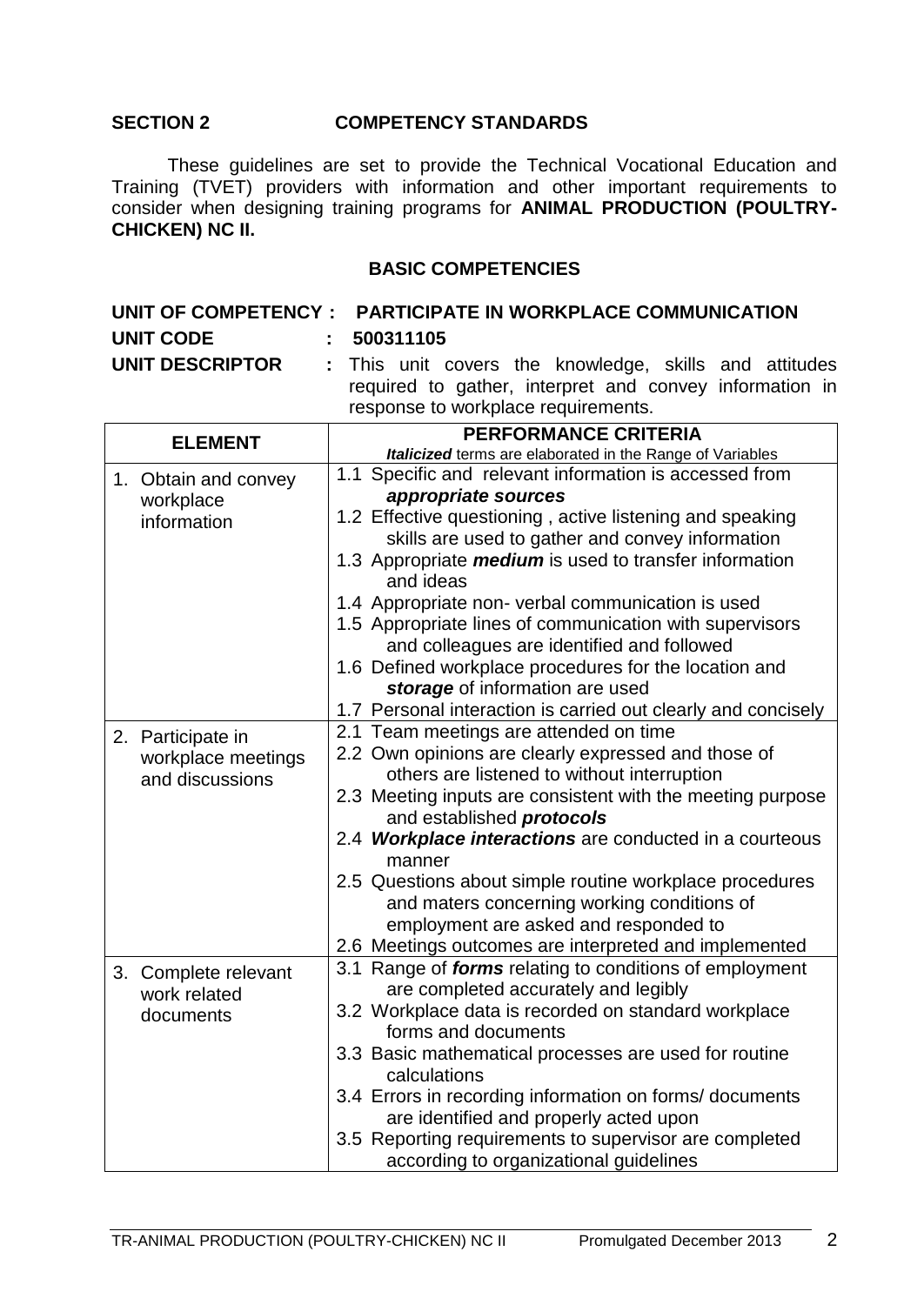| <b>VARIABLE</b>           |      | <b>RANGE</b>                                                                                                                 |
|---------------------------|------|------------------------------------------------------------------------------------------------------------------------------|
| 1. Appropriate sources    | 1.1. | Team members                                                                                                                 |
|                           | 1.2. | <b>Suppliers</b>                                                                                                             |
|                           | 1.3. | Trade personnel                                                                                                              |
|                           | 1.4. | Local government                                                                                                             |
|                           | 1.5. | Industry bodies                                                                                                              |
| 2. Medium                 | 2.1. | Memorandum                                                                                                                   |
|                           | 2.2. | Circular                                                                                                                     |
|                           | 2.3. | <b>Notice</b>                                                                                                                |
|                           | 2.4. | Information discussion                                                                                                       |
|                           | 2.5. | Follow-up or verbal instructions                                                                                             |
|                           | 2.6. | Face to face communication                                                                                                   |
| 3. Storage                | 3.1. | Manual filing system                                                                                                         |
|                           | 3.2. | Computer-based filing system                                                                                                 |
| 4. Forms                  | 4.1. | Personnel forms, telephone message forms,<br>safety reports                                                                  |
| 5. Workplace interactions | 5.1. | Face to face                                                                                                                 |
|                           | 5.2. | Telephone                                                                                                                    |
|                           | 5.3. | Electronic and two way radio                                                                                                 |
|                           | 5.4. | Written including electronic, memos, instruction<br>and forms, non-verbal including gestures,<br>signals, signs and diagrams |
| 6. Protocols              | 6.1. | <b>Observing meeting</b>                                                                                                     |
|                           | 6.2. | Compliance with meeting decisions                                                                                            |
|                           | 6.3. | Obeying meeting instructions                                                                                                 |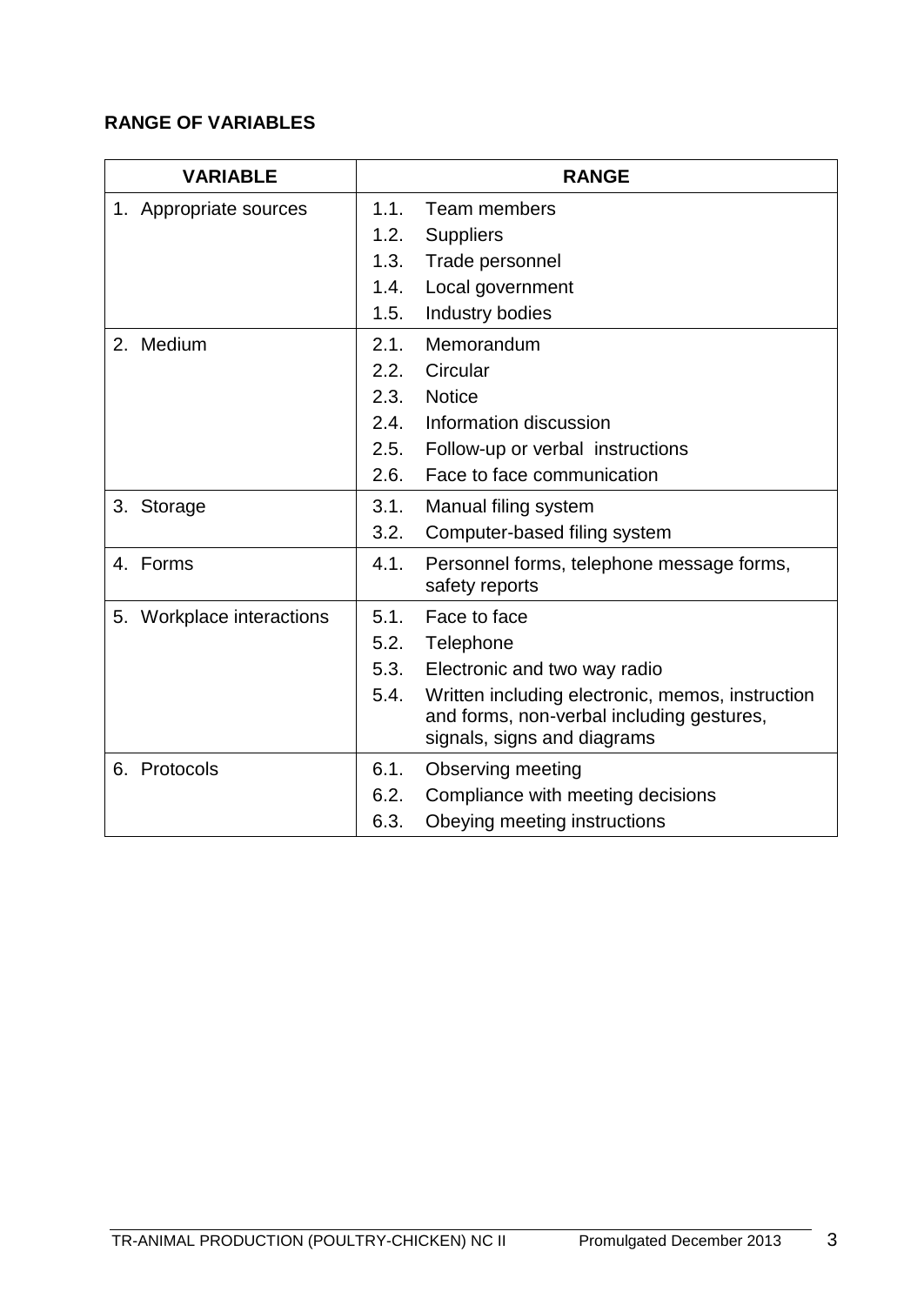| 1. Critical Aspects of                 | Assessment requires evidence that the candidate:                                                                                                                                                                                                                                            |
|----------------------------------------|---------------------------------------------------------------------------------------------------------------------------------------------------------------------------------------------------------------------------------------------------------------------------------------------|
| Competency                             | Prepared written communication following standard<br>1.1.<br>format of the organization                                                                                                                                                                                                     |
|                                        | Accessed information using communication<br>1.2.<br>equipment                                                                                                                                                                                                                               |
|                                        | 1.3.<br>Made use of relevant terms as an aid to transfer<br>information effectively                                                                                                                                                                                                         |
|                                        | Conveyed information effectively adopting the<br>1.4.<br>formal or informal communication                                                                                                                                                                                                   |
| 2. Required Knowledge<br>and Attitudes | 2.1.<br>Effective communication<br>2.2.<br>Different modes of communication<br>2.3. Written communication<br>Organizational policies<br>2.4.<br>2.5.<br>Communication procedures and systems<br>Technology relevant to the enterprise and the<br>2.6.<br>individual's work responsibilities |
| 3. Required Skills                     | Follow simple spoken language<br>3.1.                                                                                                                                                                                                                                                       |
|                                        | Perform routine workplace duties following simple<br>3.2.<br>written notices                                                                                                                                                                                                                |
|                                        | Participate in workplace meetings and discussions<br>3.3.                                                                                                                                                                                                                                   |
|                                        | Complete work related documents<br>3.4.                                                                                                                                                                                                                                                     |
|                                        | Estimate, calculate and record routine workplace<br>3.5.<br>measures                                                                                                                                                                                                                        |
|                                        | 3.6.<br>Basic mathematical processes of addition,<br>subtraction, division and multiplication                                                                                                                                                                                               |
|                                        | Ability to relate to people of social range in the<br>3.7.<br>workplace                                                                                                                                                                                                                     |
|                                        | 3.8.<br>Gather and provide information in response to<br>workplace Requirements                                                                                                                                                                                                             |
| Resource<br>4.                         | Fax machine<br>4.1.                                                                                                                                                                                                                                                                         |
| Implications                           | 4.2.<br>Telephone                                                                                                                                                                                                                                                                           |
|                                        | Writing materials<br>4.3.                                                                                                                                                                                                                                                                   |
|                                        | 4.4.<br>Internet                                                                                                                                                                                                                                                                            |
| Methods of<br>5.                       | <b>Direct Observation</b><br>5.1.                                                                                                                                                                                                                                                           |
| Assessment                             | 5.2.<br>Oral interview and written test                                                                                                                                                                                                                                                     |
| 6. Context of<br>Assessment            | 6.1.<br>Competency may be assessed individually in the<br>actual workplace or through accredited institution                                                                                                                                                                                |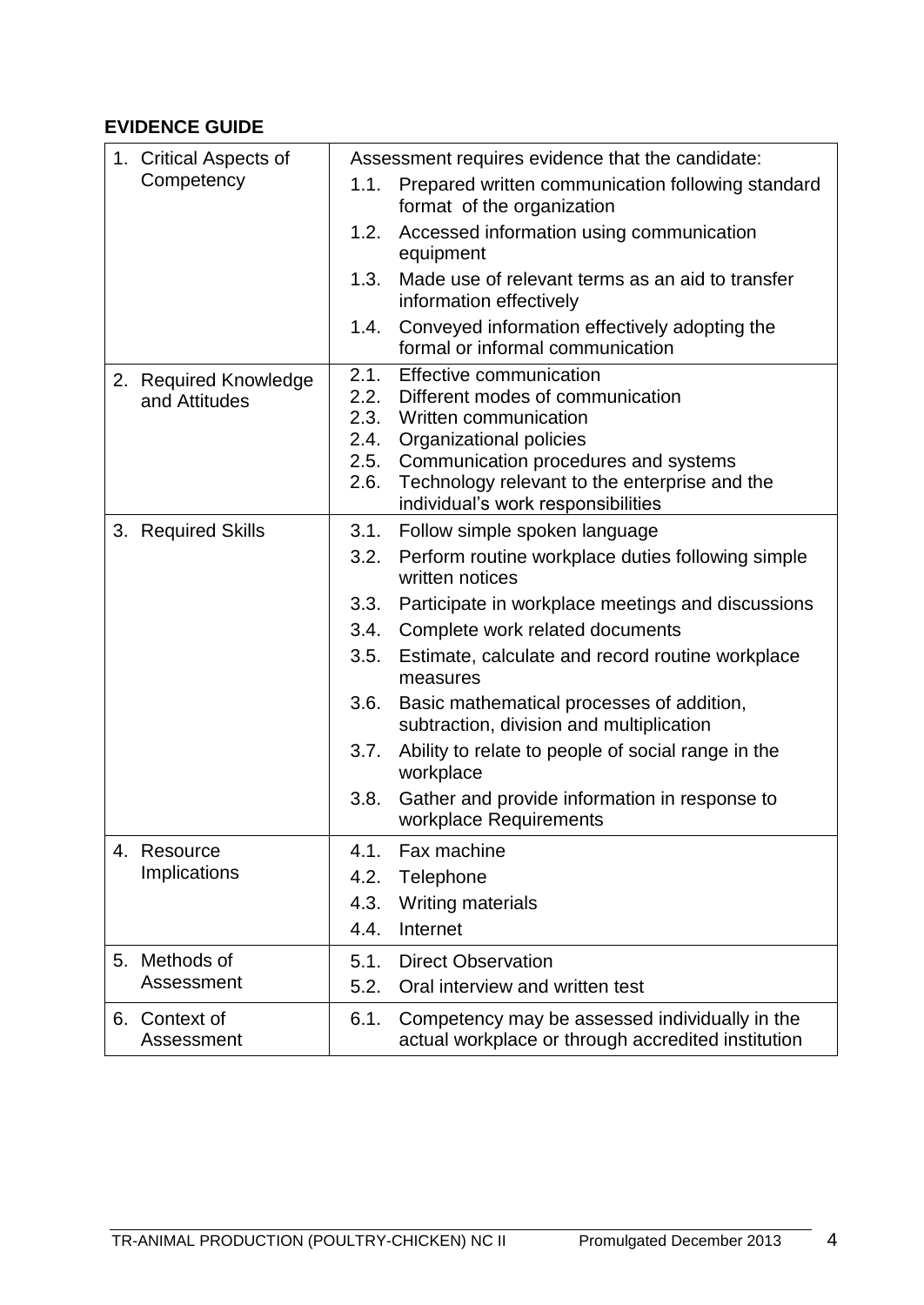#### **UNIT OF COMPETENCY: WORK IN TEAM ENVIRONMENT**

#### **UNIT CODE : 500311106**

**UNIT DESCRIPTOR :** This unit covers the skills, knowledge and attitudes to identify role and responsibility as a member of a team.

| <b>ELEMENT</b>                                            | <b>PERFORMANCE CRITERIA</b><br>Italicized terms are elaborated in the<br>Range of Variables                                                                                   |
|-----------------------------------------------------------|-------------------------------------------------------------------------------------------------------------------------------------------------------------------------------|
| 1. Describe team role<br>and scope                        | 1.1. The role and objective of the team is identified from<br>available sources of information                                                                                |
|                                                           | 1.2. Team parameters, reporting relationships and<br>responsibilities are identified from team discussions<br>and appropriate external sources                                |
| 2. Identify own role<br>and responsibility<br>within team | 2.1. Individual role and responsibilities within the team<br>environment are identified                                                                                       |
|                                                           | 2.2. Roles and responsibility of other team members are<br>identified and recognized                                                                                          |
|                                                           | 2.3. Reporting relationships within team and external to<br>team are identified                                                                                               |
| 3. Work as a team<br>member                               | 3.1. Effective and appropriate forms of communications<br>used and interactions undertaken with team members<br>who contribute to known team activities and<br>objectives     |
|                                                           | Effective and appropriate contributions made to<br>3.2.<br>complement team activities and objectives, based on<br>individual skills and competencies and workplace<br>context |
|                                                           | 3.3.<br>Observed protocols in reporting using standard<br>operating procedures                                                                                                |
|                                                           | 3.4. Contribute to the development of team work plans<br>based on an understanding of team's role and<br>objectives and individual competencies of the<br>members.            |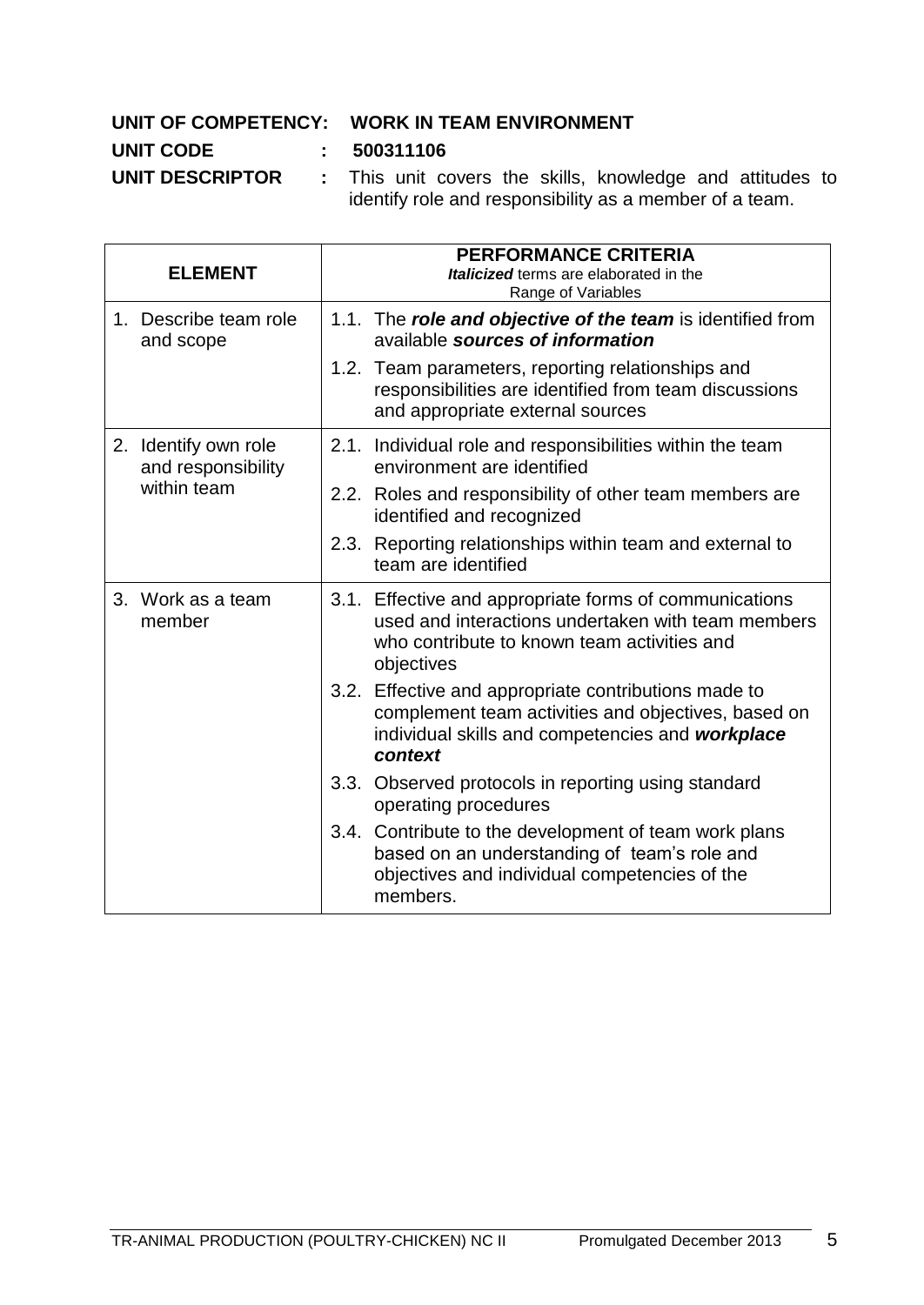| <b>VARIABLE</b>                  | <b>RANGE</b>                                                                                                                          |  |  |  |
|----------------------------------|---------------------------------------------------------------------------------------------------------------------------------------|--|--|--|
| 1. Role and objective<br>of team | 1.1.<br>Work activities in a team environment with<br>enterprise or specific sector                                                   |  |  |  |
|                                  | 1.2.<br>Limited discretion, initiative and judgment maybe<br>demonstrated on the job, either individually or in a<br>team environment |  |  |  |
| 2. Sources of<br>information     | 2.1.<br>Standard operating and/or other workplace<br>procedures                                                                       |  |  |  |
|                                  | 2.2.<br>Job procedures                                                                                                                |  |  |  |
|                                  | 2.3.<br>Machine/equipment manufacturer's specifications<br>and instructions                                                           |  |  |  |
|                                  | 2.4.<br>Organizational or external personnel                                                                                          |  |  |  |
|                                  | 2.5.<br>Client/supplier instructions                                                                                                  |  |  |  |
|                                  | 2.6.<br><b>Quality standards</b>                                                                                                      |  |  |  |
|                                  | OHS and environmental standards<br>2.7.                                                                                               |  |  |  |
| 3. Workplace context             | Work procedures and practices<br>3.1.                                                                                                 |  |  |  |
|                                  | 3.2.<br>Conditions of work environments                                                                                               |  |  |  |
|                                  | 3.3.<br>Legislation and industrial agreements                                                                                         |  |  |  |
|                                  | 3.4.<br>Standard work practice including the storage, safe<br>handling and disposal of chemicals                                      |  |  |  |
|                                  | Safety, environmental, housekeeping and quality<br>3.5.<br>guidelines                                                                 |  |  |  |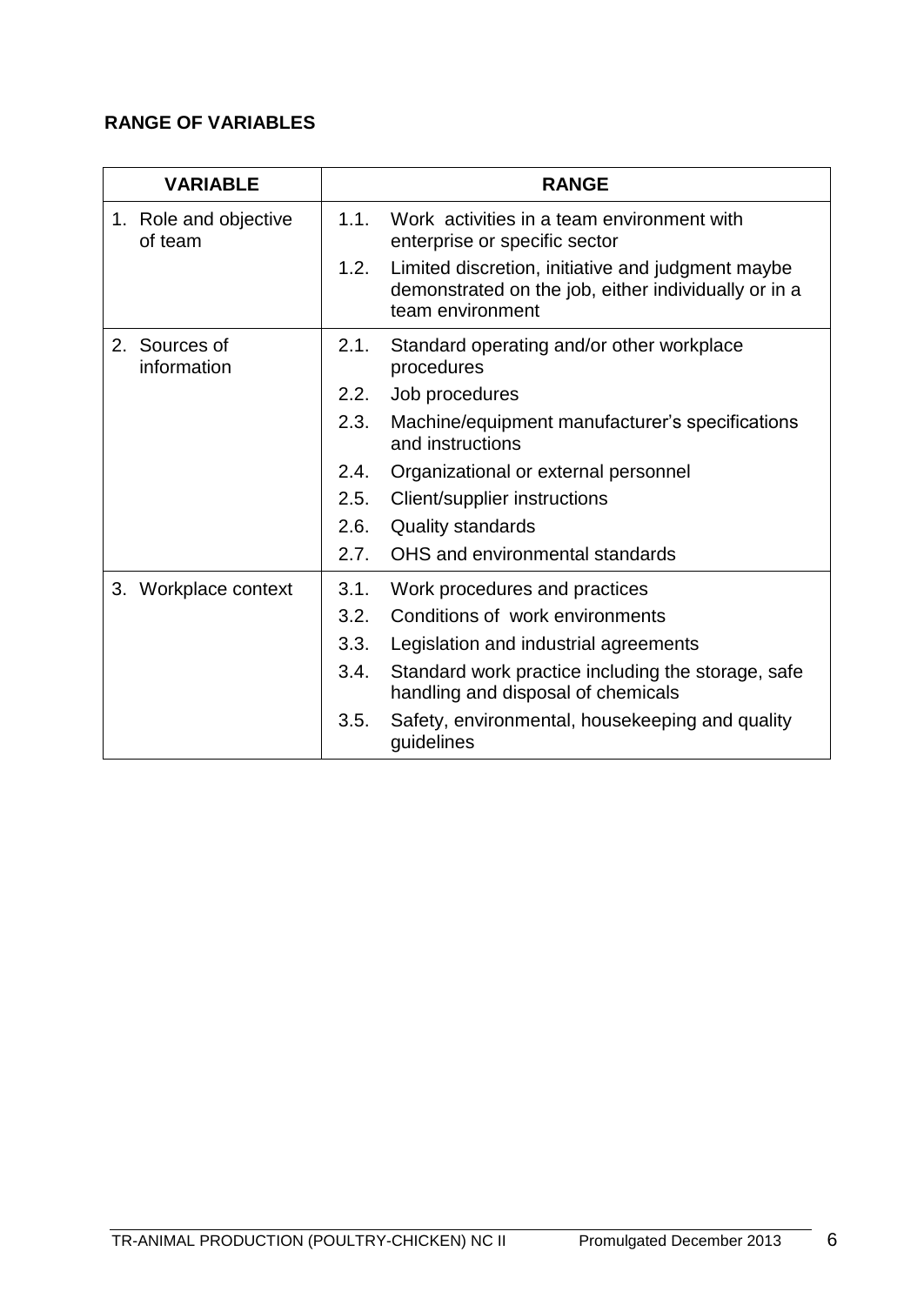| 1. Critical aspects of       | Assessment requires evidence that the candidate:                                                                                                   |
|------------------------------|----------------------------------------------------------------------------------------------------------------------------------------------------|
| competency                   | 1.1.<br>Operated in a team to complete workplace activity                                                                                          |
|                              | 1.2.<br>Worked effectively with others                                                                                                             |
|                              | 1.3.<br>Conveyed information in written or oral form                                                                                               |
|                              | Selected and used appropriate workplace language<br>1.4.                                                                                           |
|                              | 1.5.<br>Followed designated work plan for the job                                                                                                  |
|                              | 1.6.<br><b>Reported outcomes</b>                                                                                                                   |
| 2. Required                  | 2.1.<br>Communication process                                                                                                                      |
| Knowledge and                | 2.2.<br>Team structure                                                                                                                             |
| Attitude                     | 2.3.<br>Team roles                                                                                                                                 |
|                              | 2.4.<br>Group planning and decision making                                                                                                         |
| 3. Required Skills           | 3.1.<br>Communicate appropriately, consistent with the<br>culture of the workplace                                                                 |
| 4. Resource                  | The following resources <b>MUST</b> be provided:                                                                                                   |
| Implications                 | 4.1.<br>Access to relevant workplace or appropriately<br>simulated environment where assessment can take<br>place                                  |
|                              | 4.2.<br>Materials relevant to the proposed activity or tasks                                                                                       |
| Methods of<br>5.             | Competency may be assessed through:                                                                                                                |
| Assessment                   | Observation of the individual member in relation to<br>5.1.<br>the work activities of the group                                                    |
|                              | 5.2.<br>Observation of simulation and or role play involving<br>the participation of individual member to the<br>attainment of organizational goal |
|                              | 5.3.<br>Case studies and scenarios as a basis for discussion<br>of issues and strategies in teamwork                                               |
| 6. Context for<br>Assessment | 6.1.<br>Competency may be assessed in workplace or in a<br>simulated workplace setting                                                             |
|                              | 6.2.<br>Assessment shall be observed while task are being<br>undertaken whether individually or in group                                           |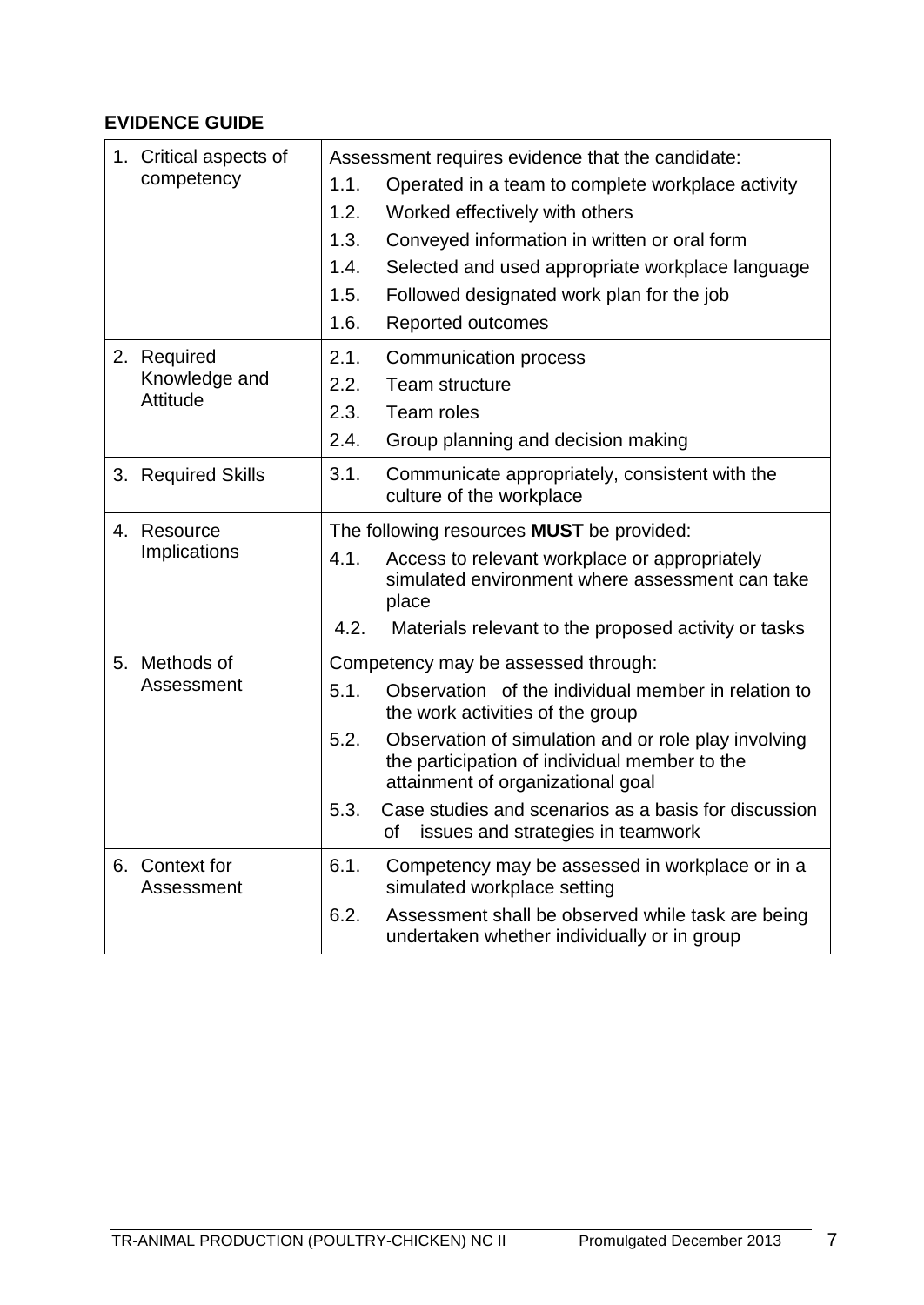#### **UNIT OF COMPETENCY: PRACTICE CAREER PROFESSIONALISM**

#### **UNIT CODE : 500311107**

**UNIT DESCRIPTOR :** This unit covers the knowledge, skills and attitudes in promoting career growth and advancement.

| <b>ELEMENT</b>                                                   | <b>PERFORMANCE CRITERIA</b><br>Italicized terms are elaborated in the<br>Range of Variables                                                                                                                                                                                                                                                              |
|------------------------------------------------------------------|----------------------------------------------------------------------------------------------------------------------------------------------------------------------------------------------------------------------------------------------------------------------------------------------------------------------------------------------------------|
| 1. Integrate personal<br>objectives with<br>organizational goals | 1.1 Personal growth and work plans are pursued towards<br>improving the qualifications set for the profession<br>1.2 Intra- and interpersonal relationships is are maintained in<br>the course of managing oneself based on performance<br>evaluation<br>1.3 Commitment to the organization and its goal is<br>demonstrated in the performance of duties |
| Set and meet work<br>2.<br>priorities                            | 2.1 Competing demands are prioritized to achieve personal,<br>team and organizational goals and objectives.<br>2.2 Resources are utilized efficiently and effectively to<br>manage work priorities and commitments<br>2.3 Practices along economic use and maintenance of<br>equipment and facilities are followed as per<br>established procedures      |
| Maintain professional<br>3.<br>growth and<br>development         | 3.1 Trainings and career opportunities are identified and<br>availed of based on job requirements<br>3.2 Recognitions are -sought/received and demonstrated<br>as proof of career advancement<br>3.3 Licenses and/or certifications relevant to job and<br>career are obtained and renewed                                                               |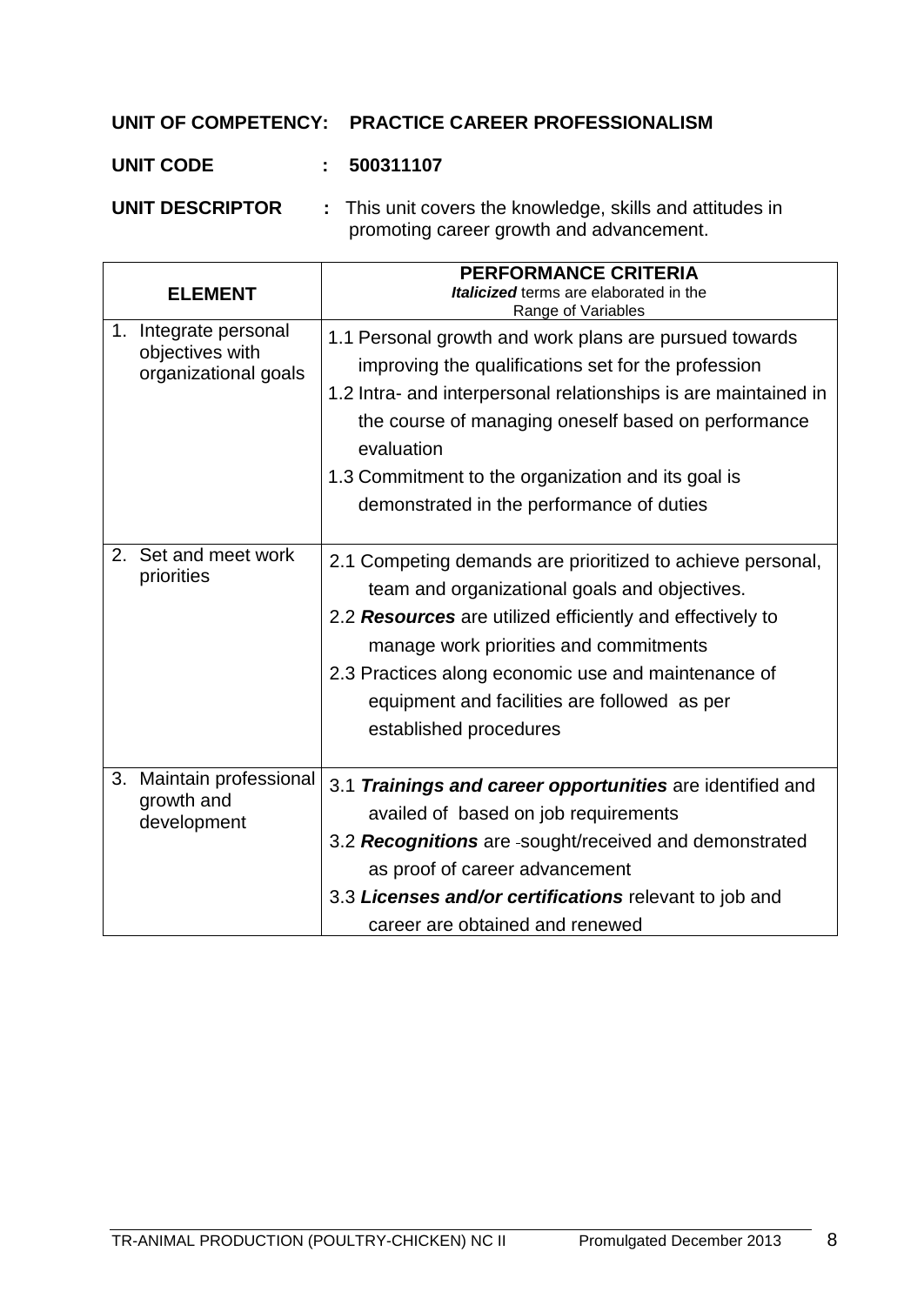| <b>VARIABLE</b>                          | <b>RANGE</b>                                                                                                                                                                                        |  |  |
|------------------------------------------|-----------------------------------------------------------------------------------------------------------------------------------------------------------------------------------------------------|--|--|
| 1. Evaluation                            | 1.1 Performance Appraisal<br>1.2 Psychological Profile<br>1.3 Aptitude Tests                                                                                                                        |  |  |
| 2. Resources                             | 2.1 Human<br>2.2 Financial<br>2.3 Technology<br>2.3.1 Hardware<br>2.3.2 Software                                                                                                                    |  |  |
| 3. Trainings and career<br>opportunities | 3.1 Participation in training programs<br>3.1.1 Technical<br>3.1.2 Supervisory<br>3.1.3 Managerial<br>3.1.4 Continuing Education<br>3.2 Serving as Resource Persons in conferences and<br>workshops |  |  |
| 4. Recognitions                          | 4.1 Recommendations<br>4.2 Citations<br>4.3 Certificate of Appreciations<br>4.4 Commendations<br>4.5 Awards<br>4.6 Tangible and Intangible Rewards                                                  |  |  |
| 5. Licenses and/or<br>certifications     | 5.1 National Certificates<br>5.2 Certificate of Competency<br>5.3 Support Level Licenses<br>5.4 Professional Licenses                                                                               |  |  |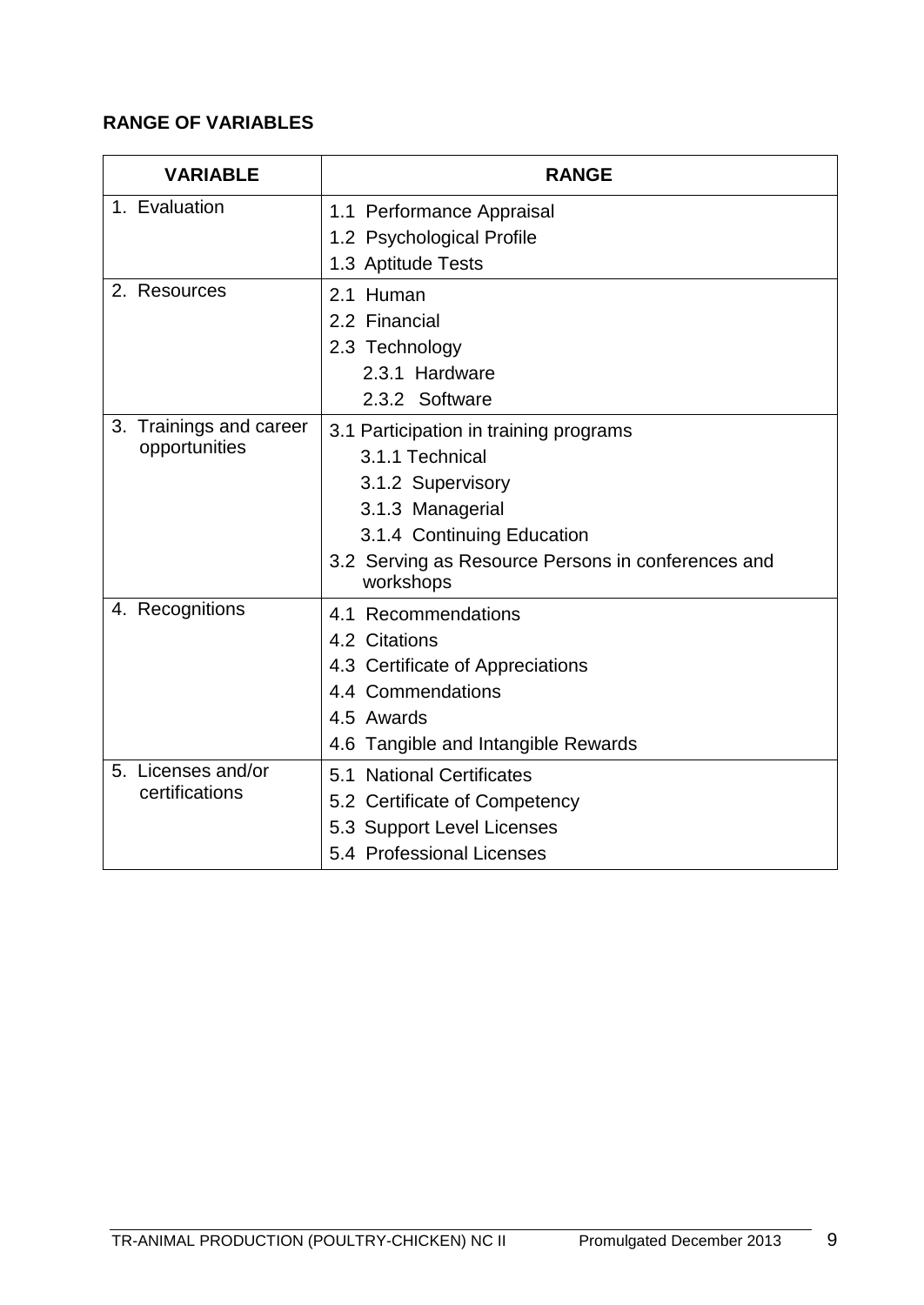| 1. Critical Aspects of<br>Competency   | Assessment requires evidence that the candidate:<br>1.1 Attained job targets within key result areas (KRAs)<br>1.2 Maintained intra - and interpersonal relationship in the<br>course of managing oneself based on performance<br>evaluation<br>1.3 Completed trainings and career opportunities which are<br>based on the requirements of the industries<br>1.4 Acquired and maintained licenses and/or certifications<br>according to the requirement of the qualification |
|----------------------------------------|------------------------------------------------------------------------------------------------------------------------------------------------------------------------------------------------------------------------------------------------------------------------------------------------------------------------------------------------------------------------------------------------------------------------------------------------------------------------------|
| 2. Required Knowledge<br>and Attitudes | 2.1 Work values and ethics (Code of Conduct, Code of<br>Ethics, etc.)<br>2.2 Company policies<br>2.3 Company-operations, procedures and standards<br>2.4 Fundamental rights at work including gender sensitivity<br>2.5 Personal hygiene practices                                                                                                                                                                                                                           |
| 3. Required Skills                     | 3.1 Appropriate practice of personal hygiene<br>3.2 Intra and Interpersonal skills<br>3.3 Communication skills                                                                                                                                                                                                                                                                                                                                                               |
| 4. Resource<br>Implications            | The following resources <b>MUST</b> be provided:<br>4.1 Workplace or assessment location<br>4.2 Case studies/scenarios                                                                                                                                                                                                                                                                                                                                                       |
| 5. Methods of<br>Assessment            | Competency may be assessed through:<br>5.1 Portfolio Assessment<br>5.2 Interview<br>5.3 Simulation/Role-plays<br>5.4 Observation<br>5.5 Third Party Reports<br>5.6 Exams and Tests                                                                                                                                                                                                                                                                                           |
| 6. Context of<br>Assessment            | 6.1 Competency may be assessed in the work place or in a<br>simulated work place setting                                                                                                                                                                                                                                                                                                                                                                                     |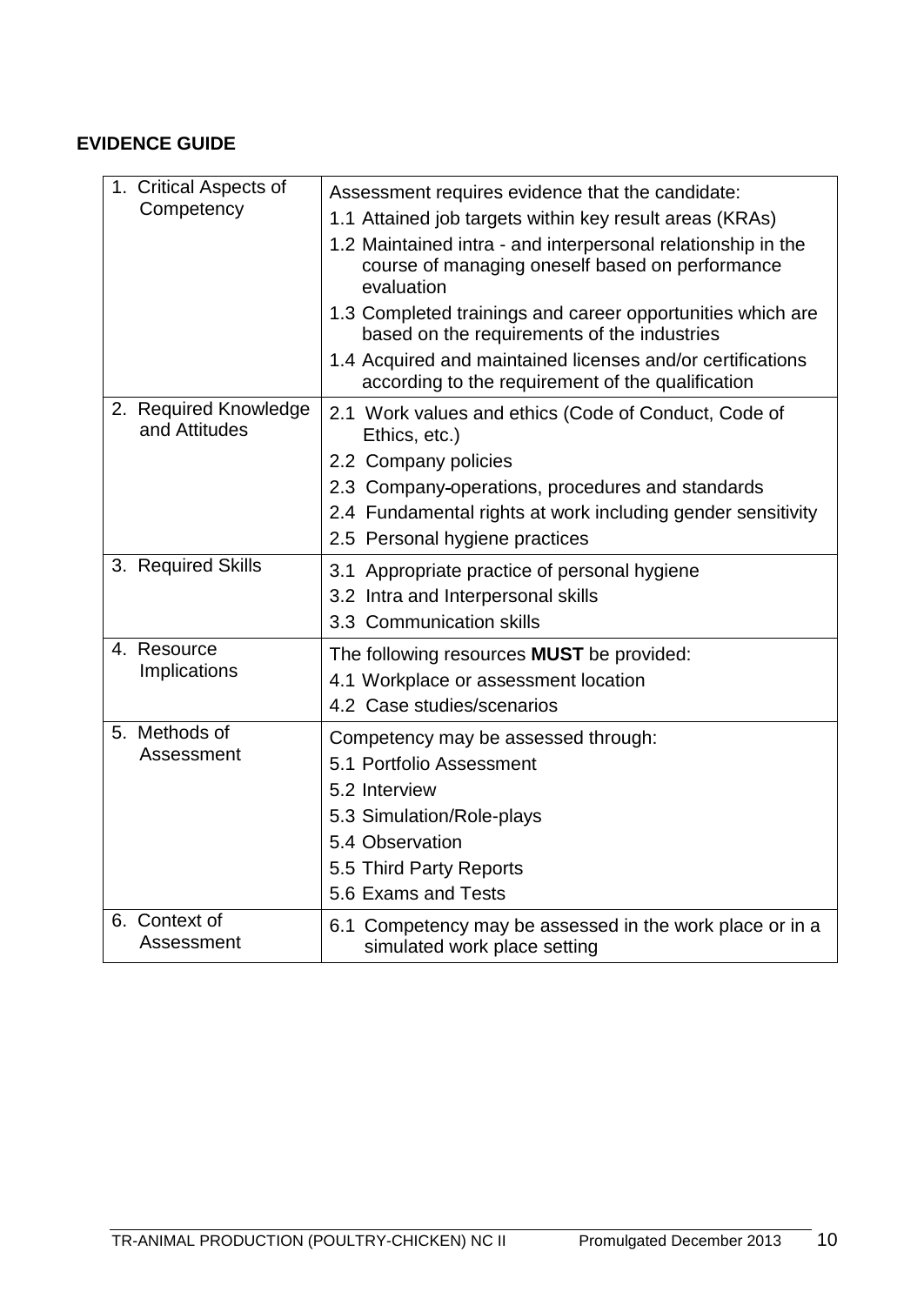#### **UNIT OF COMPETENCY : PRACTICE OCCUPATIONAL HEALTH AND SAFETY PROCEDURES**

#### **UNIT CODE : 500311108**

**UNIT DESCRIPTOR :** This unit covers the outcomes required to comply with regulatory and organizational requirements for occupational health and safety.

|                               | PERFORMANCE CRITERIA                                                                                                                                                                                                               |
|-------------------------------|------------------------------------------------------------------------------------------------------------------------------------------------------------------------------------------------------------------------------------|
| <b>ELEMENT</b>                | Italicized terms are elaborated in the<br>Range of Variables                                                                                                                                                                       |
| 1. Identify hazards and risks | Safety regulations and workplace safety and<br>1.1<br>hazard control practices and procedures are<br>clarified and explained based on organization<br>procedures                                                                   |
|                               | 1.2 <b>Hazards/risks</b> in the workplace and their<br>corresponding indicators<br>identified<br>are<br>to<br>minimize or eliminate risk to co-workers,<br>workplace and environment in accordance with<br>organization procedures |
|                               | 1.3 <b>Contingency measures</b> during workplace<br>accidents, fire and other emergencies are<br>recognized and established in accordance with<br>organization procedures                                                          |
| 2. Evaluate hazards and risks | 2.1 Terms of maximum tolerable limits which when<br>exceeded will result in harm or damage are<br>identified based on threshold limit values (TLV)                                                                                 |
|                               | 2.2 Effects of the hazards are determined                                                                                                                                                                                          |
|                               | 2.3 OHS issues and/or concerns and identified<br>safety hazards are reported to designated<br>personnel in accordance with workplace<br>requirements and relevant workplace OHS<br>legislation                                     |
| 3. Control hazards and risks  | Occupational Health<br>3.1<br>and<br>Safety<br>(OHS)<br>procedures for controlling hazards/risks in<br>workplace are consistently followed                                                                                         |
|                               | for<br>dealing with<br>3.2 Procedures<br>workplace<br>accidents, fire and emergencies are followed in<br>accordance with organization OHS policies                                                                                 |
|                               | 3.3 Personal protective equipment (PPE) is<br>correctly used in accordance with organization<br>OHS procedures and practices                                                                                                       |
|                               | 3.4 Appropriate assistance is provided in the event<br>of a workplace emergency in accordance with                                                                                                                                 |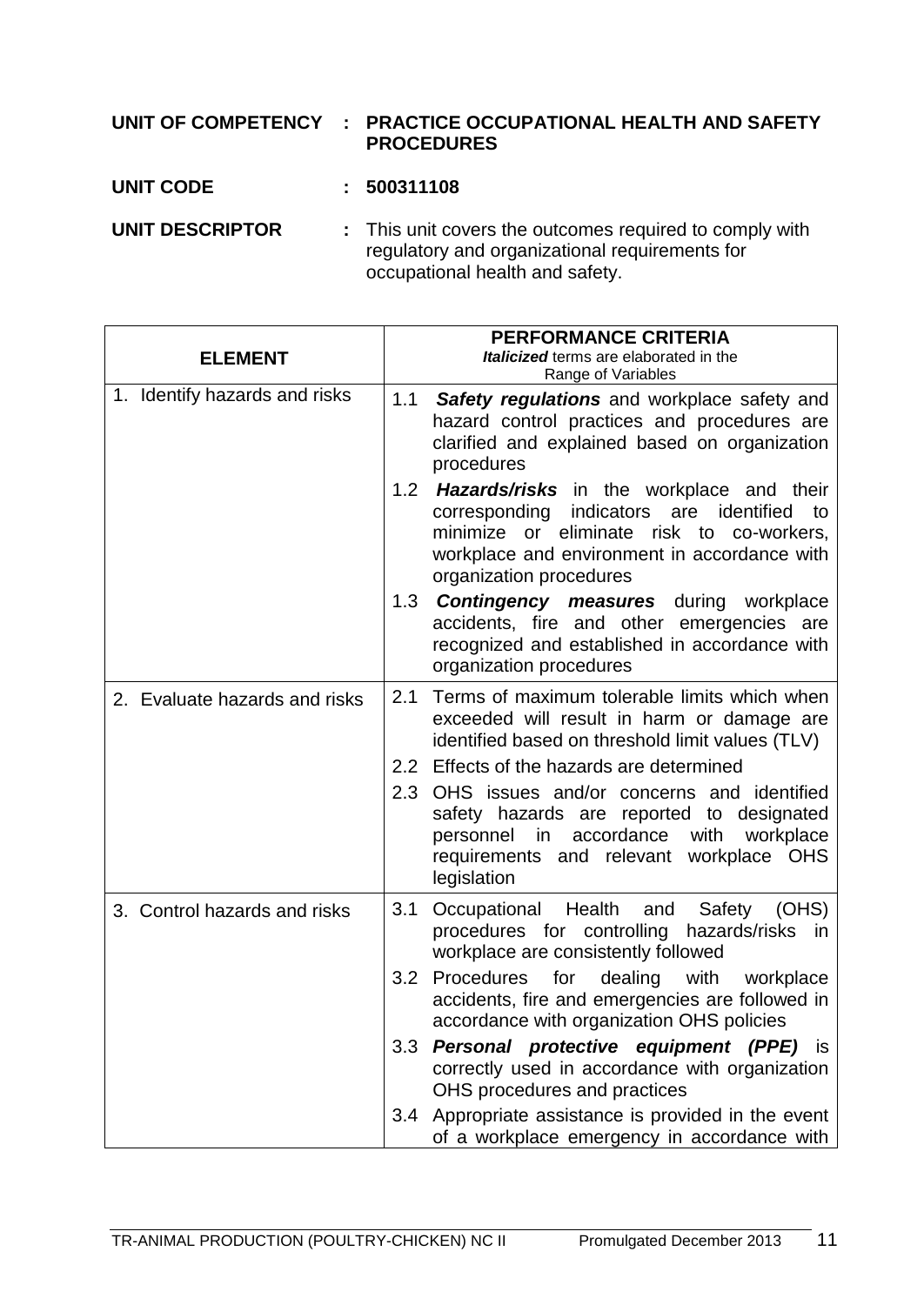|                           | established organization protocol                                                                                                                                                                                           |
|---------------------------|-----------------------------------------------------------------------------------------------------------------------------------------------------------------------------------------------------------------------------|
| 4. Maintain OHS awareness | 4.1 <b>Emergency-related drills and trainings</b> are<br>participated in as per established organization<br>guidelines and procedures<br>4.2 OHS personal records are completed and<br>updated in accordance with workplace |
|                           | requirements.                                                                                                                                                                                                               |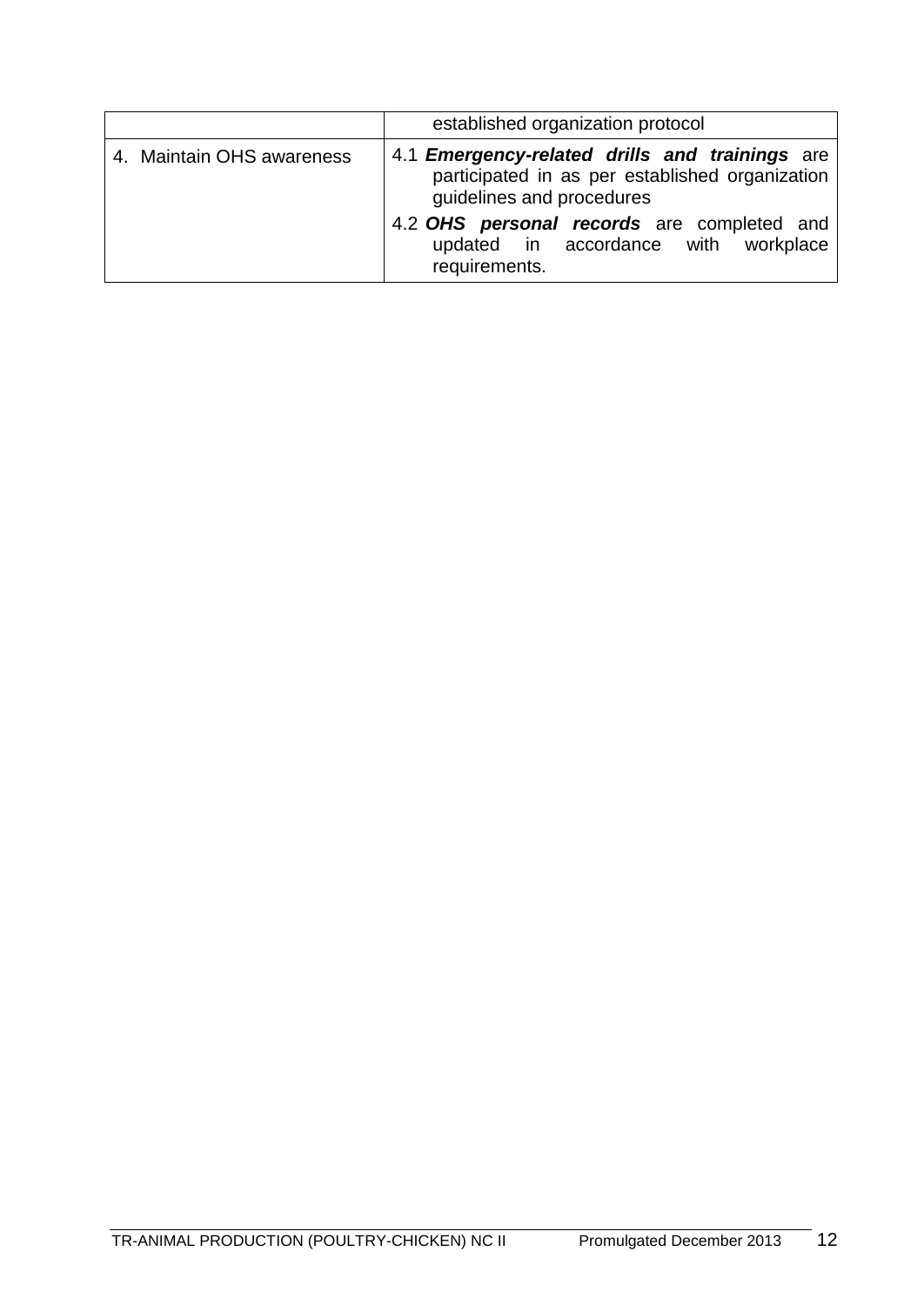| <b>VARIABLE</b>            | <b>RANGE</b>                                                                                                                                                                                                                                                                                                                                                                                                                                                                                                                                                                         |
|----------------------------|--------------------------------------------------------------------------------------------------------------------------------------------------------------------------------------------------------------------------------------------------------------------------------------------------------------------------------------------------------------------------------------------------------------------------------------------------------------------------------------------------------------------------------------------------------------------------------------|
| 1. Safety regulations      | May include but are not limited to:<br>1.1 Clean Air Act<br>1.2 Building code<br>1.3 National Electrical and Fire Safety Codes<br>1.4 Waste management statutes and rules<br>1.5 Philippine Occupational Safety and Health Standards<br>1.6 DOLE regulations on safety legal requirements<br>1.7 ECC regulations                                                                                                                                                                                                                                                                     |
| 2. Hazards/Risks           | May include but are not limited to:<br>2.1 Physical hazards – impact, illumination, pressure, noise,<br>vibration, temperature, radiation<br>2.2 Biological hazards- bacteria, viruses, plants, parasites,<br>mites, molds, fungi, insects<br>2.3 Chemical hazards – dusts, fibers, mists, fumes, smoke,<br>gasses, vapors<br>2.4 Ergonomics<br>2.4.1 Psychological factors – over exertion/ excessive<br>force, awkward/static positions, fatigue, direct<br>pressure, varying metabolic cycles<br>2.4.2 Physiological factors – monotony, personal<br>relationship, work out cycle |
| 3. Contingency<br>measures | May include but are not limited to:<br>3.1 Evacuation<br>3.2 Isolation<br>3.3 Decontamination<br>3.4 (Calling designed) emergency personnel                                                                                                                                                                                                                                                                                                                                                                                                                                          |
| 4. PPE                     | May include but are not limited to:<br>4.1 Mask<br>4.2 Gloves<br>4.3 Goggles<br>4.4 Hair Net/cap/bonnet<br>4.5 Face mask/shield<br>4.6 Ear muffs<br>4.7 Apron/Gown/coverall/jump suit<br>4.8 Anti-static suits                                                                                                                                                                                                                                                                                                                                                                       |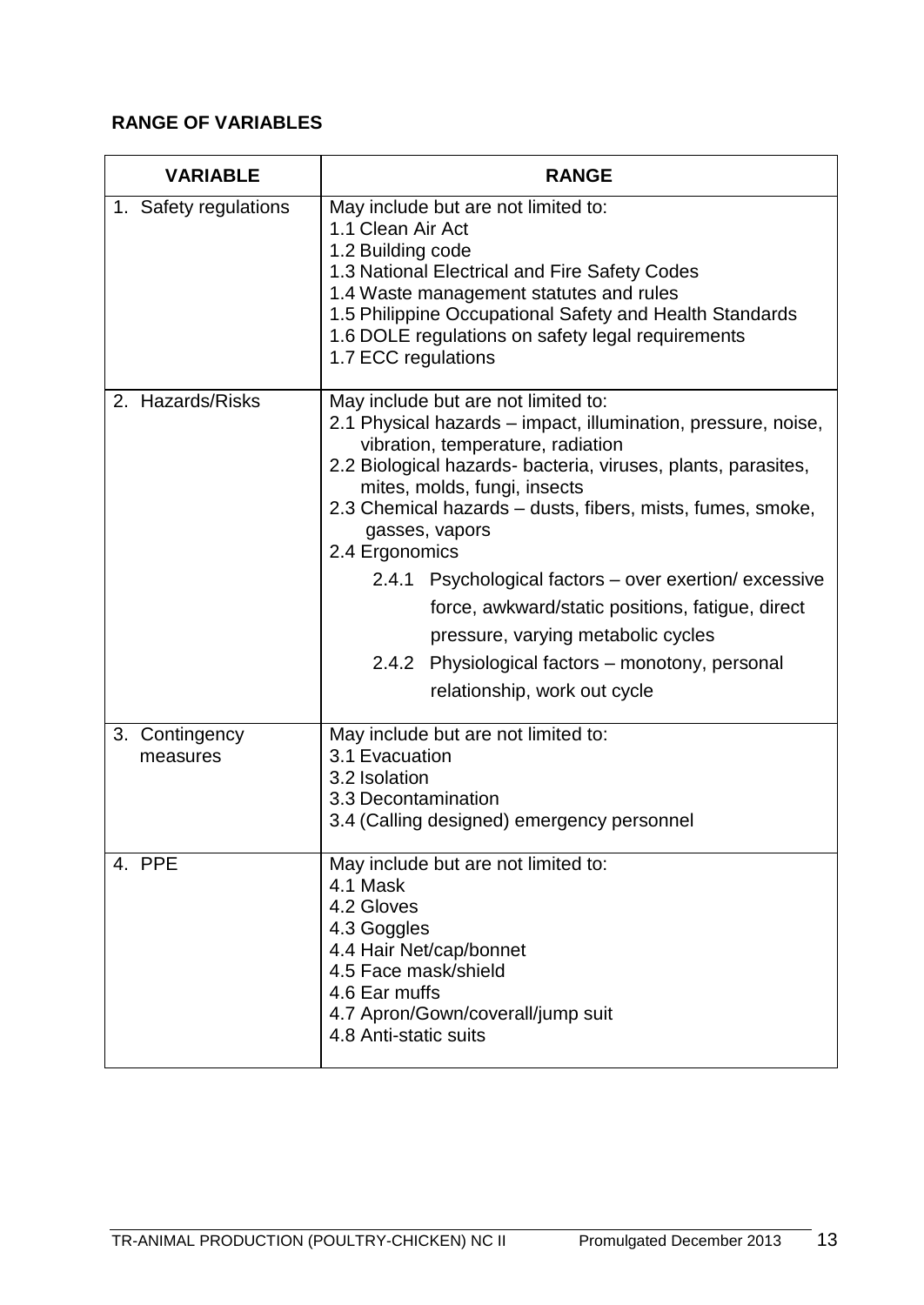| <b>VARIABLE</b>                             | <b>RANGE</b>                                                                                                                                                                                       |
|---------------------------------------------|----------------------------------------------------------------------------------------------------------------------------------------------------------------------------------------------------|
| 5. Emergency-related<br>drills and training | 5.1 Fire drill<br>5.2 Earthquake drill<br>5.3 Basic life support/CPR<br>5.4 First aid<br>5.5 Spillage control<br>5.6 Decontamination of chemical and toxic<br>5.7 Disaster preparedness/management |
| 6. OHS personal<br>records                  | 6.1 Medical/Health records<br>6.2 Incident reports<br>6.3 Accident reports<br>6.4 OHS-related training completed                                                                                   |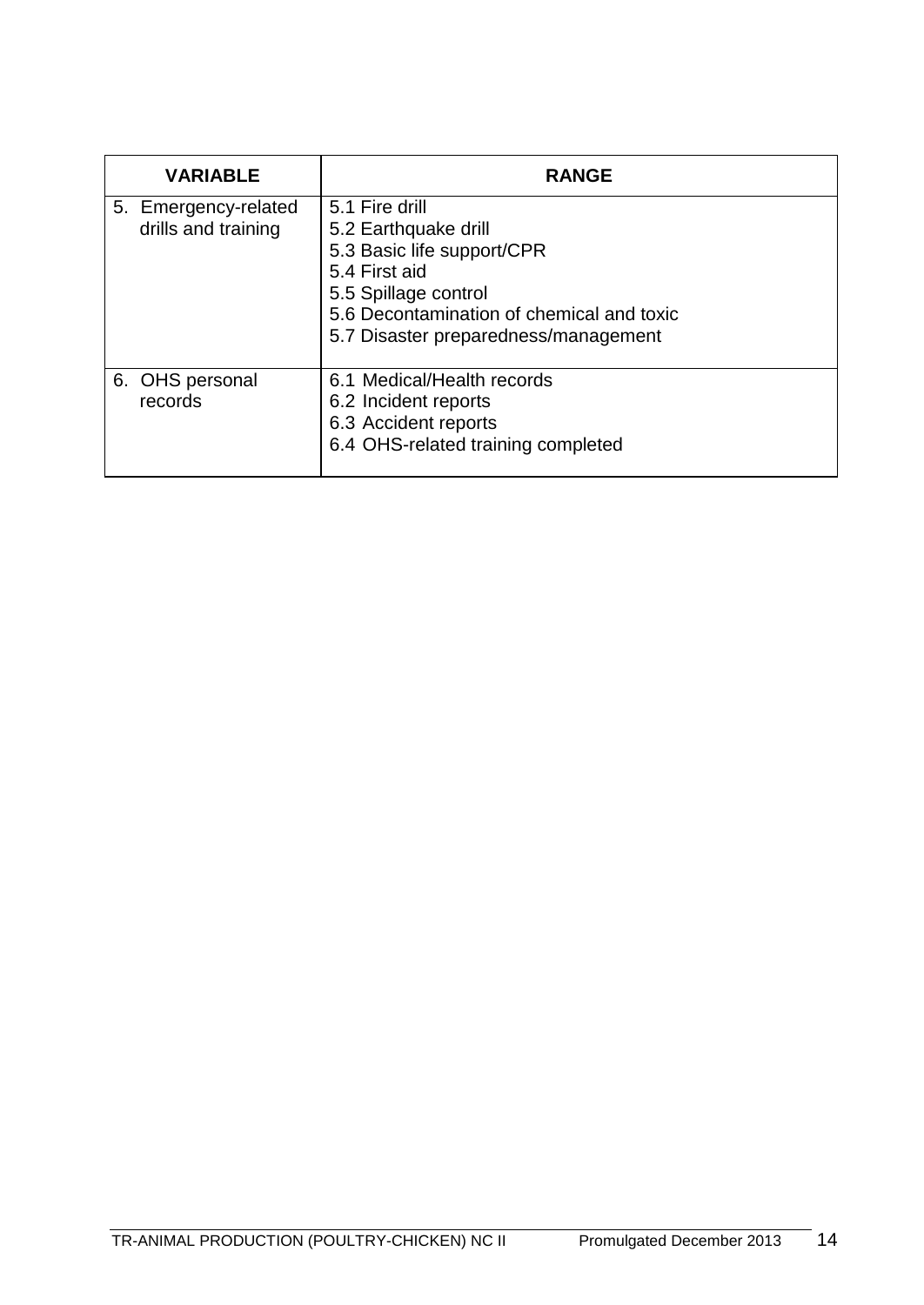| 1.                                       |                                                                                                            |
|------------------------------------------|------------------------------------------------------------------------------------------------------------|
| <b>Critical Aspects of</b><br>Competency | Assessment requires evidence that the candidate:<br>1.1 Explained clearly established workplace safety and |
|                                          | hazard control practices and procedures                                                                    |
|                                          | 1.2 Identified hazards/risks in the workplace and its                                                      |
|                                          | corresponding indicators in accordance with company                                                        |
|                                          | procedures                                                                                                 |
|                                          | 1.3 Recognized contingency measures during workplace                                                       |
|                                          | accidents, fire and other emergencies                                                                      |
|                                          | 1.4 Identified terms of maximum tolerable limits based on                                                  |
|                                          | threshold limit value-TLV.                                                                                 |
|                                          | 1.5 Followed Occupational Health and Safety (OHS)                                                          |
|                                          | procedures for controlling hazards/risks in workplace                                                      |
|                                          | 1.6 Used Personal Protective Equipment (PPE) in                                                            |
|                                          | accordance with company OHS procedures and                                                                 |
|                                          | practices                                                                                                  |
|                                          | 1.7 Completed and updated OHS personal records in<br>accordance with workplace requirements                |
|                                          |                                                                                                            |
| 2.<br>Required                           | 2.1 OHS procedures and practices and regulations                                                           |
| Knowledge and                            | 2.2 PPE types and uses                                                                                     |
| <b>Attitude</b>                          | 2.3 Personal hygiene practices                                                                             |
|                                          | 2.4 Hazards/risks identification and control                                                               |
|                                          | 2.5 Threshold Limit Value -TLV                                                                             |
|                                          | 2.6 OHS indicators                                                                                         |
|                                          | 2.7 Organization safety and health protocol                                                                |
|                                          | 2.8 Safety consciousness                                                                                   |
|                                          | 2.9 Health consciousness                                                                                   |
| 3.<br>Required                           | 3.1 Practice of personal hygiene                                                                           |
| <b>Skills</b>                            | 3.2 Hazards/risks identification and control skills                                                        |
|                                          | 3.3 Interpersonal skills                                                                                   |
|                                          | 3.4 Communication skills                                                                                   |
| 2.<br>Resource                           | The following resources must be provided:                                                                  |
| Implications                             | 4.1 Workplace or assessment location                                                                       |
|                                          | 4.2 OHS personal records                                                                                   |
|                                          | 4.3 PPE<br>4.4 Health records                                                                              |
| Methods of<br>3.                         | Competency may be assessed through:                                                                        |
| Assessment                               | <b>Portfolio Assessment</b><br>5.1                                                                         |
|                                          | Interview<br>5.2                                                                                           |
|                                          | 5.3 Case Study/Situation                                                                                   |
| 4. Context for                           | 6.1 Competency may be assessed in the work place or in a                                                   |
| Assessment                               | simulated work place setting                                                                               |
|                                          |                                                                                                            |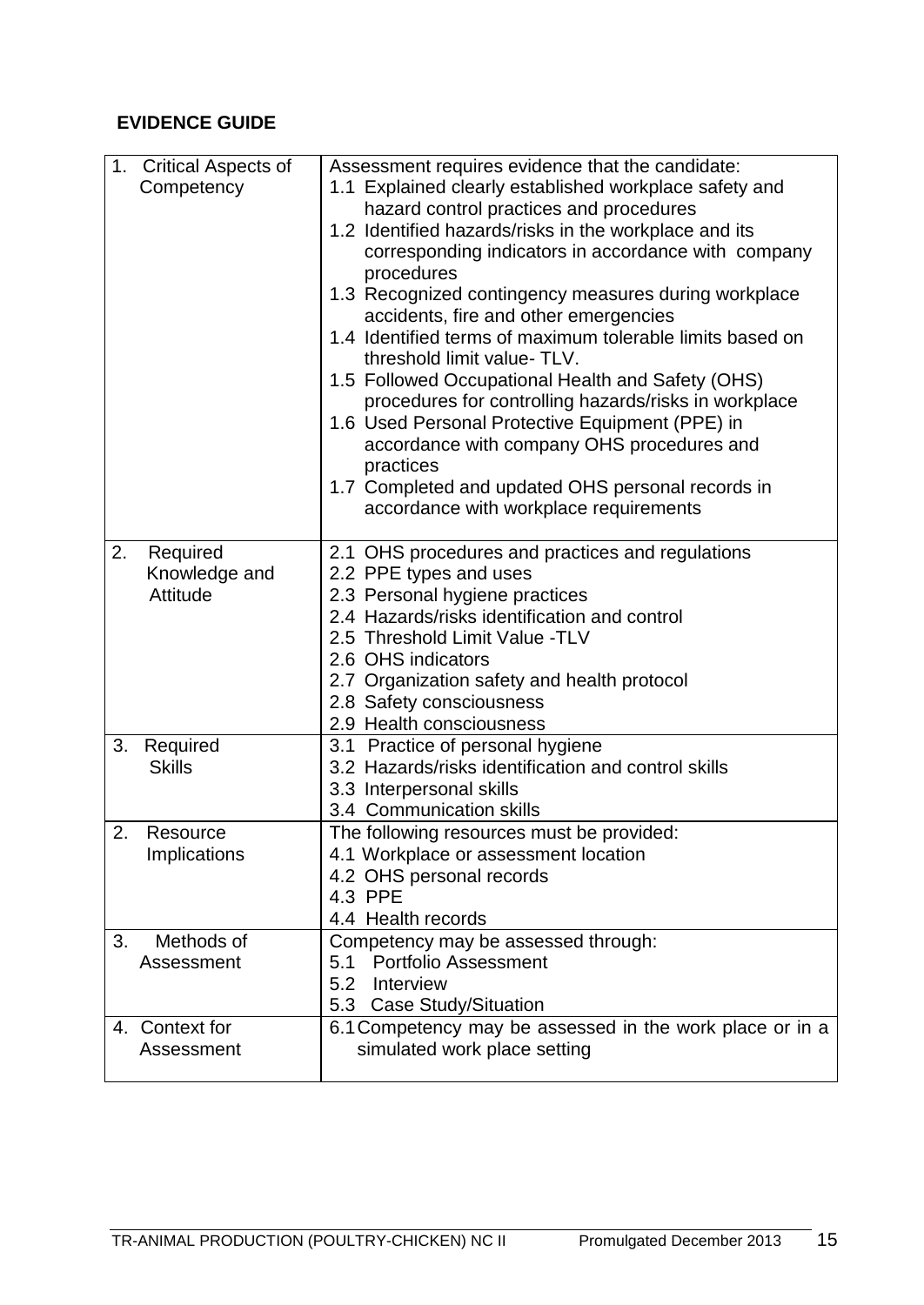#### **COMMON COMPETENCIES**

#### **UNIT OF COMPETENCY : APPLY SAFETY MEASURES IN FARM OPERATIONS**

- **UNIT CODE : AFF321201**
- **UNIT DESCRIPTOR** : This unit covers the knowledge, skills and attitudes required to perform safety measures effectively and efficiently. It includes identifying areas, tools, materials, time and place in performing safety measures.

|                |                                          | <b>PERFORMANCE CRITERIA</b>            |                                                                                                                        |  |
|----------------|------------------------------------------|----------------------------------------|------------------------------------------------------------------------------------------------------------------------|--|
| <b>ELEMENT</b> |                                          | Italicized terms are elaborated in the |                                                                                                                        |  |
|                |                                          |                                        | Range of Variables                                                                                                     |  |
| 1.             | Determine areas of                       | 1.1                                    | Work tasks are identified in line with farm                                                                            |  |
|                | concern for safety                       |                                        | operations                                                                                                             |  |
|                | measures                                 | 1.2                                    | <b>Place</b> for safety measures are determined in line<br>with farm operations                                        |  |
|                |                                          | 1.3                                    | Time for safety measures are determined in line                                                                        |  |
|                |                                          |                                        | with farm operations                                                                                                   |  |
|                |                                          | 1.4                                    | Appropriate tools, materials and outfits are<br>prepared in line with job requirements                                 |  |
| 2.             | Apply appropriate                        | 2.1                                    | Tools and materials are used according to                                                                              |  |
|                | safety measures                          |                                        | specifications and procedures                                                                                          |  |
|                |                                          | 2.2                                    | Outfits are worn according to farm requirements                                                                        |  |
|                |                                          | 2.3                                    | Effectivity/shelf life/expiration of materials are                                                                     |  |
|                |                                          |                                        | strictly observed                                                                                                      |  |
|                |                                          | 2.4                                    | <b>Emergency procedures</b> are known and followed<br>to ensure a safework requirement                                 |  |
|                |                                          | 2.5                                    | Hazards in the workplace are identified and                                                                            |  |
|                |                                          |                                        | reported in line with farm guidelines                                                                                  |  |
| 3.             | Safekeep/dispose<br>tools, materials and | 3.1                                    | Used tools and outfit are cleaned after use and<br>stored in designated areas                                          |  |
|                | outfit                                   | 3.2                                    | Unused materials are properly labeled and stored<br>according to manufacturers recommendation and<br>farm requirements |  |
|                |                                          | 3.3                                    | <b>Waste materials</b> are disposed according to                                                                       |  |
|                |                                          |                                        | manufacturers, government and farm                                                                                     |  |
|                |                                          |                                        | requirements                                                                                                           |  |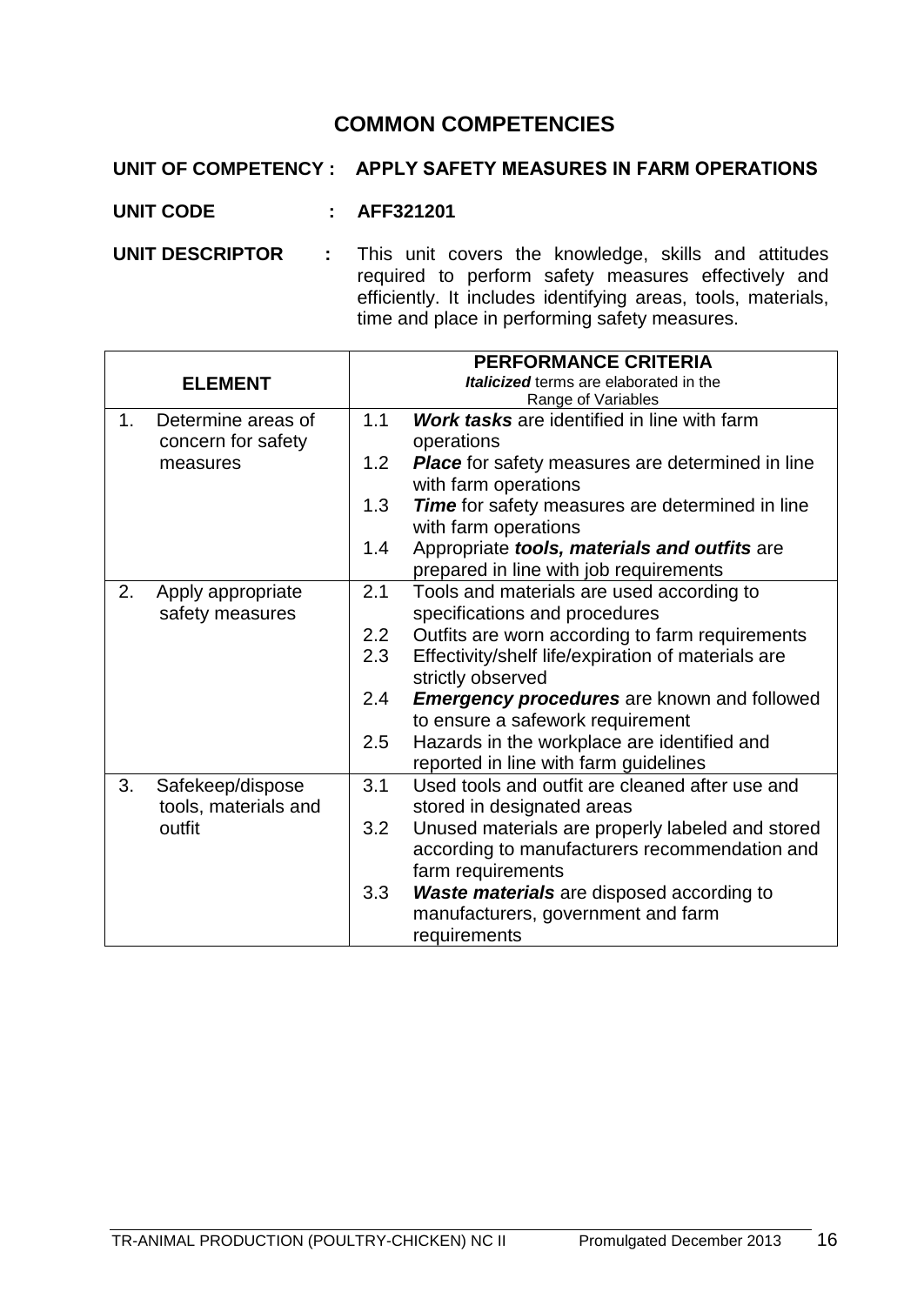|    | <b>VARIABLE</b>             |            | <b>RANGE</b>                                          |
|----|-----------------------------|------------|-------------------------------------------------------|
| 1. | Work tasks                  |            | Work task may be selected from any of the subsectors: |
|    |                             | 1.1        | Aquaculture                                           |
|    |                             | 1.2        | <b>Animal Production</b>                              |
|    |                             | 1.3        | <b>Crop Production</b>                                |
|    |                             | 1.4        | Post-harvest                                          |
|    |                             | 1.5        | Agri-marketing                                        |
|    |                             | 1.6        | Farm Equipment                                        |
| 2. | Place                       | 2.1        | Animal pens, cages, barns                             |
|    |                             | 2.2        | Fish ponds, cages                                     |
|    |                             | 2.3        | Stock room/storage areas/warehouse                    |
|    |                             | 2.4        | Field/farm/orchard                                    |
| 3. | Time                        | 3.1        | Vaccination and medication period                     |
|    |                             | 3.2        | Fertilizer and pesticides application                 |
|    |                             | 3.3        | Feed mixing and feeding                               |
|    |                             | 3.4        | Harvesting and hauling                                |
|    |                             | 3.5        | Cleaning, sanitizing and disinfecting                 |
|    |                             | 3.6        | Dressing, butchering and castration                   |
| 4. | Tools, materials and        | 4.1        | <b>Tools</b>                                          |
|    | outfits                     |            | 4.1.1<br>Wrenches                                     |
|    |                             |            | 4.1.2<br>Screw driver                                 |
|    |                             | 4.2        | 4.1.3<br><b>Pliers</b>                                |
|    |                             |            | <b>Materials</b>                                      |
|    |                             |            | 4.2.1<br><b>Bottles</b><br>4.2.2                      |
|    |                             |            | <b>Plastic</b><br>4.2.3                               |
|    |                             |            | <b>Bags</b><br>4.2.4                                  |
|    |                             | 4.3        | Syringe<br>Outfit                                     |
|    |                             |            | 4.3.1<br><b>Masks</b>                                 |
|    |                             |            | 4.3.2<br>Gloves                                       |
|    |                             |            | 4.3.3<br><b>Boots</b>                                 |
|    |                             |            | 4.3.4<br>Overall coats                                |
|    |                             |            | 4.3.5<br>Hat                                          |
|    |                             |            | 4.3.6<br>Eye goggles                                  |
| 5. | <b>Emergency procedures</b> | 5.1        | Location of first aid kit                             |
|    |                             | 5.2        | Evacuation                                            |
|    |                             | 5.3        | Agencies contract                                     |
|    |                             | 5.4        | Farm emergency procedures                             |
| 6. | Waste materials             | 6.1        | Animal manure                                         |
|    |                             | 6.2        | Waste water                                           |
|    |                             | 6.3        | <b>Syringes</b>                                       |
|    |                             | 6.4        | Unused farm chemicals e.g. pesticides, chemicals,     |
|    |                             |            | fertilizers                                           |
|    |                             | 6.5        | <b>Expired reagents</b>                               |
|    |                             | 6.6        | Dead animals                                          |
| 7. | Hazards                     | 7.1<br>7.2 | Chemical                                              |
|    |                             |            | Electrical                                            |
|    |                             | 7.3        | Falls                                                 |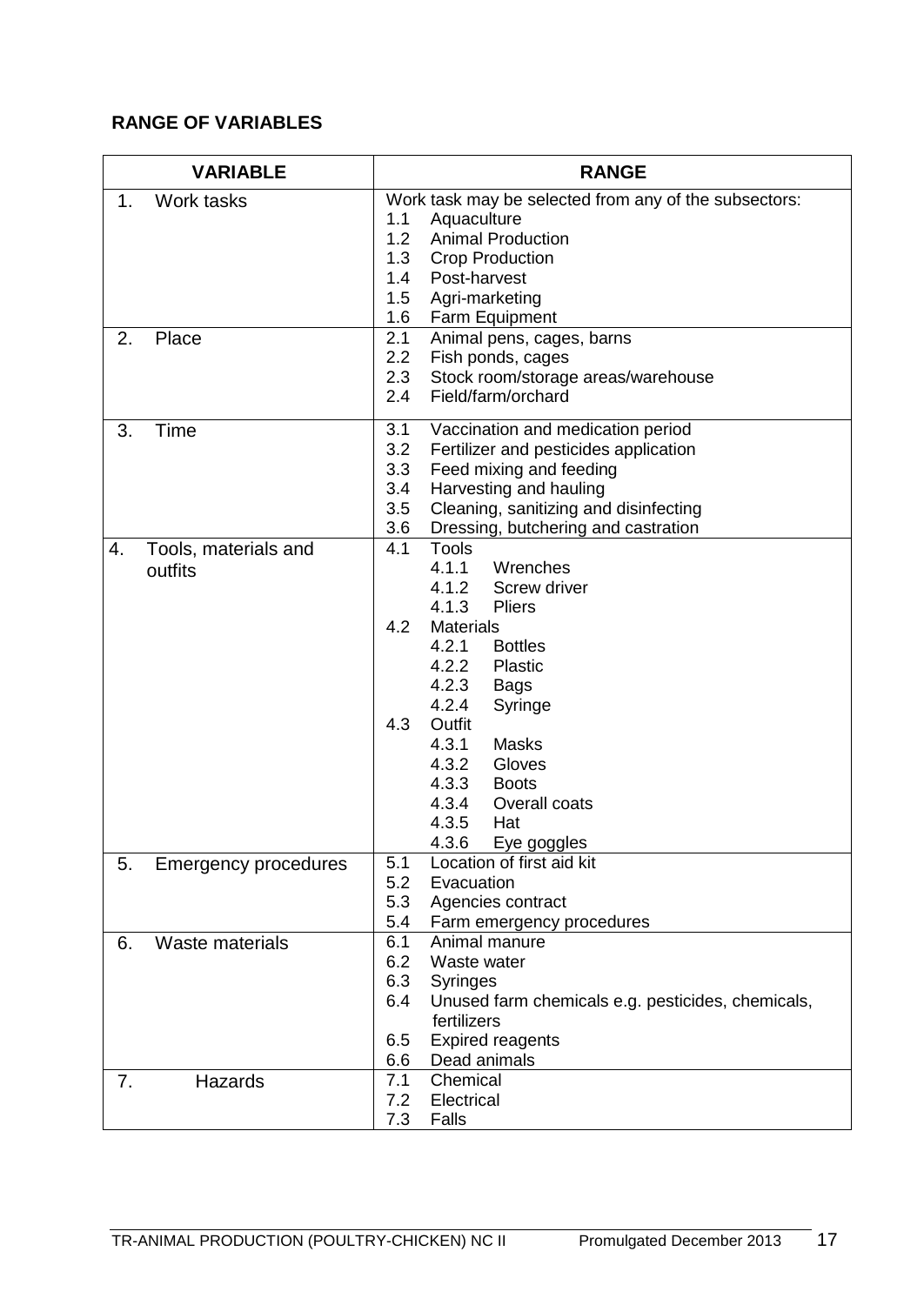| 1. Critical Aspects of<br>Competency | Assessment requires evidence that the candidate:<br>1.1 Determined areas of concern for safety measures<br>1.2 Applied appropriate safety measures according to industry<br>requirements<br>1.3 Prepared tools, materials and outfit needed<br>1.4 Performed proper disposal of used materials<br>1.5 Safekeep/cleaned tools, materials and outfit in designated<br>facilities                                                                                                                                                                                                               |  |  |
|--------------------------------------|----------------------------------------------------------------------------------------------------------------------------------------------------------------------------------------------------------------------------------------------------------------------------------------------------------------------------------------------------------------------------------------------------------------------------------------------------------------------------------------------------------------------------------------------------------------------------------------------|--|--|
| 2.<br>Required<br>Knowledge          | 2.1 Safety Practices<br>Implementation of regulatory controls and policies<br>2.1.1<br>relative to treatment of area and application of<br>chemicals<br>2.1.2 Proper disposal of waste materials<br>2.2 Codes and Regulations<br>2.2.1 Compliance to health program of DOH and DENR<br>2.2.2 Hazard identification<br>2.2.3 Emergency procedures<br>2.3 Tools & Equipment: Uses and Specification<br>Masks, gloves, boots, overall coats for health<br>2.3.1<br>protection<br>2.4 Maintenance<br>Regular check-up and repair of tools, materials<br>2.4.1<br>and outfit before and after use |  |  |
| <b>Required Skills</b><br>3.         | 3.1 Ability to recognize effective tools, materials and outfit<br>3.2 Ready skills required to read labels, manuals and other<br>basic safety information                                                                                                                                                                                                                                                                                                                                                                                                                                    |  |  |
| Resource<br>4.<br>Implications       | The following resources should be provided:<br>4.1. Farm location<br>4.2. Tools, equipment and outfits appropriate in applying<br>safety measures                                                                                                                                                                                                                                                                                                                                                                                                                                            |  |  |
| Method of<br>5.<br>Assessment        | Competency in this unit may be assessed through:<br>5.1. Practical demonstration<br>5.2. Third Party Report                                                                                                                                                                                                                                                                                                                                                                                                                                                                                  |  |  |
| Context of<br>6.<br>Assessment       | Assessment may occur in the workplace or in a simulated<br>6.1<br>workplace or as part of a team under limited supervision                                                                                                                                                                                                                                                                                                                                                                                                                                                                   |  |  |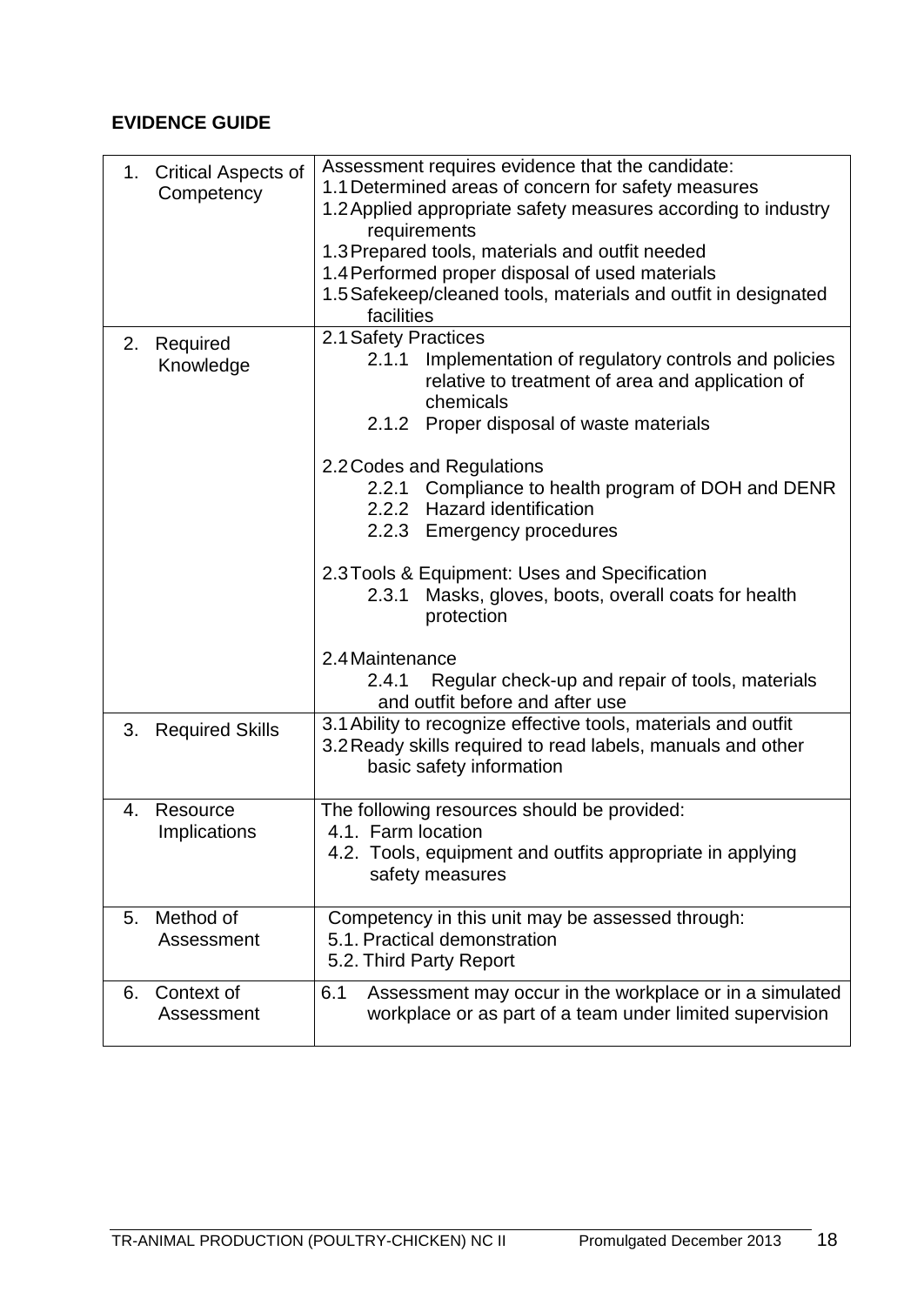#### **UNIT OF COMPETENCY : USE FARM TOOLS AND EQUIPMENT**

#### **UNIT CODE : AFF321202**

**UNIT DESCRIPTOR** : This unit covers the knowledge, skills and attitudes required to use farm tools and equipment. It includes selection, operation and preventive maintenance of farm tools and equipment.

|    |                     | <b>PERFORMANCE CRITERIA</b> |                                                         |  |
|----|---------------------|-----------------------------|---------------------------------------------------------|--|
|    | <b>ELEMENT</b>      |                             | Italicized terms are elaborated in the                  |  |
|    |                     |                             | Range of Variables                                      |  |
| 1. | Select and use farm | 1.1                         | Identified appropriate farm tools according to          |  |
|    | tools               |                             | requirement/use                                         |  |
|    |                     | 1.2                         | Farm tools are checked for faults and defective         |  |
|    |                     |                             | tools reported in accordance with farm procedures       |  |
|    |                     | 1.3                         | Appropriate tools and equipment are safely used         |  |
|    |                     |                             | according to job requirements and manufacturers         |  |
|    |                     |                             | conditions                                              |  |
| 2. | Select and operate  | 2.1                         | Identify appropriate farm equipment                     |  |
|    | farm equipment      | 2.2                         | Instructional manual of the farm tools and              |  |
|    |                     |                             | equipment are carefully read prior to operation         |  |
|    |                     | 2.3                         | <b>Pre-operation check-up</b> is conducted in line with |  |
|    |                     |                             | manufacturers manual                                    |  |
|    |                     | 2.4                         | Faults in farm equipment are identified and             |  |
|    |                     |                             | reported in line with farm procedures                   |  |
|    |                     | 2.5                         | Farm equipment used according to its function           |  |
|    |                     | 2.6                         | Followed safety procedures                              |  |
| 3. | Perform preventive  | 3.1                         | Tools and equipment are cleaned immediately             |  |
|    | maintenance         |                             | after use in line with farm procedures                  |  |
|    |                     | 3.2                         | Routine check-up and maintenance are                    |  |
|    |                     |                             | performed                                               |  |
|    |                     | 3.3                         | Tools and equipment are stored in designated            |  |
|    |                     |                             | areas in line with farm procedures                      |  |
|    |                     |                             |                                                         |  |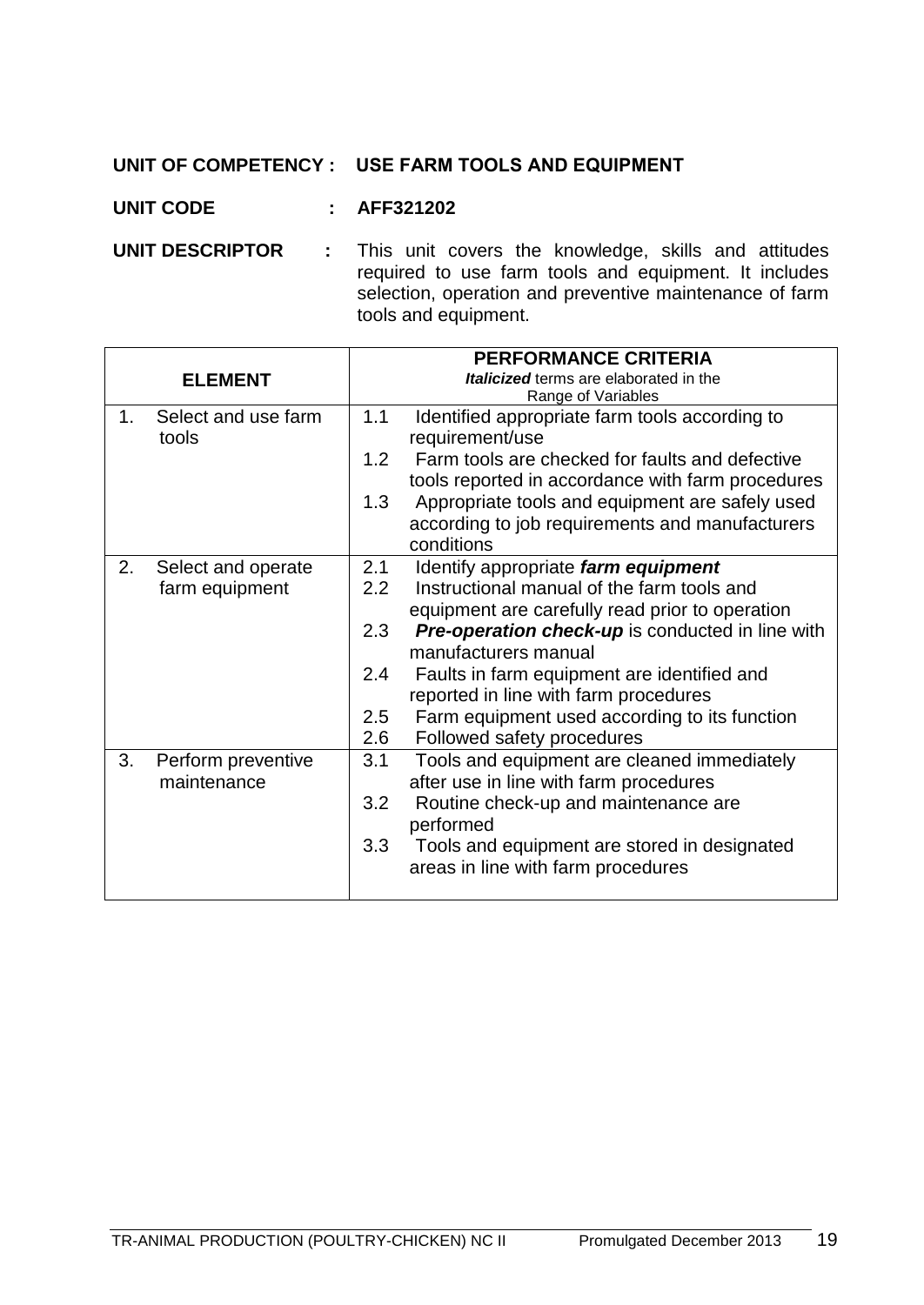|    | <b>VARIABLE</b>        | <b>RANGE</b>        |
|----|------------------------|---------------------|
|    | 1. Farm equipment      | 1.1 Engine          |
|    |                        | 1.2 Pumps           |
|    |                        | 1.3 Generators      |
|    |                        | 1.4 Sprayers        |
| 2. | Farm tools             | 2.1 Sickle          |
|    |                        | 2.2 Cutters         |
|    |                        | 2.3 Weighing scales |
|    |                        | 2.4 Hand tools      |
|    |                        | 2.5 Measuring tools |
|    |                        | 2.6 Garden tools    |
| 3. | Pre-operation check-up | 3.1 Tires           |
|    |                        | 3.2 Brake fluid     |
|    |                        | 3.3 Fuel            |
|    |                        | 3.4 Water           |
|    |                        | 3.5 Oil             |
|    |                        | 3.6 Lubricants      |
|    |                        | 3.7 Battery         |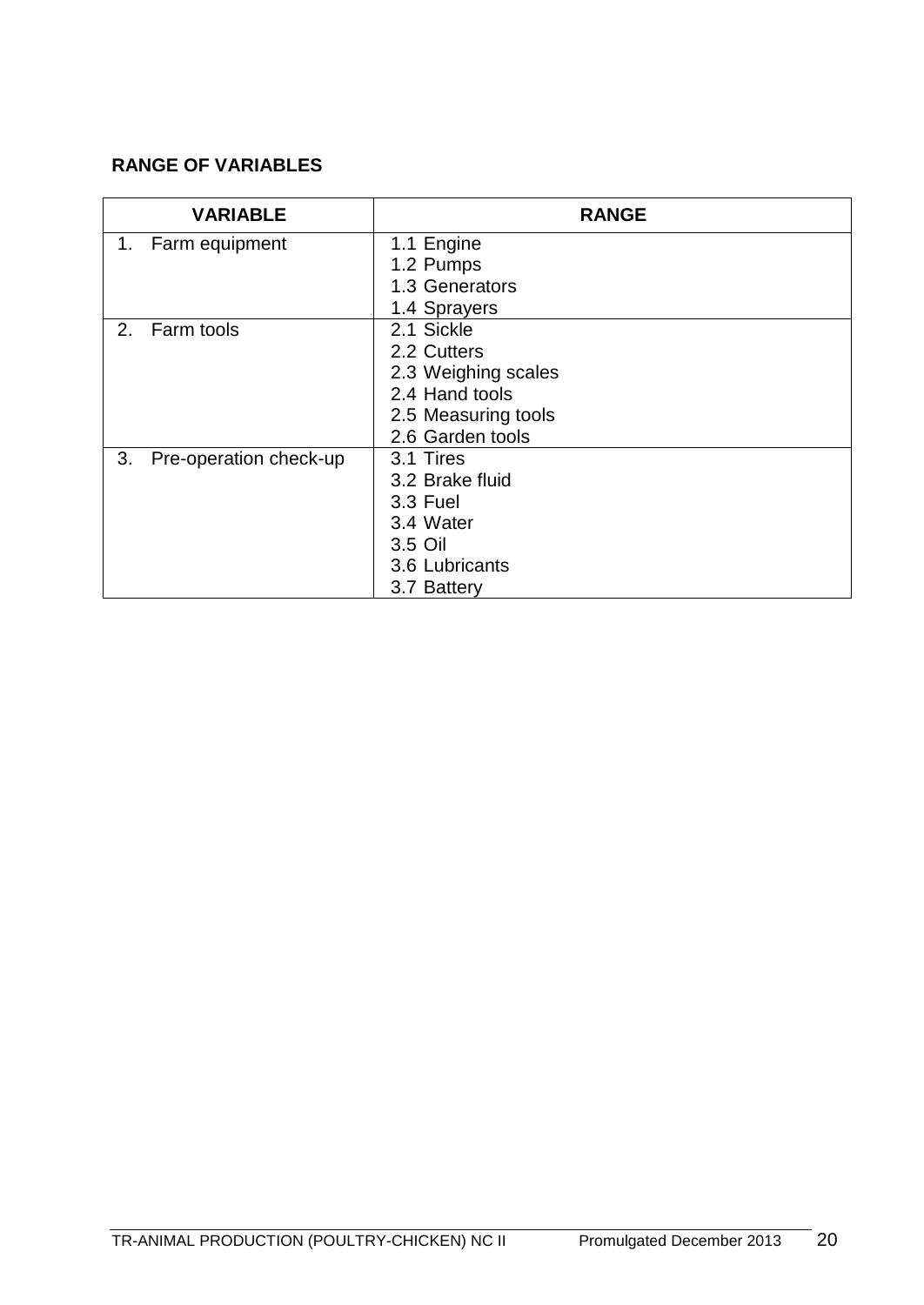|    | 1. Critical Aspects of            | Assessment requires evidence that the candidate:                                                                          |  |  |
|----|-----------------------------------|---------------------------------------------------------------------------------------------------------------------------|--|--|
|    | Competency                        | 1.1<br>Correctly identified appropriate farm tools and equipment                                                          |  |  |
|    |                                   | 1.2<br>Operated farm equipments according to manual                                                                       |  |  |
|    |                                   | specification                                                                                                             |  |  |
|    |                                   | 1.3<br>Performed preventive maintenance                                                                                   |  |  |
| 2. | Required                          | <b>Safety Practices</b><br>2.1                                                                                            |  |  |
|    | Knowledge and<br><b>Attitudes</b> | 2.1.1 Ideal good work habits to demonstrate to workers<br>easy and safety standards during operation of<br>farm equipment |  |  |
|    |                                   | 2.2<br><b>Codes and Regulations</b>                                                                                       |  |  |
|    |                                   | 2.2.1 Environmental Compliance Certificate (ECG)                                                                          |  |  |
|    |                                   | 2.2.2 Effective work supervision in the operations of                                                                     |  |  |
|    |                                   | farm equipment                                                                                                            |  |  |
|    |                                   | 2.3<br>Tools & Equipment: Uses and Specification                                                                          |  |  |
|    |                                   | 2.3.1 Knowledge in calibrating and use of equipment                                                                       |  |  |
|    |                                   | 2.3.2 Safety keeping of equipments every after use                                                                        |  |  |
|    |                                   | 2.4<br>Maintenance                                                                                                        |  |  |
|    |                                   | 2.4.1 Regular upkeep of equipments                                                                                        |  |  |
|    |                                   | 2.4.2 Preventive maintenance skills                                                                                       |  |  |
|    |                                   |                                                                                                                           |  |  |
|    |                                   | 2.5<br>Values                                                                                                             |  |  |
|    |                                   | 2.5.1 Positive outlook towards work                                                                                       |  |  |
|    |                                   | 2.5.2 Possesses pre-emptive/anticipatory skills                                                                           |  |  |
| 3. | <b>Required Skills</b>            | Ability to recognized defective farm equipment<br>3.1                                                                     |  |  |
|    |                                   | 3.2<br>Perform proper management practices of safety                                                                      |  |  |
|    |                                   | measures                                                                                                                  |  |  |
| 4. | Resource                          | The following resources should be provided:                                                                               |  |  |
|    | Implications                      | Service/operational manual of farm tools and equipment<br>4.1                                                             |  |  |
|    |                                   | 4.2<br>Tools and equipment                                                                                                |  |  |
|    |                                   | 4.3<br>Farm implements                                                                                                    |  |  |
| 5. | Method of                         | Competency in this unit may be assessed through:                                                                          |  |  |
|    | Assessment                        | Direct observation<br>5.1                                                                                                 |  |  |
|    |                                   | 5.2<br><b>Practical demonstration</b>                                                                                     |  |  |
|    |                                   | 5.3<br><b>Third Party Report</b>                                                                                          |  |  |
| 6. | Context of                        | Assessment may occur in the workplace or in a simulated<br>6.1                                                            |  |  |
|    | Assessment                        | workplace or as part of a team under limited supervision                                                                  |  |  |
|    |                                   |                                                                                                                           |  |  |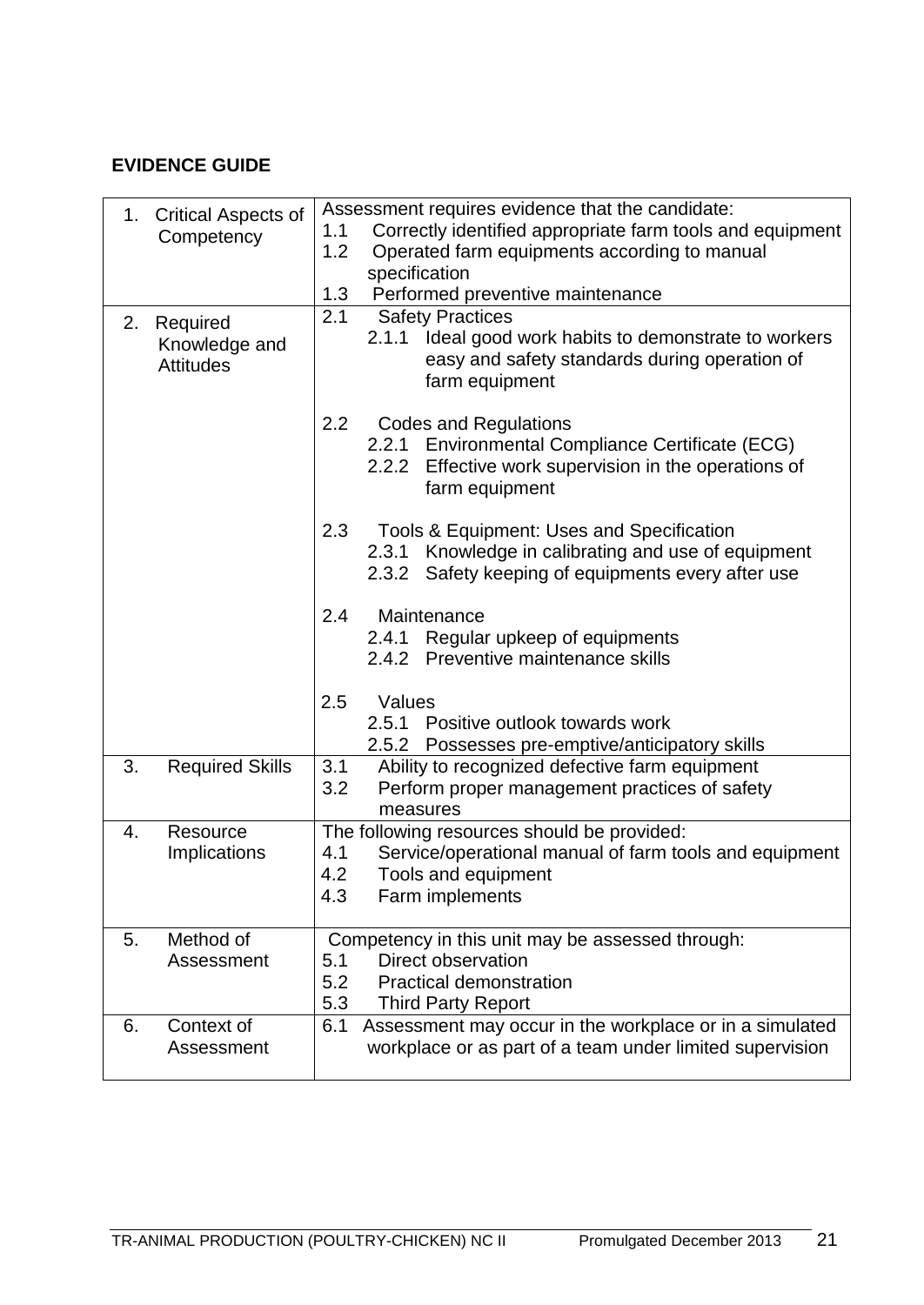#### **UNIT OF COMPETENCY : PERFORM ESTIMATION AND BASIC CALCULATION**

#### **UNIT CODE : AFF321203**

**UNIT DESCRIPTOR :** This unit covers the knowledge, skills and attitudes required to perform basic workplace calculations.

|                                              | <b>PERFORMANCE CRITERIA</b>                                                                                                                          |  |
|----------------------------------------------|------------------------------------------------------------------------------------------------------------------------------------------------------|--|
| <b>ELEMENT</b>                               | <b>Italicized</b> terms are elaborated in the                                                                                                        |  |
|                                              | Range of Variables                                                                                                                                   |  |
| Perform estimation<br>1.                     | Job requirements are identified from written or oral<br>1.1<br>communications                                                                        |  |
|                                              | 1.2 Quantities of materials and resources required to<br>complete a work task are estimated                                                          |  |
|                                              | The time needed to complete a work activity is<br>1.3<br>estimated                                                                                   |  |
|                                              | 1.4 Accurate estimate for work completion are made                                                                                                   |  |
|                                              | 1.5 Estimate of materials and resources are reported to<br>appropriate person                                                                        |  |
| Perform basic<br>2.<br>workplace calculation | 2.1<br><b>Calculations</b> to be made are identified according<br>to job requirements                                                                |  |
|                                              | 2.2 Correct method of calculation identified                                                                                                         |  |
|                                              | 2.3 System and units of measurement to be followed<br>are ascertained                                                                                |  |
|                                              | 2.4 Calculation needed to complete work tasks are<br>performed using the four basic process of addition,<br>division, multiplication and subtraction |  |
|                                              | Calculate whole fraction, percentage and mixed<br>2.5<br>when are used to complete the instructions                                                  |  |
|                                              | Number computed in self checked and completed<br>2.6<br>for alignment                                                                                |  |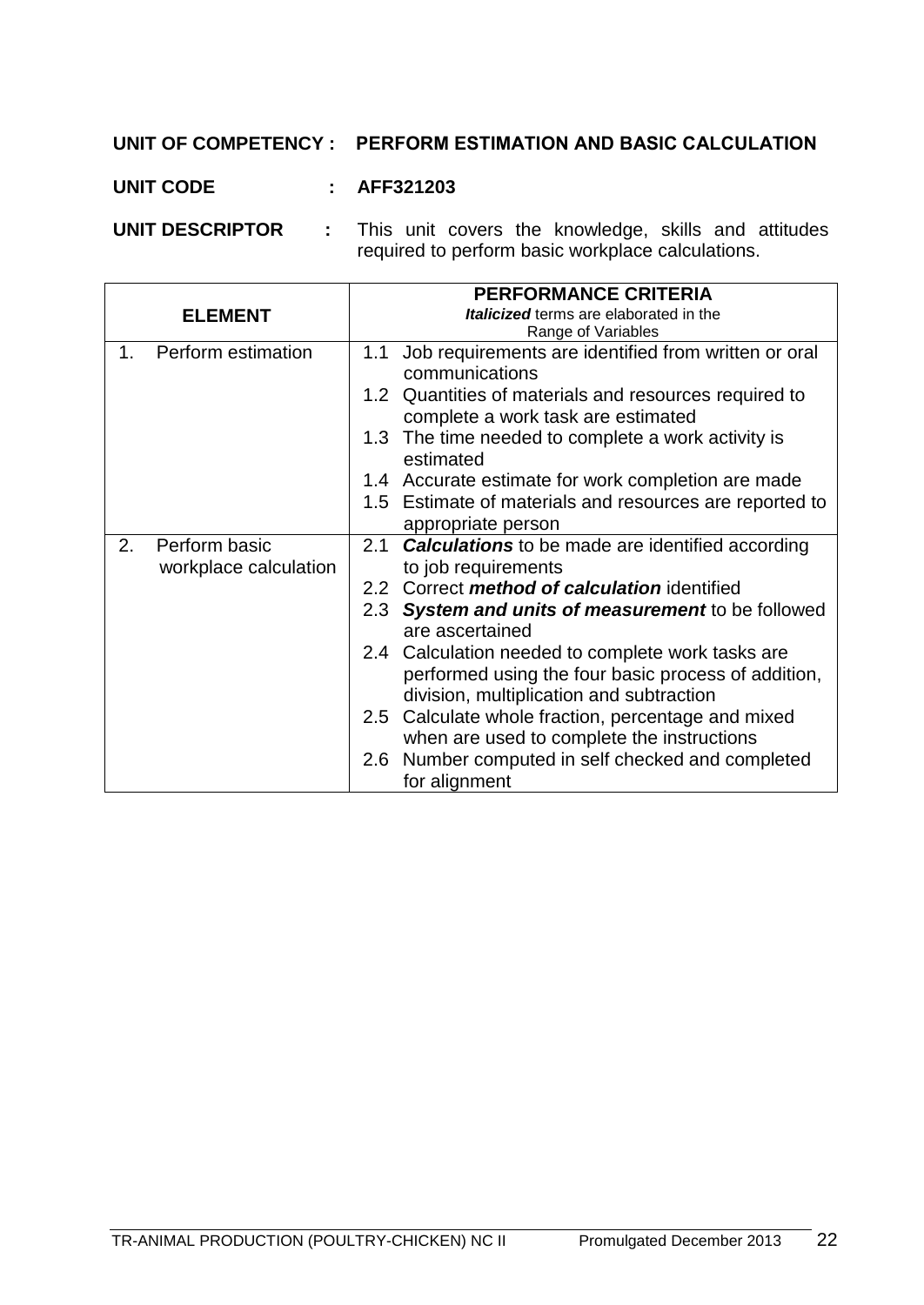|    | <b>VARIABLE</b>       |            | <b>RANGE</b>                                     |
|----|-----------------------|------------|--------------------------------------------------|
| 1. | Calculations          | 1.1<br>1.2 | <b>Quantity of feeds</b><br>Amount of fertilizer |
|    |                       | 1.3        | Amount of medicines                              |
| 2. | Method of calculation | 2.1        | Addition                                         |
|    |                       | 2.2        | Subtraction                                      |
|    |                       | 2.3        | Multiplication                                   |
|    |                       | 2.4        | <b>Division</b>                                  |
|    |                       | 2.5        | Ratio and proportion                             |
| 3. | System of measurement | 3.1        | English                                          |
|    |                       | 3.2        | <b>Metric</b>                                    |
| 4. | Units of measurement  | 4.1        | Area                                             |
|    |                       | 4.2        | Volume                                           |
|    |                       | 4.3        | Weight                                           |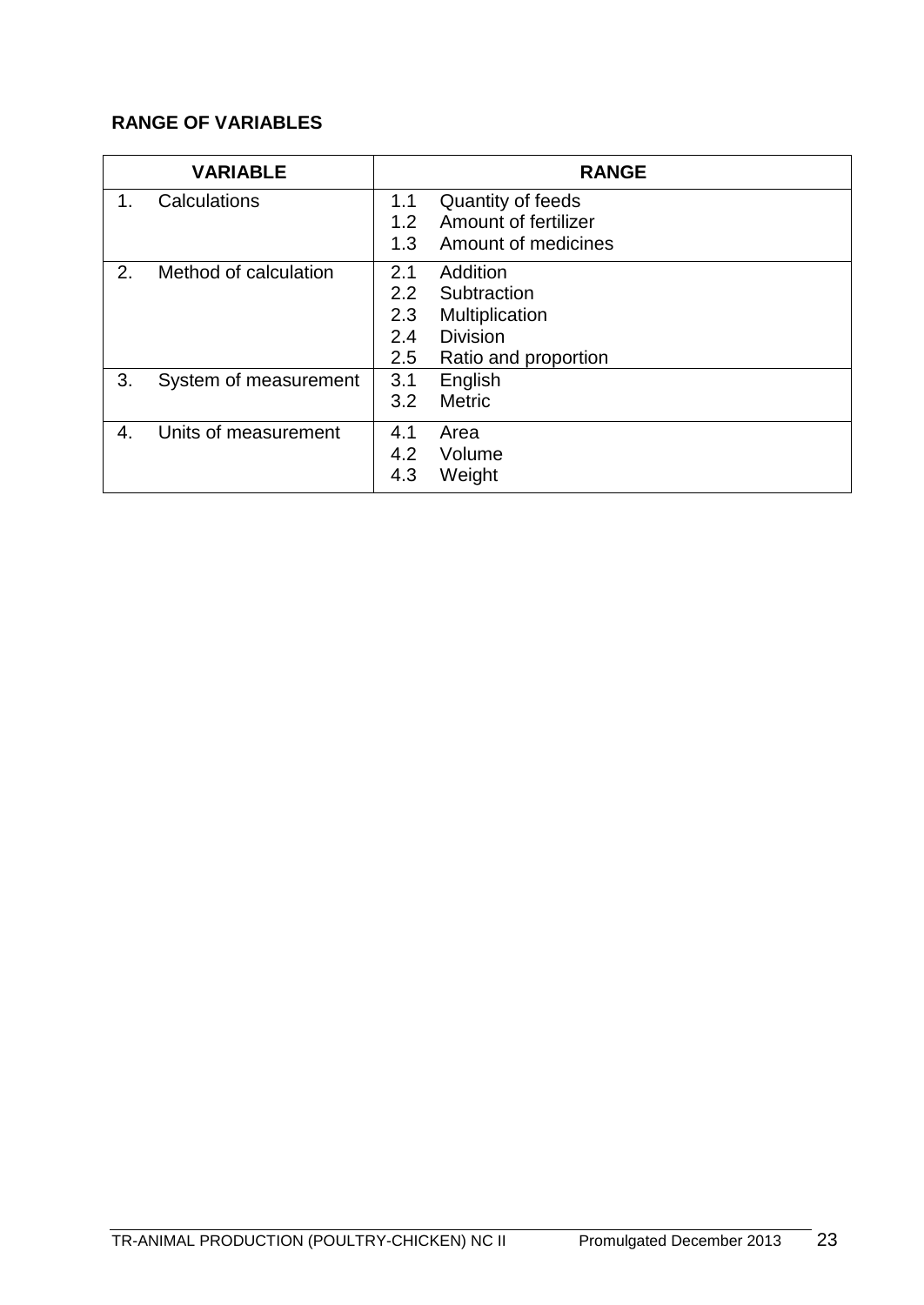|    | 1. Critical Aspects of<br>Competency             | Assessment requires evidence that the candidate:<br>Performed estimation<br>1.1<br>1.2<br>Performed basic workplace calculation                                                                                                                                                                                                                                                                                                                                                                                                           |
|----|--------------------------------------------------|-------------------------------------------------------------------------------------------------------------------------------------------------------------------------------------------------------------------------------------------------------------------------------------------------------------------------------------------------------------------------------------------------------------------------------------------------------------------------------------------------------------------------------------------|
|    |                                                  | Applied corrective measures as maybe necessary<br>1.3                                                                                                                                                                                                                                                                                                                                                                                                                                                                                     |
|    | 2. Required<br>Knowledge and<br><b>Attitudes</b> | 2.1<br><b>Mathematics</b><br>2.1.1 Basic mathematical operations<br>2.1.2 Percentage and ratios<br>2.1.3 Unit Conversion<br>2.1.4 Basic accounting principles and procedures<br>2.1.4.1 Production cost<br>2.1.4.2 Sales<br>2.1.4.3 Accounts receivables/payables<br>Systems, Processes and Operations<br>2.2<br>2.2.1 Knowledge in different management practices and<br>operational procedures<br>Values<br>2.3<br>2.3.1 Safety consciousness<br>2.3.2 Time consciousness and management<br>2.3.3 Cost consciousness<br>2.3.4 Precision |
|    | 3. Required Skills                               | Ability to perform basic calculation<br>3.1<br>Communicate effectively<br>3.2                                                                                                                                                                                                                                                                                                                                                                                                                                                             |
| 4. | Resource<br>Implications                         | The following resources should be provided:<br>Relevant tools and equipment for basic calculation<br>4.1<br>4.2<br>Recommended data                                                                                                                                                                                                                                                                                                                                                                                                       |
| 5. | Method of<br>Assessment                          | Competency in this unit may be assessed through:<br><b>Practical demonstration</b><br>5.1<br>5.2<br>Written examination                                                                                                                                                                                                                                                                                                                                                                                                                   |
|    | 6. Context of<br>Assessment                      | Assessment may occur in the workplace or in a<br>6.1<br>simulated workplace or as part of a team under limited<br>supervision                                                                                                                                                                                                                                                                                                                                                                                                             |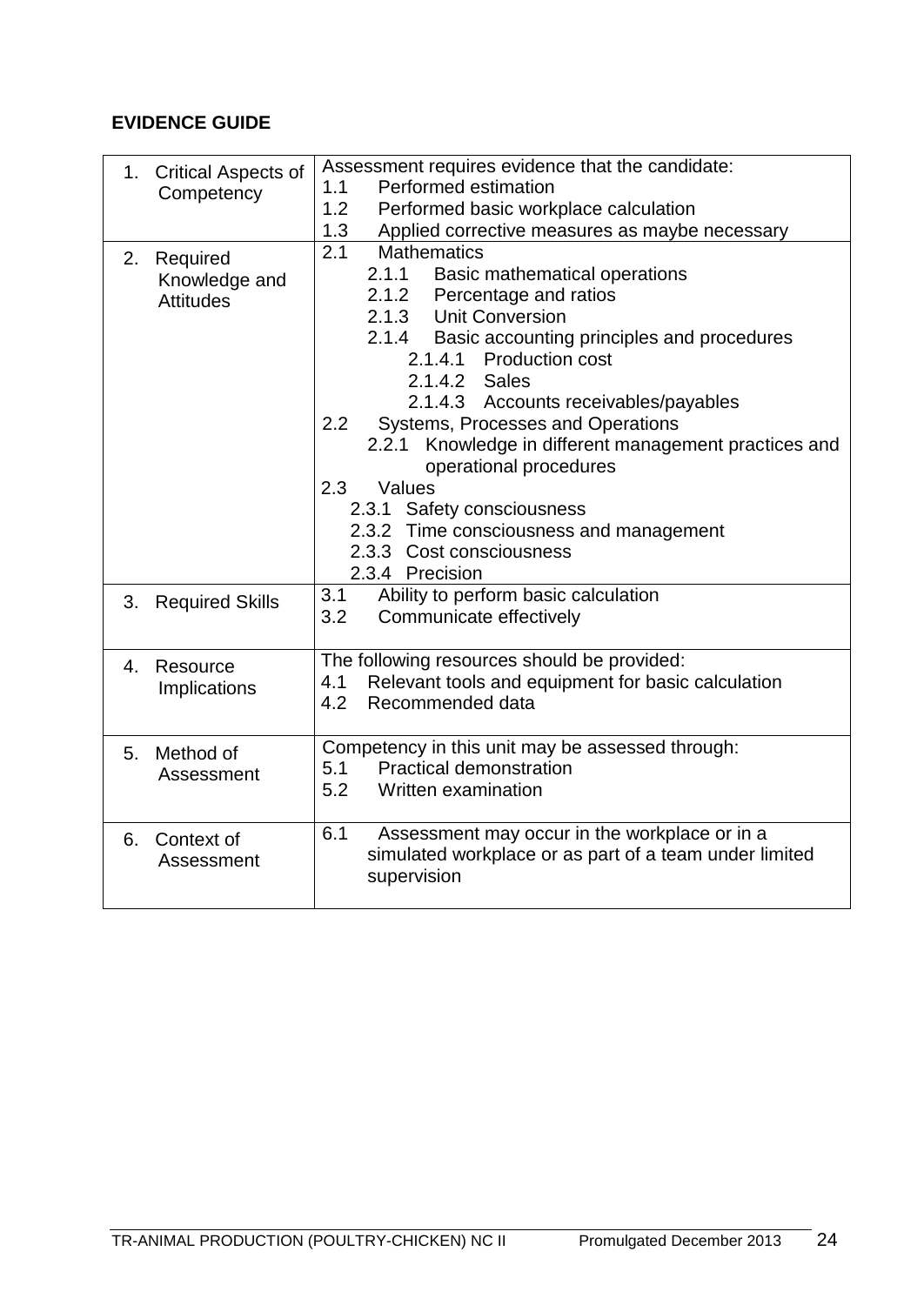| UNIT OF COMPETENCY     | : PROCESS FARM WASTES                                                                                                                                                                                                                                                               |
|------------------------|-------------------------------------------------------------------------------------------------------------------------------------------------------------------------------------------------------------------------------------------------------------------------------------|
| <b>UNIT CODE</b>       | : AFF321205                                                                                                                                                                                                                                                                         |
| <b>UNIT DESCRIPTOR</b> | : This unit covers the knowledge, skills and attitudes<br>required to process farm wastes. It comprises functions<br>such as collecting farm wastes, conducting waste<br>identification and segregation, treating and processing<br>farm wastes and performing housekeeping duties. |

| <b>ELEMENT</b>                      | PERFORMANCE CRITERIA                                                                                                                                                                                                                                                                                                                                                                                                           |
|-------------------------------------|--------------------------------------------------------------------------------------------------------------------------------------------------------------------------------------------------------------------------------------------------------------------------------------------------------------------------------------------------------------------------------------------------------------------------------|
|                                     | <b>Italicized</b> terms are elaborated in the Range Statement                                                                                                                                                                                                                                                                                                                                                                  |
| 1. Collect farm wastes              | 1.1. Tools and materials are prepared for collection of<br>farm wastes.                                                                                                                                                                                                                                                                                                                                                        |
|                                     | 1.2. Wastes are collected following OSHS and waste<br>collection requirements and plan.                                                                                                                                                                                                                                                                                                                                        |
|                                     | 1.3. Dangerous and hazardous wastes are collected<br>following the HAZMAT(hazardous material) protocol.                                                                                                                                                                                                                                                                                                                        |
|                                     | 1.4. Appropriate personal protective equipment (PPE) are<br>worn as prescribed by Occupational Safety and<br>Health Standards (OSHS).                                                                                                                                                                                                                                                                                          |
| 2. Identify and segregate<br>wastes | 2.1. Wastes are identified by categories according to<br>industry standards and environmental legislation.<br>2.2. Wastes are segregated according to organizational<br>requirements and relevant legislation.<br>2.3. Sorted waste is placed into labelled container to avoid<br>littering and prevent cross-contamination.<br>2.4. Information on waste is obtained by asking authority<br>to ensure correct identification. |
| 3. Treat and process farm<br>wastes | 3.1. Dangerous and hazardous wastes are handled<br>according to organizational requirements and<br>relevant legislation following OSHS procedures.<br>3.2. Processing of farm wastes is done following<br>environmental legislation and codes.<br>3.3. Principles of 3Rs (reduce, reuse and recycle) are                                                                                                                       |
|                                     | applied accordingly.<br>3.4. Farm wastes are disposed of according to<br>environmental legislation and codes.                                                                                                                                                                                                                                                                                                                  |
| 4. Perform housekeeping             | 4.1. Appropriate warning signs and labels are displayed<br>in conspicuous places around the workplace.<br>4.2. Work area is cleaned according to 5S principles.<br>4.3. Tools are checked, cleaned and stowed according to<br>established industry procedures and following user's<br>manual.                                                                                                                                  |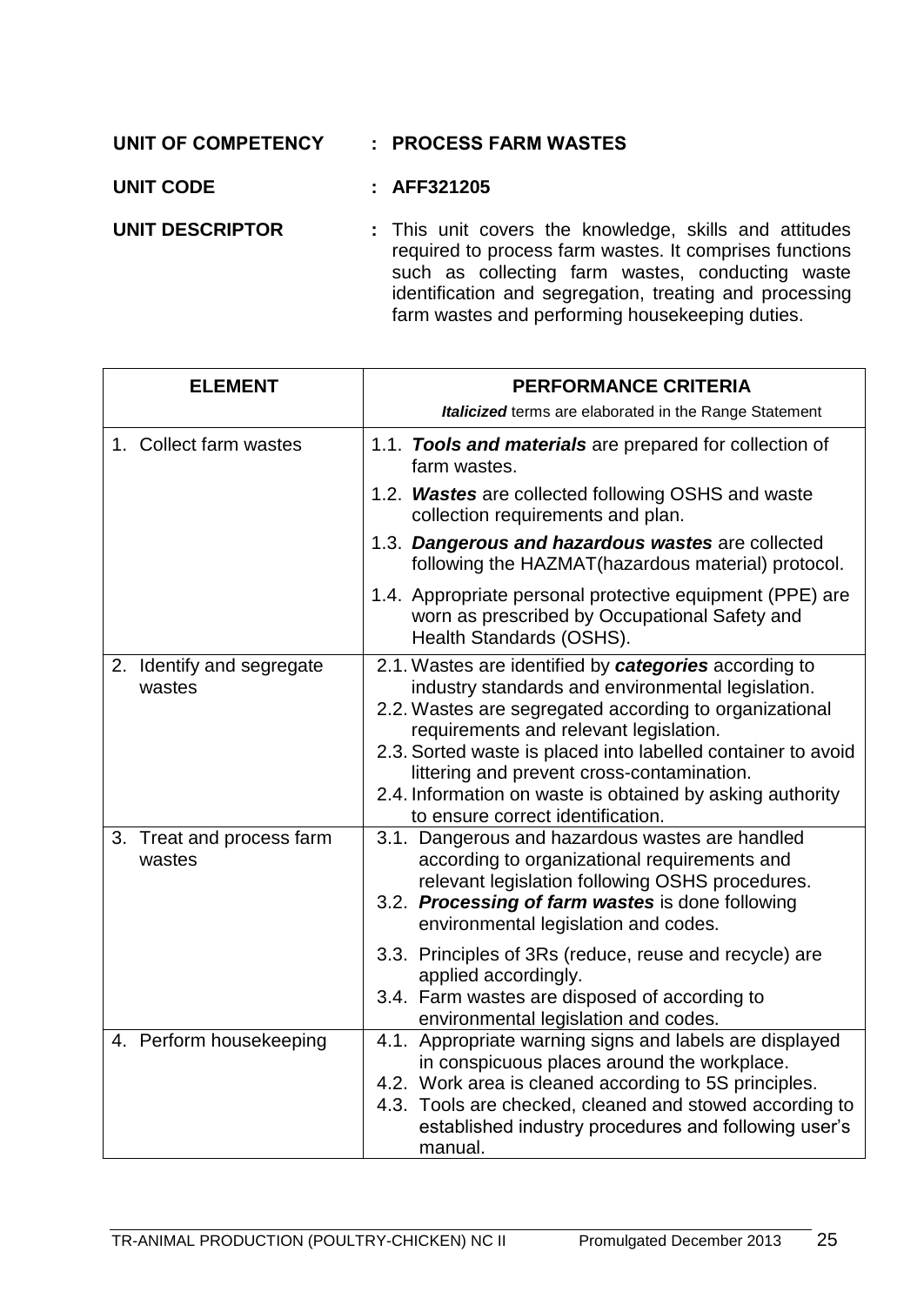| procedures and manufacturer's specifications.<br>clean and undamaged equipment is stored.<br>4.6. Storage facility is checked to ensure no<br>requirements and legislation and codes.<br>4.7. Record keeping is done according to industry<br>requirements. | <b>Italicized</b> terms are elaborated in the Range Statement<br>4.4. Materials are stored following industry standard<br>4.5. PPE is checked for damage prior to ensuring that<br>contamination in the area according to organizational |  |
|-------------------------------------------------------------------------------------------------------------------------------------------------------------------------------------------------------------------------------------------------------------|------------------------------------------------------------------------------------------------------------------------------------------------------------------------------------------------------------------------------------------|--|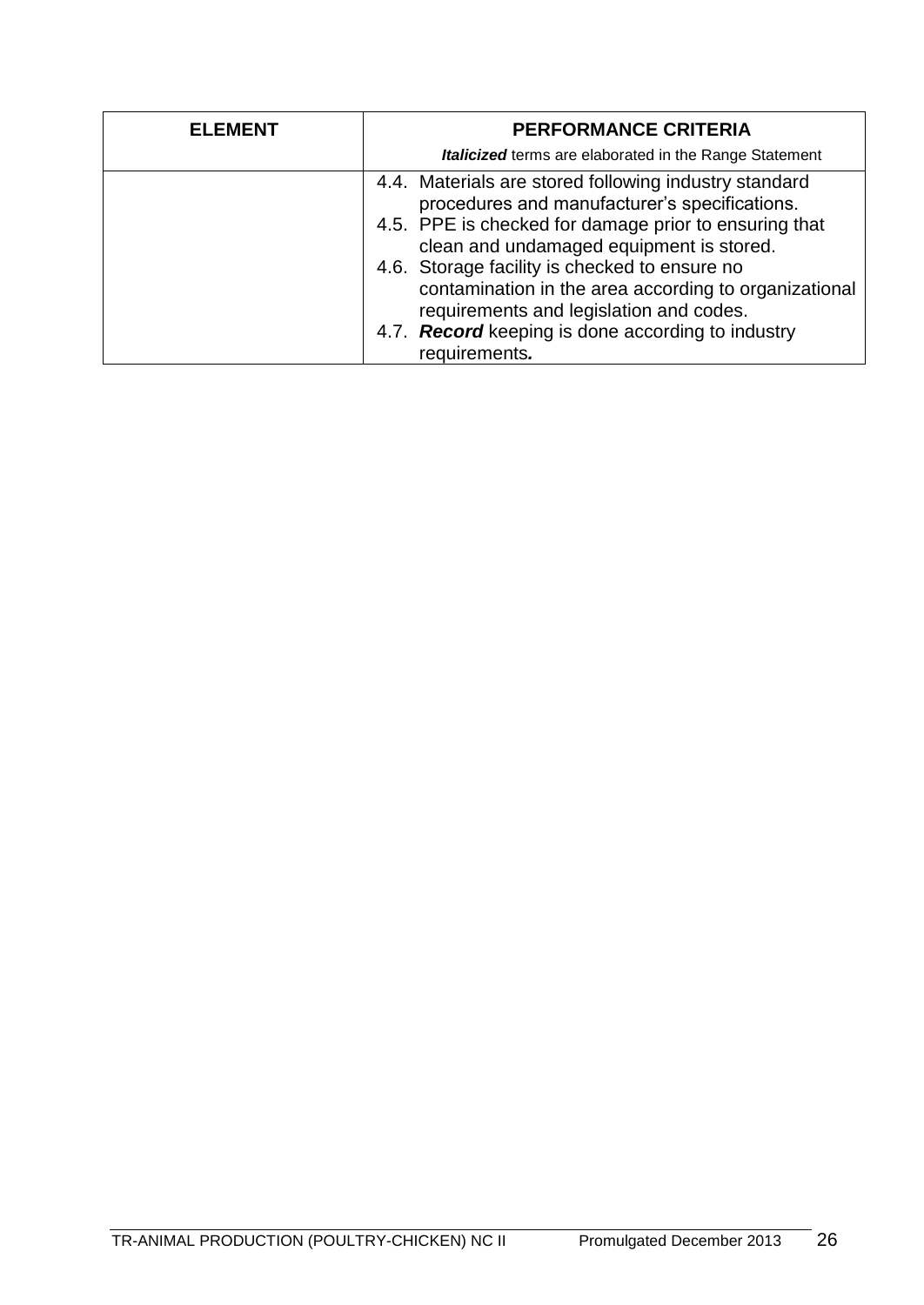| <b>VARIABLE</b>                         | <b>SCOPE</b>                                                                                                                                                                                                                                                                                                                                                                                                                                                                              |
|-----------------------------------------|-------------------------------------------------------------------------------------------------------------------------------------------------------------------------------------------------------------------------------------------------------------------------------------------------------------------------------------------------------------------------------------------------------------------------------------------------------------------------------------------|
| 1. Tools and materials                  | Tools and materials include:<br>1.1. Tools<br>Spade<br>Wheel borrow<br><b>Broomstick</b><br>Sprayer or pressurized pump<br>1.2. Materials<br><b>Sacks</b><br>Containers<br>$\bullet$<br><b>Disinfectants</b><br>Detergents<br>٠<br>First-aid kit<br>$\bullet$<br>Chemical spill kit<br>$\bullet$<br><b>Personal Protective Equipment</b><br>$\bullet$<br>Goggles<br>$\circ$<br>Disposal gloves<br>$\circ$<br>Face mask<br>$\circ$<br><b>Rubber boots</b><br>$\circ$<br>Overall<br>$\circ$ |
| 2. Agricultural wastes                  | May include:<br>2.1.<br><b>Plant materials</b><br>2.2.<br>Hay<br>2.3. Weeds<br>2.4.<br>Twigs<br>2.5.<br><b>Twines</b><br>2.6. Empty wooden crates<br>Animal manure<br>2.7.<br>2.8. Feed refuse<br>2.9.<br>Spoiled feeds (Forage and feed supplements)<br>2.10.<br>Spent bedding materials<br>2.11. Empty sacks<br><b>Trash fish</b><br>2.12.<br>2.13.<br>Fish meal<br>2.14. Effluent                                                                                                      |
| Dangerous and<br>3.<br>hazardous wastes | 3.1.<br><b>Pesticides</b><br>3.2.<br><b>Syringes</b><br>3.3.<br><b>Expired biologics</b><br><b>Expired veterinary drugs</b><br>3.4.<br>3.5.<br>Spoiled milk<br>3.6.<br>Diseased plant and plant parts<br>3.7.<br>Empty veterinary bottles/syringes                                                                                                                                                                                                                                        |
| 4. Categories                           | 3.1.<br>Re-usable<br>3.2.<br>Recyclable<br>Solid<br>3.3.<br>3.4.<br>Liquid                                                                                                                                                                                                                                                                                                                                                                                                                |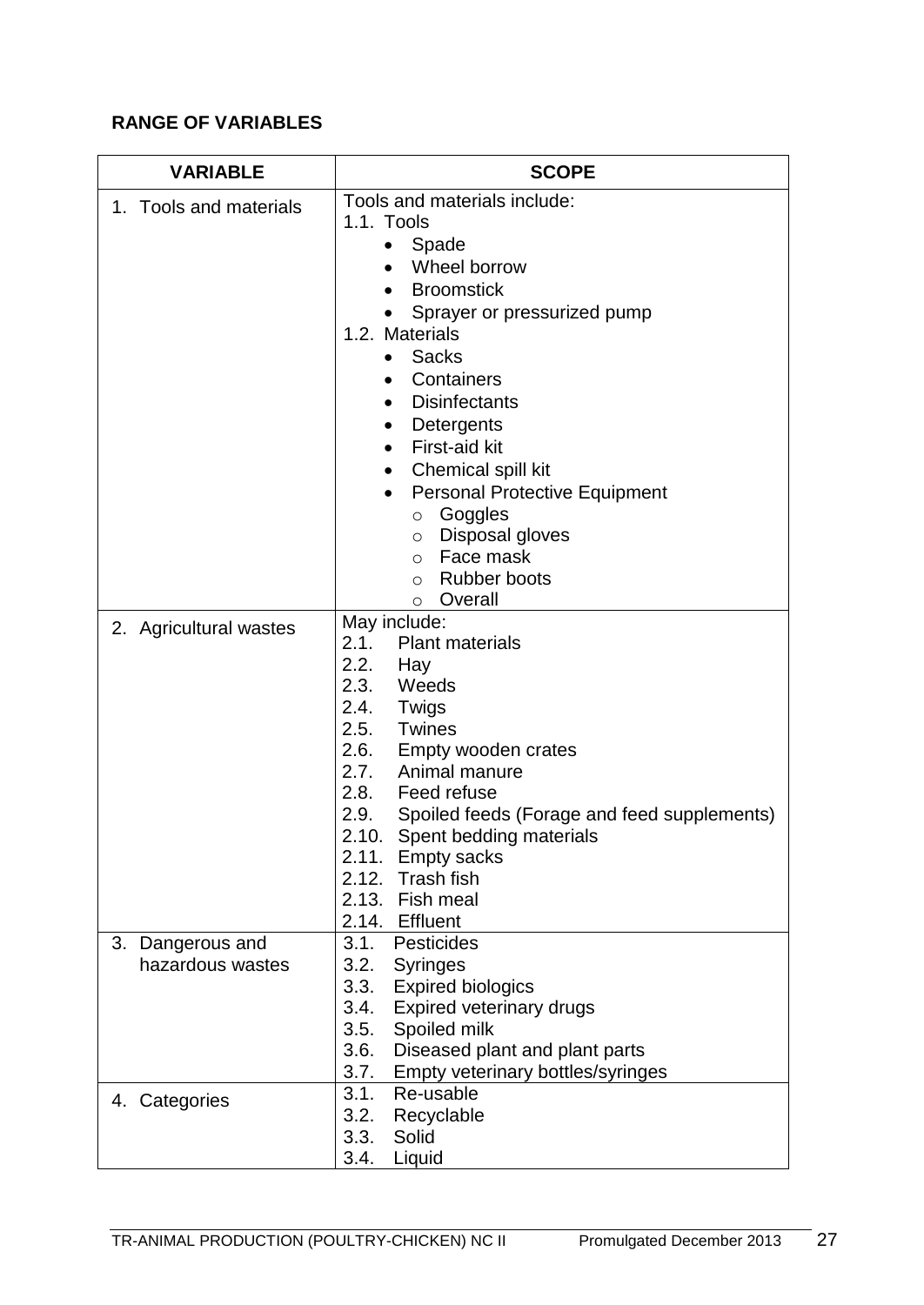| <b>VARIABLE</b>         | <b>SCOPE</b>                                        |
|-------------------------|-----------------------------------------------------|
| 5. Processing of wastes | 4.1. Composting                                     |
|                         | 4.2. Compacting                                     |
|                         | 4.3. Liquefying                                     |
|                         | 4.4. Shredding                                      |
|                         | 4.5. Carbonizing                                    |
|                         | 4.6. Charcoaling                                    |
| 6. Record               | 6.1. Record of farm wastes generated and            |
|                         | disposed                                            |
|                         | 6.2. Record of incidence of infection and accidents |
|                         | 6.3. Record of chemical spillage                    |
|                         | 6.4. Record of destroyed carcasses                  |
|                         | 6.5. Inventory of tools, materials and equipment    |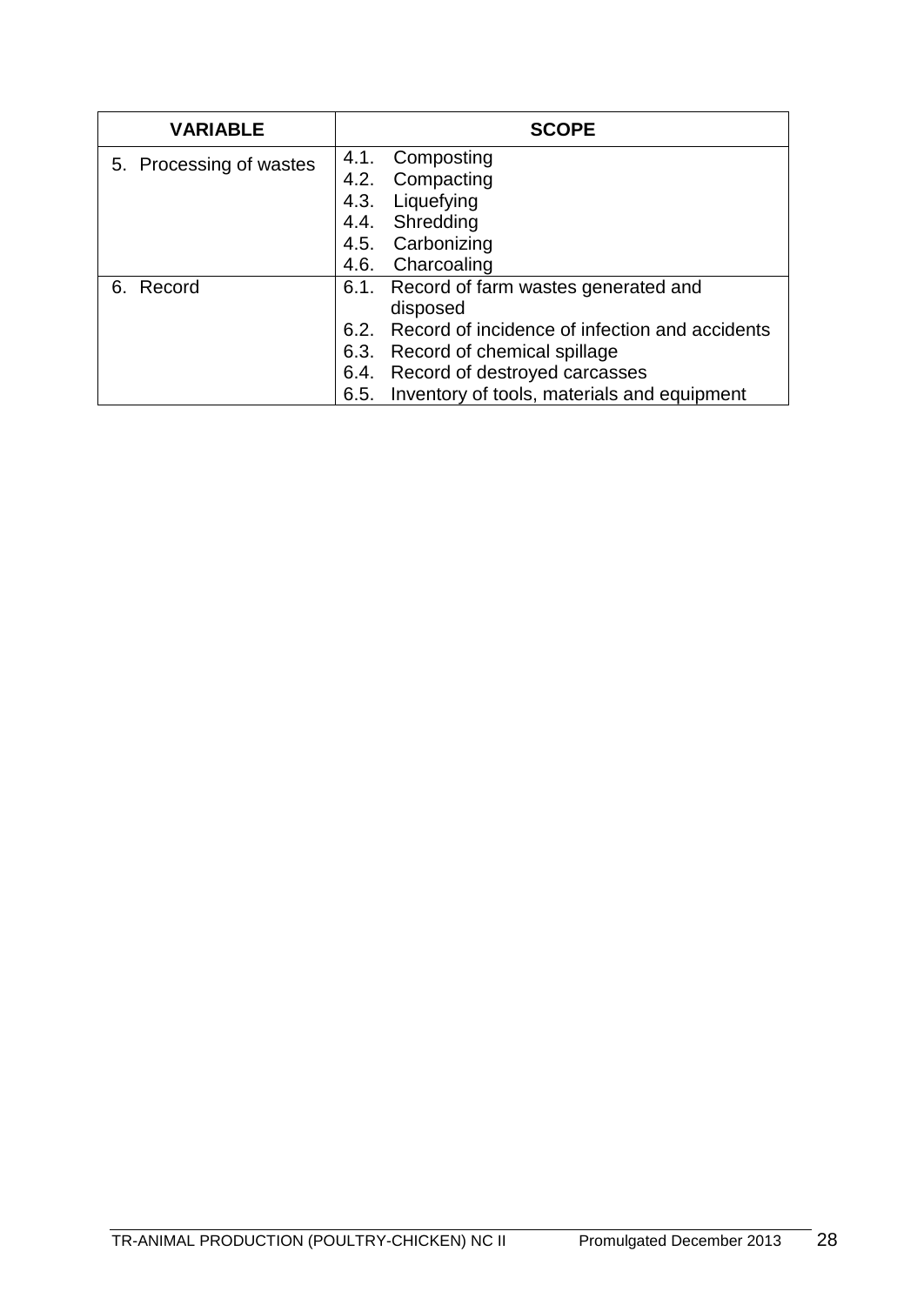| 1. Critical Aspects of | Assessment requires evidence that the candidate:                           |  |  |
|------------------------|----------------------------------------------------------------------------|--|--|
| Competency             | 1.1. Collected farm waste                                                  |  |  |
|                        | 1.2. Identified and segregated farm waste                                  |  |  |
|                        | 1.3. Processed farm waste                                                  |  |  |
|                        | 1.4. Performed housekeeping                                                |  |  |
| Required<br>2.         | 2.1. Knowledge, Theory, Practices and Systems Operations                   |  |  |
| Knowledge and          | 2.1.1. Tools and materials use in wastes management                        |  |  |
| <b>Attitudes</b>       | 2.1.2. Categories of farm wastes                                           |  |  |
|                        | 2.1.3. Wastes collection and segregation procedures                        |  |  |
|                        | 2.1.4. Farm-waste handling, storage and disposal                           |  |  |
|                        | procedures                                                                 |  |  |
|                        | 2.1.5. Dangerous and hazardous wastes, hazardous                           |  |  |
|                        | materials (hazmat) protocols                                               |  |  |
|                        | 2.1.6. Principles of 5S and 3R                                             |  |  |
|                        | 2.2. Communications                                                        |  |  |
|                        | 2.2.1 Preparation of inventory reports and production                      |  |  |
|                        | records                                                                    |  |  |
|                        | 2.2.2 Report on untoward incidence in the area                             |  |  |
|                        | 2.3. Mathematics and Mensuration                                           |  |  |
|                        | 2.3.1. Profitability of the operation                                      |  |  |
|                        | 2.3.2. Volume of farm wastes                                               |  |  |
|                        | 2.4. Safety Practices                                                      |  |  |
|                        | 2.4.1. Personal Protective Equipment (PPE)                                 |  |  |
|                        | 2.4.2. Material Safety Data Sheets(MSDS)                                   |  |  |
|                        | 2.5. Codes and Regulations                                                 |  |  |
|                        | 2.5.1. Appropriate legal regulatory body such as BAI, EMB<br>and DOH, BFAD |  |  |
|                        | 2.5.2. Occupational Safety and Health Standards                            |  |  |
|                        | 2.5.3. RA 9003                                                             |  |  |
|                        | 2.5.4. RA 6969                                                             |  |  |
|                        | 2.6. Materials, Tools & Equipment: Uses, Specifications and                |  |  |
|                        | Maintenance                                                                |  |  |
|                        | 2.6.1. Tools and Equipment                                                 |  |  |
|                        | 2.6.1.1. Can understand and follow instructional manuals                   |  |  |
|                        | 2.6.1.2. Safe keeping of equipment every after use                         |  |  |
|                        | 2.6.2. Materials                                                           |  |  |
|                        | 2.6.2.1. Where to source good quality supplies, materials                  |  |  |
|                        | and equipment needed in the maintenance of                                 |  |  |
|                        | the poultry house and farm                                                 |  |  |
|                        | 2.6.3. Maintenance                                                         |  |  |
|                        | 2.6.3.1. Regular upkeep of equipment and facilities                        |  |  |
|                        | 2.6.3.2. Preventive maintenance skills for farm area<br>2.7. Values        |  |  |
|                        |                                                                            |  |  |
|                        | 2.7.1. Safety and health consciousness<br>2.7.2. Resourcefulness           |  |  |
|                        | 2.7.3. Diligence                                                           |  |  |
|                        | 2.7.4. Time consciousness                                                  |  |  |
|                        |                                                                            |  |  |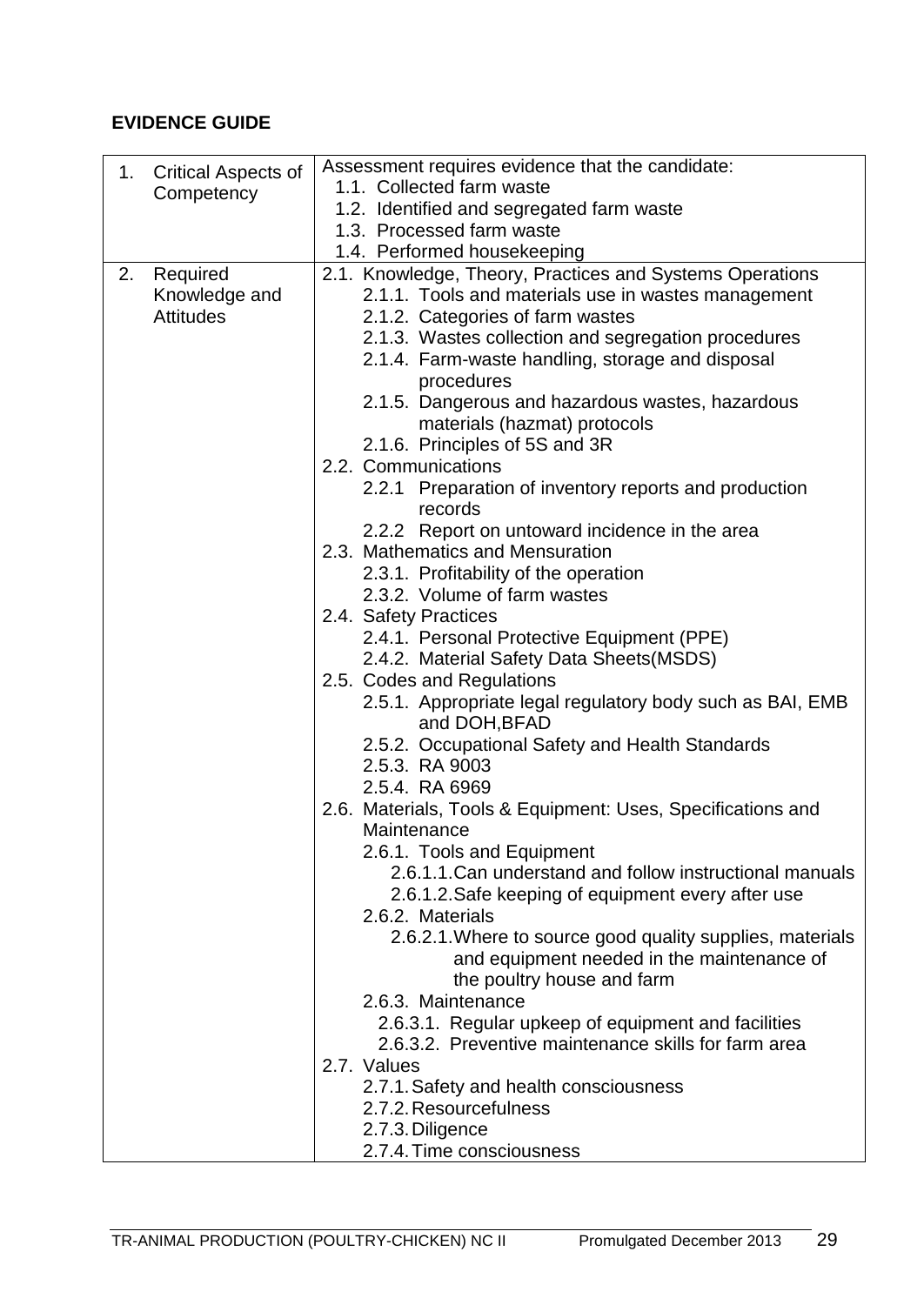|                     | 2.7.5. Cost-consciousness                                   |  |  |
|---------------------|-------------------------------------------------------------|--|--|
|                     | 2.7.6. Personal integrity in doing routine management       |  |  |
|                     | practices                                                   |  |  |
|                     | 2.7.7. Perseverance in executing routine works              |  |  |
|                     | 2.7.8. Ability to work with others harmoniously             |  |  |
| 3. Required Skills  | Occupational health safety<br>3.1                           |  |  |
|                     | Skills in using tools and equipment<br>3.2                  |  |  |
|                     | Calculations<br>3.3                                         |  |  |
|                     | 3.4 Communicate effectively                                 |  |  |
| 4. Resource         | The following resources should be provided:                 |  |  |
| <b>Implications</b> | Farm area<br>4.1                                            |  |  |
|                     | 4.2 Different farm wastes                                   |  |  |
|                     | 4.3 Farm-waste processing area                              |  |  |
|                     | 4.4 Tools, supplies and materials use in farm wastes        |  |  |
|                     | collection, segregation and processing                      |  |  |
|                     | Housekeeping tools and supplies<br>4.5                      |  |  |
|                     | <b>PPE</b><br>4.6                                           |  |  |
| 5. Method of        | Competency in this unit may be assessed through:            |  |  |
| Assessment          | Observation and questioning<br>5.1                          |  |  |
|                     | <b>Third-Party Report</b><br>5.2                            |  |  |
|                     | Demonstration and oral questioning<br>5.3                   |  |  |
| Context of<br>6.    | Competency maybe assessed individually in the actual<br>6.1 |  |  |
| Assessment          | workplace or in accredited farms or institution             |  |  |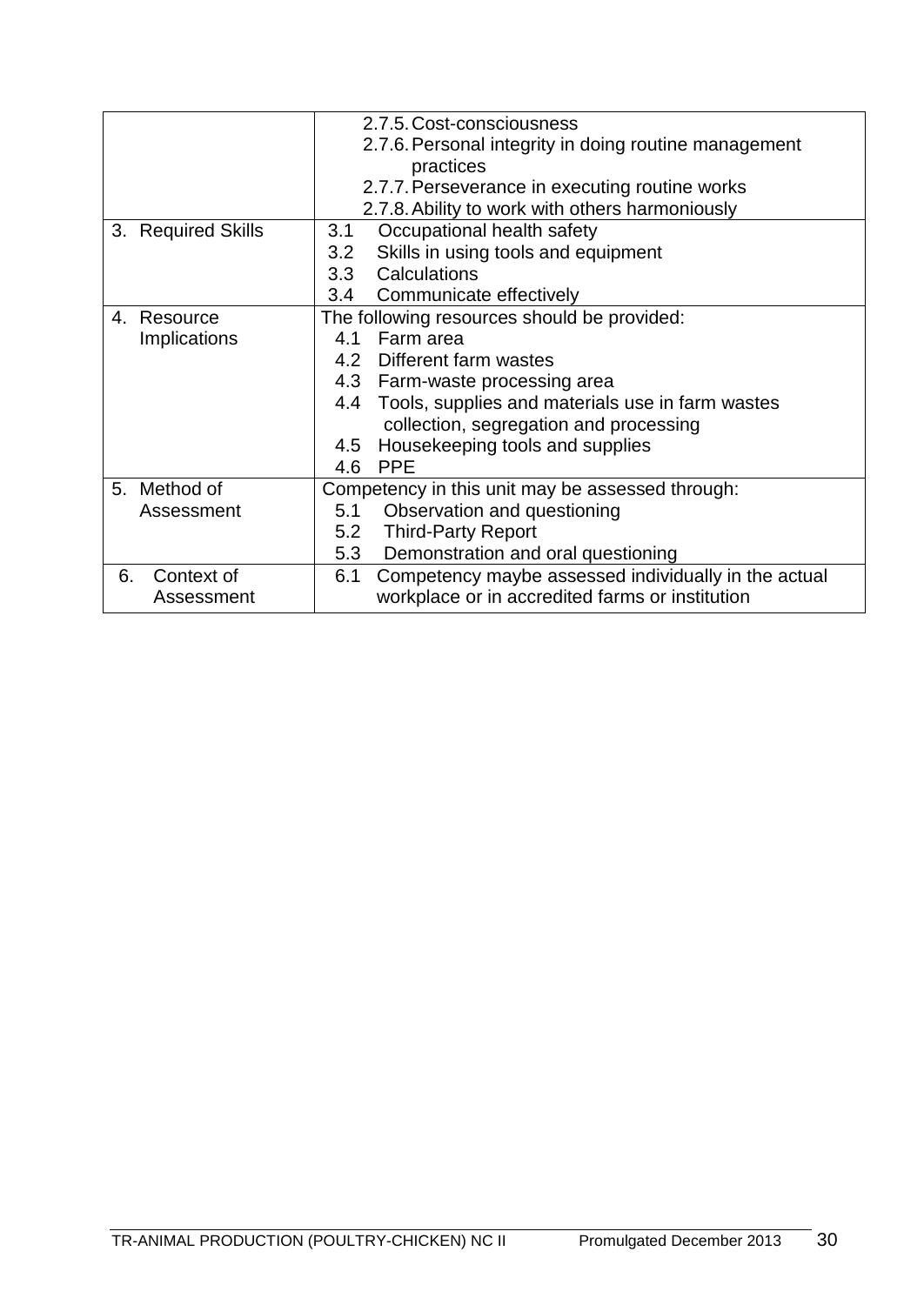#### **CORE COMPETENCIES**

|                 |  | UNIT OF COMPETENCY: MAINTAIN POULTRY ENVIRONMENT                                          |
|-----------------|--|-------------------------------------------------------------------------------------------|
| UNIT CODE       |  | $:$ AFF622101                                                                             |
| UNIT DESCRIPTOR |  | : This unit covers the knowledge, skills ar<br>required to maintain poultry house and its |

nd attitudes facilities. It includes activities such as conducting preparation activities, maintaining poultry house and facilities, maintain farm area and perform work to completion.

| <b>ELEMENT</b>                              | <b>PERFORMANCE CRITERIA</b>                                                                                                                                        |  |  |
|---------------------------------------------|--------------------------------------------------------------------------------------------------------------------------------------------------------------------|--|--|
|                                             | Italicized terms are elaborated in the Range of Variables                                                                                                          |  |  |
| 1. Conduct preparation<br>activities        | 1.1.<br>Farm layout of <i>poultry house and facilities</i> are<br>determined with reference to the housing plan.                                                   |  |  |
|                                             | Poultry housing and facilities are checked<br>1.2.<br>according to enterprise procedures.                                                                          |  |  |
|                                             | Conditions of poultry housing and facilities are<br>1.3.<br>reported to the immediate authority and in<br>compliance with Environmental Compliance<br>Certificate. |  |  |
|                                             | 1.4. Tools, materials and equipment are prepared<br>according to maintenance requirements and<br>instructions of authority.                                        |  |  |
| 2. Maintain poultry house<br>and facilities | 2.1.<br>Poultry housing and facilities are cleaned and<br>disinfected in regular basis.                                                                            |  |  |
|                                             | Minor repairs and maintenance are done as per<br>2.2.<br>instruction of the authority and per work<br>requirements.                                                |  |  |
|                                             | Major malfunctions and irregular conditions in<br>2.3.<br>the poultry house and facilities are reported<br>immediately.                                            |  |  |
|                                             | Wearing of appropriate personal protective<br>2.4.<br>equipment (PPE) is practiced following OSHS<br>procedures.                                                   |  |  |
|                                             | Downtime (rest period) is practiced prior to<br>2.5.<br>succeeding loading for at least one week.                                                                  |  |  |
|                                             | Safety measures are practiced according to<br>2.6.<br>Occupational Safety and Health Standards<br>(OSHS).                                                          |  |  |
| 3. Maintain farm area                       | 3.1.<br><b>Maintenance of farm area and vicinities are</b><br>done according to production management and<br>enterprise procedures.                                |  |  |
|                                             | Vermin and insects control is performed<br>3.2.                                                                                                                    |  |  |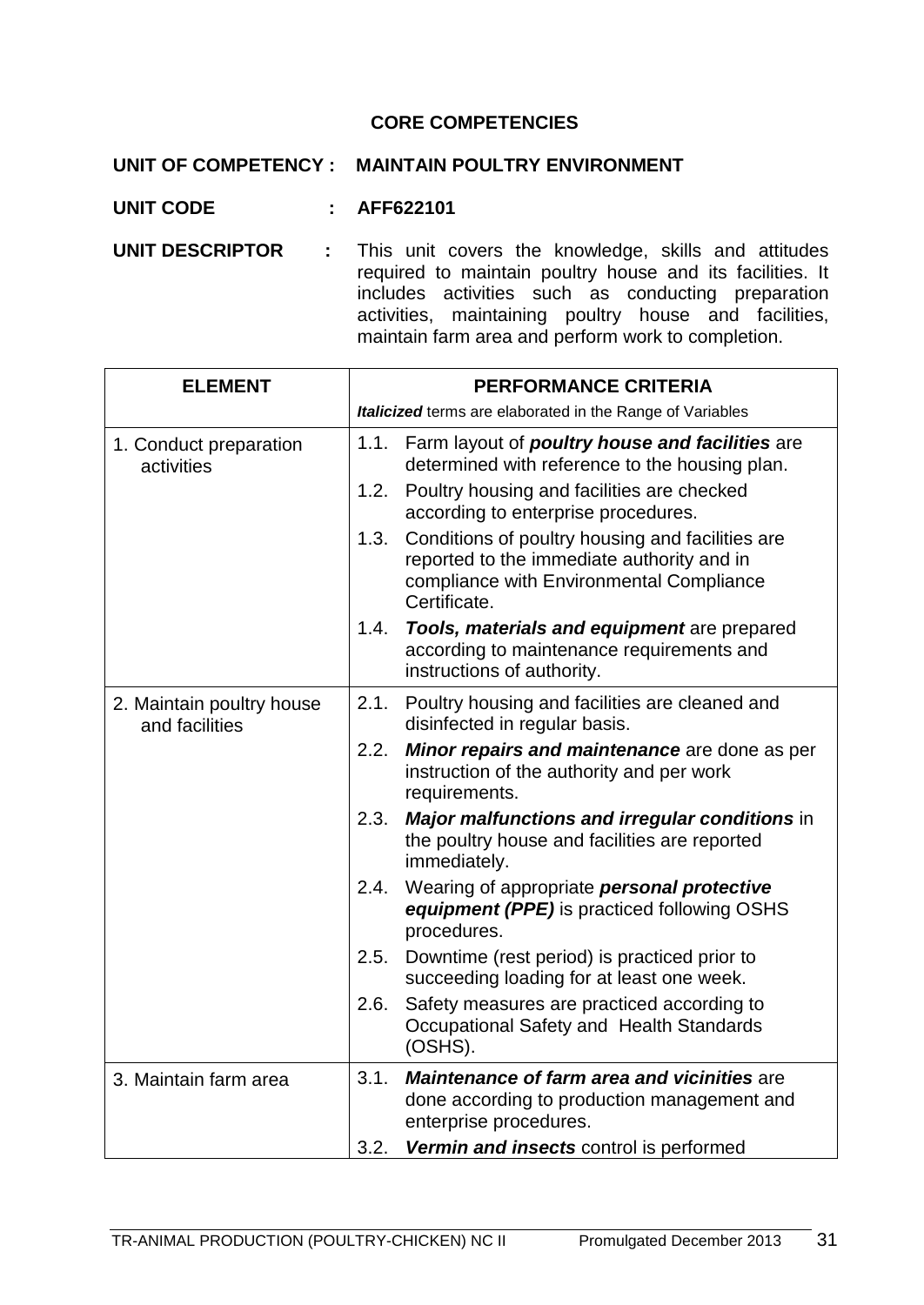|                                     |      | according to Fertilizer and Pesticides Authority<br>guidelines and DENR regulations.                          |
|-------------------------------------|------|---------------------------------------------------------------------------------------------------------------|
|                                     | 3.3. | Maintenance of farm vegetation are conducted to<br>avoid common vermins and insects proliferation.            |
| 4. Perform completion<br>activities |      | 4.1. Records are kept and updated for reporting and<br>inventory purposes following enterprise<br>procedures. |
|                                     |      | 4.2. Tools and equipment are cleaned and stored<br>according to manuals and enterprise procedures.            |
|                                     | 4.3. | Housekeeping is practiced following 5S principles<br>and enterprise procedures.                               |
|                                     |      | 4.4. Wastes are managed following 3Rs principles and<br>DENR regulations.                                     |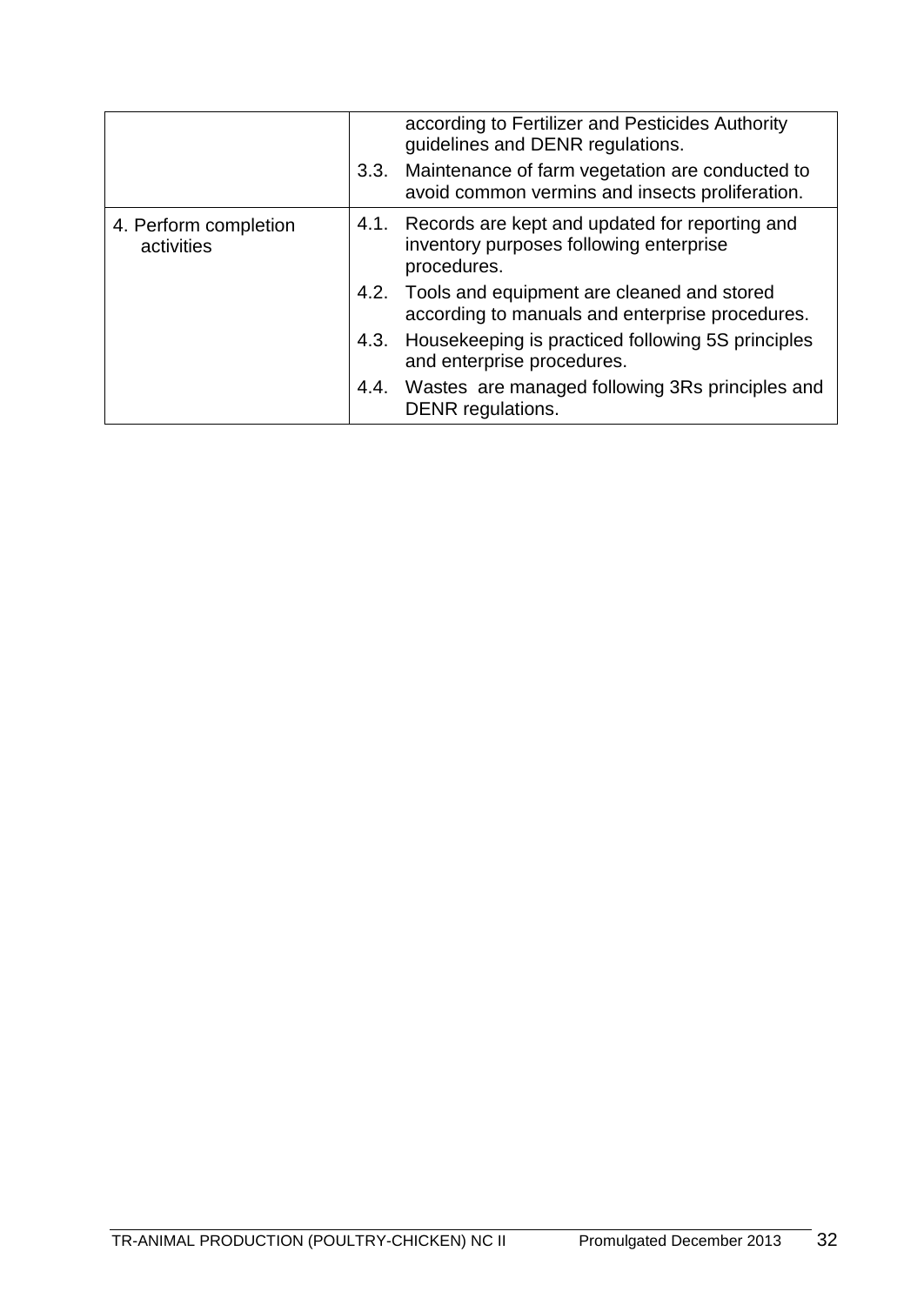| <b>VARIABLE</b>      | <b>RANGE</b>                                                   |
|----------------------|----------------------------------------------------------------|
| 1. Poultry house and | 1.1.<br>Work area                                              |
| facilities           | 1.2.<br>Storage room                                           |
|                      | 1.3.<br>Brooding/growing area                                  |
| 2. Tools, materials  | 2.1.<br>Equipment                                              |
| and equipment        | 2.1.1. Electric fans (ventilation)                             |
|                      | 2.1.2. Lighting equipment<br>2.1.3. Feeders                    |
|                      | 2.1.4. Waterers                                                |
|                      | 2.1.5. Knapsack sprayer                                        |
|                      | 2.1.6. Power sprayer                                           |
|                      | 2.1.7. Knapsack sprayer                                        |
|                      | 2.1.8. Electric generator                                      |
|                      | 2.1.9. Heater                                                  |
|                      | Tools<br>2.2.                                                  |
|                      | 2.2.1. Carpentry tools                                         |
|                      | 2.2.2. Wheel borrow                                            |
|                      | 2.2.3. Chick guard                                             |
|                      | 2.2.4. Shovel                                                  |
|                      | 2.2.5. Spade                                                   |
|                      | 2.2.6. Crow bar                                                |
|                      | 2.2.7. Electrical tools                                        |
|                      | 2.3.<br><b>Materials</b>                                       |
|                      | 2.3.1. Sponge<br>2.3.2. Scrub                                  |
|                      | 2.3.3. Broomstick and broom                                    |
|                      | 2.3.4. Trash can                                               |
|                      | 2.3.5. Sacks                                                   |
|                      | 2.3.6. Dust fan                                                |
|                      | 2.3.7. Pipes                                                   |
|                      | 2.3.8. Pale and basin                                          |
|                      | 2.3.9. Disinfectants                                           |
|                      | 2.3.10. Detergent                                              |
|                      | 2.3.11. Bleaching agent                                        |
|                      | 2.3.12. Water hose                                             |
|                      | 2.3.13. Drum                                                   |
| 3. Minor repairs and | 3.1. Minor repairs                                             |
| maintenance          | 3.1.1. Roof repair                                             |
|                      | 3.1.2. Pipe repair                                             |
|                      | 3.1.3. Floor slat repair                                       |
|                      | 3.1.4. Curtain fixing and or replacement<br>3.1.5. Cage repair |
|                      | 3.1.6. Net repair and maintenance                              |
|                      | 3.1.7. Feeder repair                                           |
|                      | 3.1.8. Waterer repair                                          |
|                      | 3.2.<br>Maintenance                                            |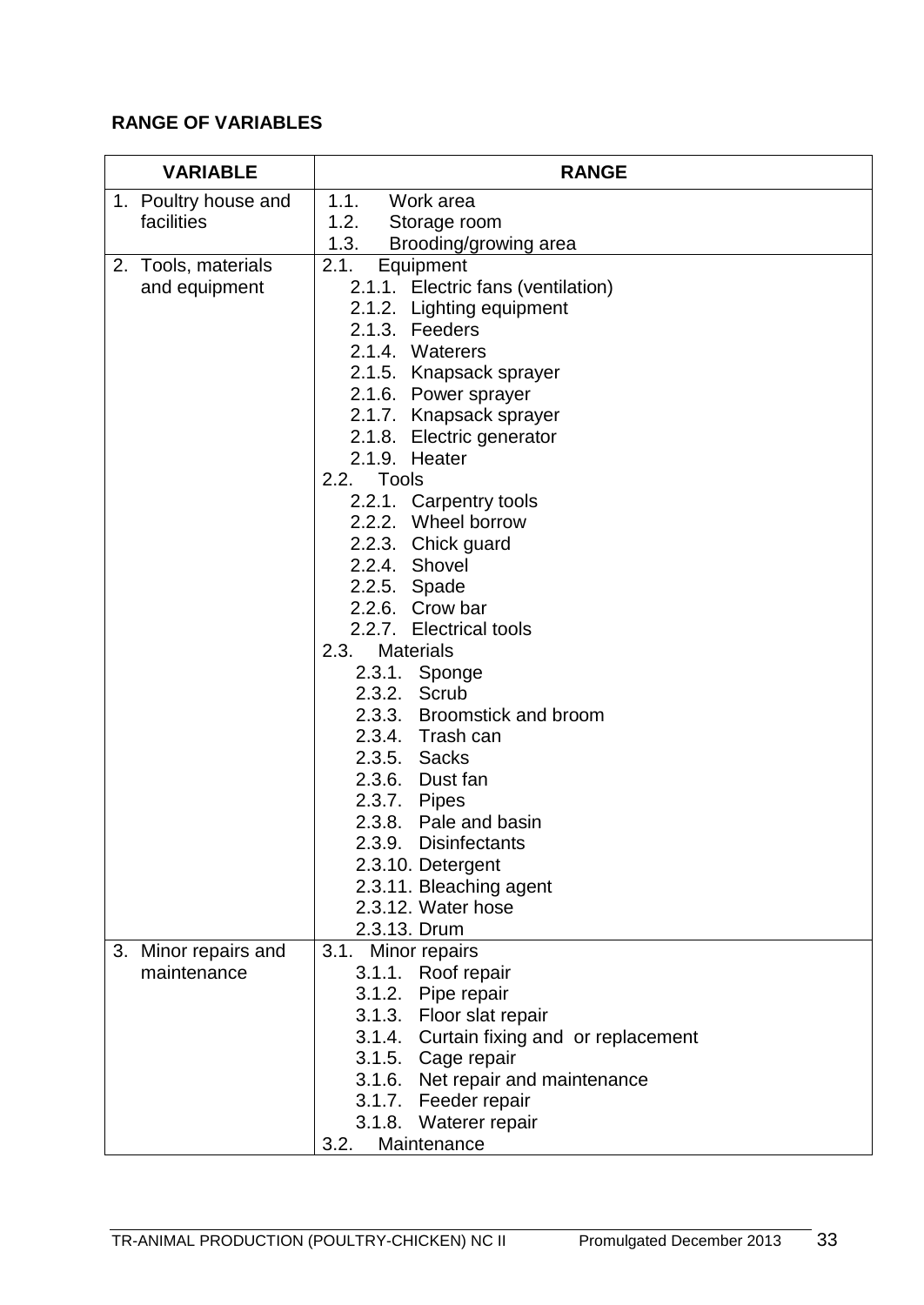|                        | 3.2.1. Foot bathing prior to entry to farm house   |
|------------------------|----------------------------------------------------|
|                        | 3.2.2. Cloth changing prior to entry to farm house |
|                        | 3.2.3. Shower before farm entry                    |
| 4. Major malfunctions  | <b>Electrical problem</b><br>4.1.                  |
| and irregular          | Ventilation problem<br>4.2.                        |
| conditions             | 4.3.<br>Lighting system problem                    |
|                        | Generator malfunction<br>4.4.                      |
|                        | 4.5. Sludge flushing                               |
| 5. Personal Protective | 5.1.<br><b>Masks</b>                               |
| Equipment (PPE)        | 5.2.<br>Gloves                                     |
|                        | 5.3. Rubber boots                                  |
|                        | 5.4.<br>Hats                                       |
| 6. Vermin and insects  | 6.1. Vermin                                        |
|                        | 6.1.1. Monitor lizards                             |
|                        | 6.1.2. Rats                                        |
|                        | 6.1.3. Snakes                                      |
|                        | 6.2. Insects                                       |
|                        | 6.2.1. Mosquitoes                                  |
|                        | 6.2.2. Flies                                       |
|                        | 6.2.3. Cackroach                                   |
|                        | 6.2.4. Ants                                        |
|                        | 6.2.5. Tribolium beetle                            |
| 7. Maintenance of      | Disposal of wastes and farm by-products<br>7.1.    |
| farm area and          | Disposal of necropsied and dead animals<br>7.2.    |
| vicinities             | Weeding<br>7.3.                                    |
|                        | Minor repair of farm fences<br>7.4.                |
|                        | 7.5. Foot bathing in farm gate                     |
|                        | 7.6. Vehicle bathing in farm gate                  |
|                        | Maintenance of drainage canal<br>7.7.              |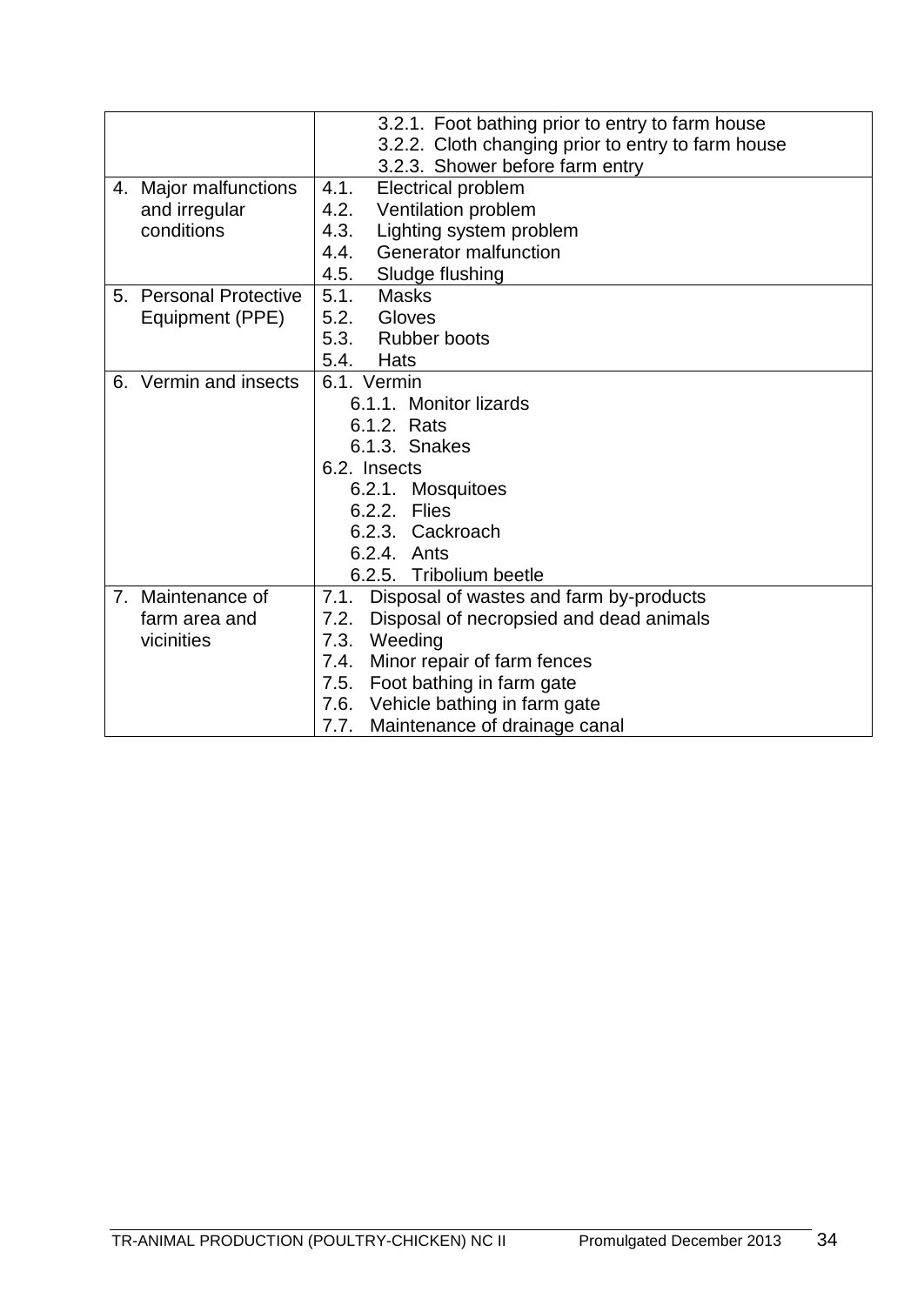| 1. Critical Aspects of | Assessment requires evidence that the candidate:             |
|------------------------|--------------------------------------------------------------|
| Competency             | 1.1. Conducted preparation activities                        |
|                        | 1.2. Carried out maintenance of poultry house and facilities |
|                        | 1.3. Maintained farm area                                    |
|                        | 1.4. Performed completion activities                         |
| 2. Required            | 2.1. Knowledge, Theory, Practices and Systems Operations     |
| Knowledge and          | 2.1.1. Housing designs and housing equipment                 |
| <b>Attitudes</b>       | 2.1.2. Maintenance procedures of poultry house and           |
|                        | facilities                                                   |
|                        | 2.1.3. Simple carpentry                                      |
|                        | 2.1.4. Maintenance procedures of farm sites                  |
|                        | 2.1.5. Different vermin and insects and their control        |
|                        | 2.1.6. Practice of downtime                                  |
|                        | 2.1.7. Setting-up fence                                      |
|                        | 2.1.8. Knowledge on record-keeping                           |
|                        | 2.1.9. Practice 3Rs and 5S                                   |
|                        | 2.1.10. Labelling and handling of chemicals                  |
|                        | 2.1.11. Parts and functions of specific tools and farm       |
|                        | implements use in raising poultry                            |
|                        | 2.1.12. Program of work activities are implemented as        |
|                        | scheduled                                                    |
|                        | 2.2. Communication                                           |
|                        | 2.2.1. Prepare and submit required reports                   |
|                        | 2.2.2. Documentation on chicken performance and raising      |
|                        | 2.2.3. Record keeping and filing                             |
|                        | 2.3. Mathematics and Mensuration                             |
|                        | 2.3.1. Basic mathematical operations                         |
|                        | 2.3.2. Inventory of supplies, tools and equipment            |
|                        | 2.3.3. Unit of measurement conversion                        |
|                        | 2.3.4. Simple/basic calculation<br>2.4. Safety Practices     |
|                        | 2.4.1. Proper use of farm tools, farm implements and         |
|                        | equipment.                                                   |
|                        | 2.4.2. Proper use of carpentry tools                         |
|                        | 2.4.3. Wear appropriate PPE                                  |
|                        | 2.4.4. Proper waste disposal                                 |
|                        | 2.4.5. Practice of Occupational Health and Safety (OHS)      |
|                        | procedures.                                                  |
|                        | 2.5. Codes and Regulations                                   |
|                        | 2.5.1. Fertilizer and Pesticides Authority (FPA) guidelines  |
|                        | Good Animal Husbandry Practices (GAHP)                       |
|                        | 2.5.2. DENR rules and regulations, zoning ordinances         |
|                        | 2.5.3. Animal Welfare Act - Minimum Standards on the         |
|                        | <b>Welfare of Poultry</b>                                    |
|                        | 2.5.4. Appropriate legal regulatory body that supervises the |
|                        | animal industry such as BAI and Phil. Animal Health          |
|                        | Center (PAHC).                                               |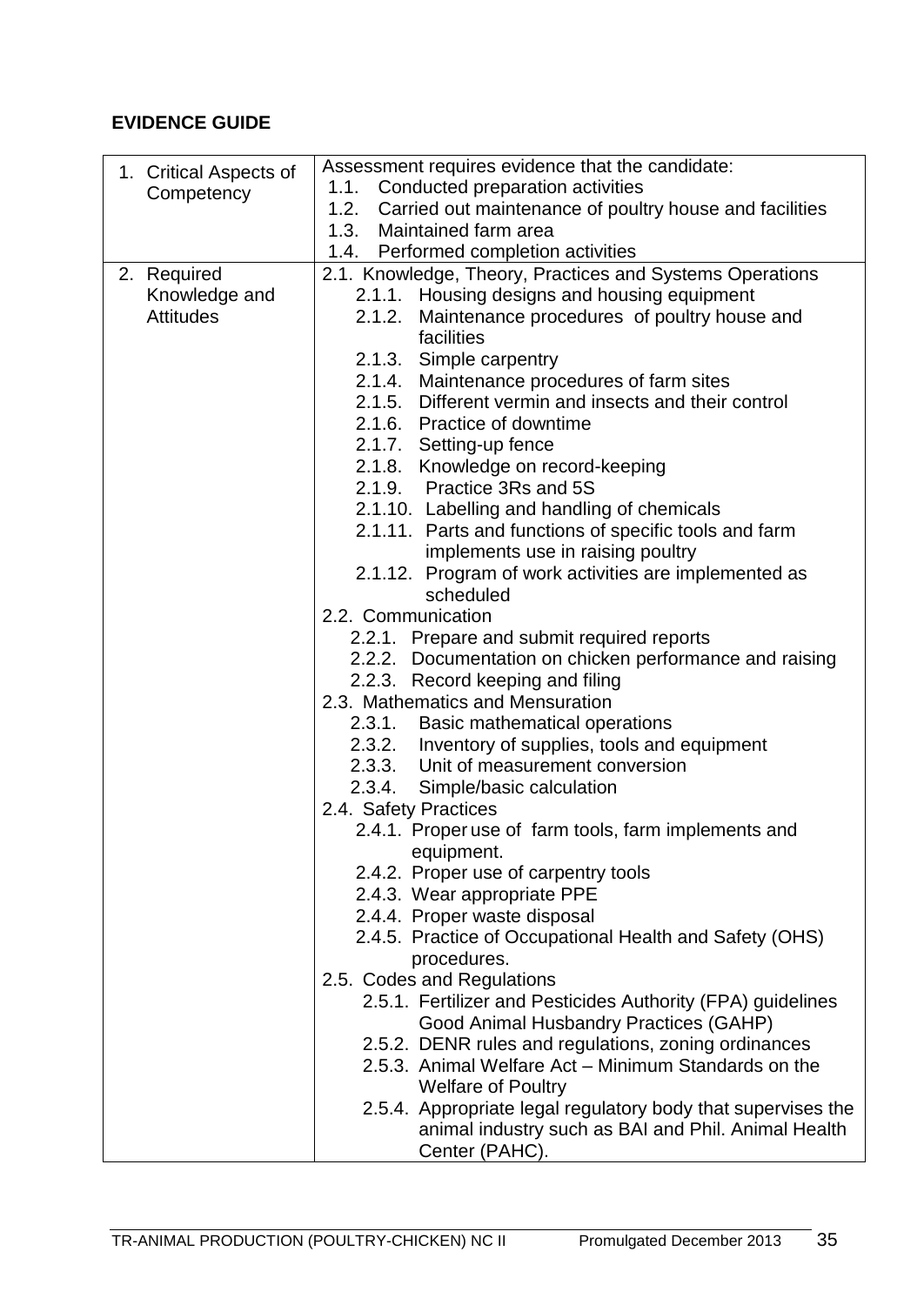|                    | 2.5.5. Environmental Compliance Certificate                                     |
|--------------------|---------------------------------------------------------------------------------|
|                    | 2.6. Materials, Tools & Equipment: Uses, Specifications and                     |
|                    | Maintenance                                                                     |
|                    | 2.6.1. Tools and Equipment                                                      |
|                    | 2.6.1.1. Can understand and follow instructional manuals                        |
|                    | 2.6.1.2. Safe keeping of equipment                                              |
|                    | 2.6.2. Materials                                                                |
|                    | 2.6.2.1. Where to source good quality supplies, materials                       |
|                    | and equipment needed in the maintenance of the                                  |
|                    | poultry house and farm                                                          |
|                    | 2.6.3. Maintenance                                                              |
|                    | 2.6.3.1. Regular upkeep of equipment and facilities                             |
|                    | 2.6.3.2. Preventive maintenance skills for poultry house                        |
|                    | and farm area                                                                   |
|                    | 2.7. Values                                                                     |
|                    | 2.7.1.<br>Safety and health consciousness                                       |
|                    | 2.7.2.<br>Time consciousness and management                                     |
|                    | <b>Resourcefulness</b><br>2.7.3.                                                |
|                    | 2.7.4. Cost consciousness                                                       |
|                    | 2.7.5. Diligence                                                                |
|                    | 2.7.6. Determined                                                               |
|                    | 2.7.7. Observes hygiene                                                         |
|                    | 2.7.8.<br>Honesty in records                                                    |
|                    | 2.7.9.<br>Personal integrity in doing routine management                        |
|                    | practice                                                                        |
|                    | 2.7.10. Perseverance                                                            |
|                    | 2.7.11. Ability to work with others harmoniously                                |
| 3. Required Skills | <b>Basic carpentry skills</b><br>3.1                                            |
|                    | 3.2<br>Oriented on farm and equipment layout                                    |
|                    | 3.3<br>Work safety                                                              |
|                    | 3.4<br>Skills in using tools and equipment                                      |
|                    | 3.5<br>Basic mathematical computation                                           |
|                    | 3.6<br>Communicate effectively                                                  |
|                    | 3.7<br>Basic record keeping                                                     |
| 4. Resource        | The following resources should be provided:                                     |
| Implications       | Poultry houses and facilities<br>4.1.<br>4.2.<br>Farm area                      |
|                    | 4.3.<br>Foot and vehicle baths                                                  |
|                    | 4.4.                                                                            |
|                    | Supplies, tools and equipment for maintenance of poultry<br>house and farm area |
| 5. Method of       | Competency in this unit may be assessed through:                                |
| Assessment         | Written exam<br>5.1.                                                            |
|                    | 5.2.<br><b>Practical demonstration</b>                                          |
|                    | 5.3.<br>Portfolio                                                               |
| 6. Context of      | 6.1<br>Competency may be assessed individually in the actual                    |
| Assessment         | workplace or through accredited farms/institutions                              |
|                    |                                                                                 |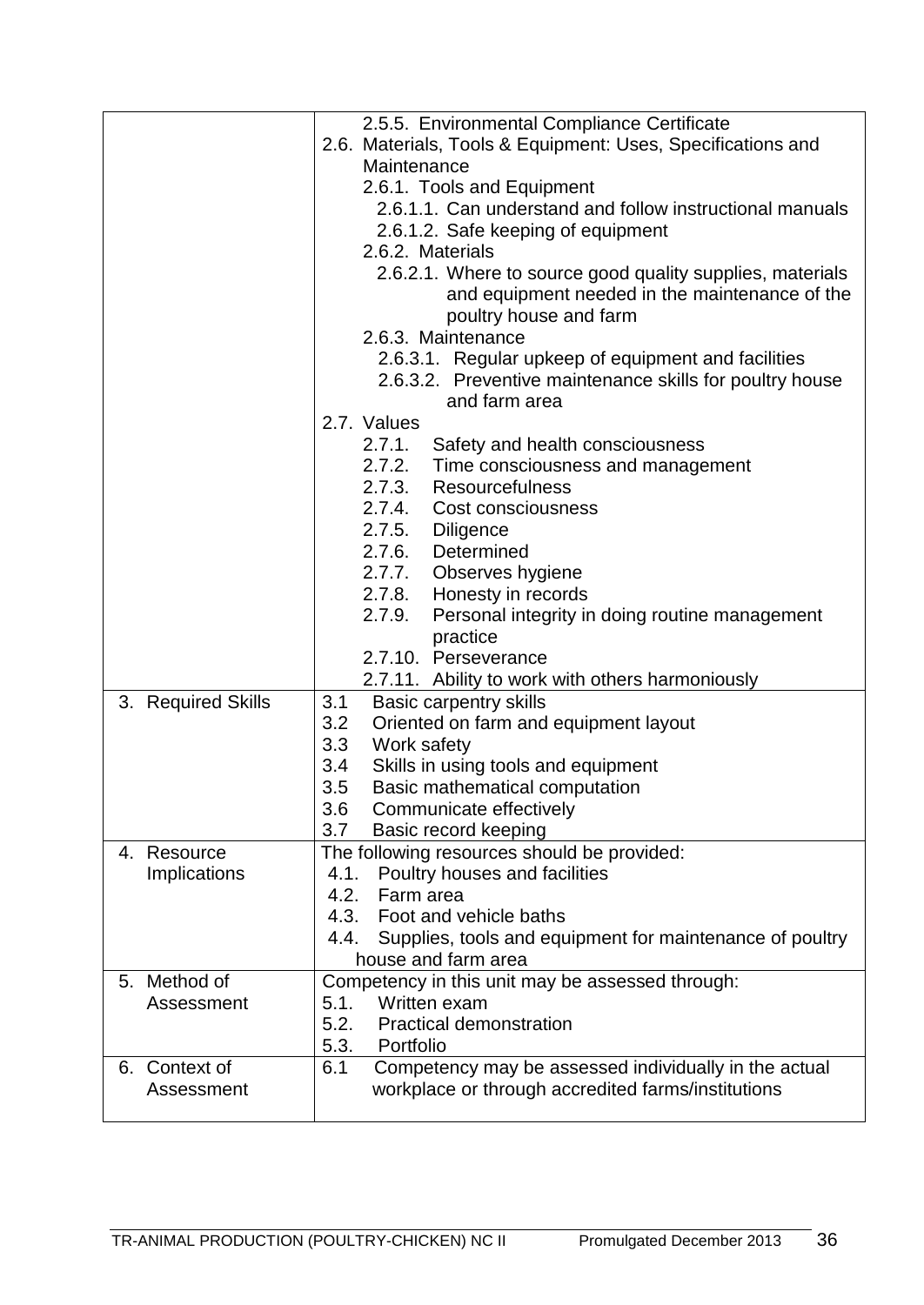### **UNIT OF COMPETENCY : BROOD AND GROW CHICKS**

- **UNIT CODE : AFF622102**
- **UNIT DESCRIPTOR** : This unit covers the knowledge, skills and attitudes required to brood and grow chicks. It includes conducting of preparatory activities, placing of brooder in growing house, feeding of birds, providing of optimum environment for the birds, performing prophylactic and therapeutic measures and performing flock selections for broiler and layer.

| <b>ELEMENT</b>                                     | <b>PERFORMANCE CRITERIA</b>                                                                                                                                                                                                                                                                                                                                                                                                                                                                                                       |
|----------------------------------------------------|-----------------------------------------------------------------------------------------------------------------------------------------------------------------------------------------------------------------------------------------------------------------------------------------------------------------------------------------------------------------------------------------------------------------------------------------------------------------------------------------------------------------------------------|
|                                                    | Italicized terms are elaborated in the Range of Variables                                                                                                                                                                                                                                                                                                                                                                                                                                                                         |
| 1. Conduct preparatory<br>activities               | 1.1.<br>Wearing of personal protective equipment (PPE)<br>is applied according to OHS procedures.<br>Poultry house was cleaned and disinfected<br>1.2.<br>according to company standard procedures.<br>Materials, tools and equipment are prepared<br>1.3.<br>according to production requirements.<br><b>Chick guard, curtains and portable heaters are</b><br>1.4.<br>installed and adjusted based on industry standards.<br>Litter materials are cleaned and laid-out.<br>1.5.<br>regularly following farm plans and schedule. |
| 2. Place chicks and<br>pullets in brooder<br>house | Broiler and layer stocks are obtained from<br>2.1.<br>reliable/recommended sources.<br>A day-old chicks (DOC) and day-old pullets (DOP)<br>2.2.<br>are placed to respective brooding houses<br>observing Good Animal Practices and Animal<br>Welfare Act.<br>Chicks with <b>abnormalities</b> are culled from the<br>2.3.<br>flock.                                                                                                                                                                                               |
| 3. Perform feeding of<br>birds                     | 3.1.<br>Feeders and waterers are prepared and cleaned<br>regularly<br>3.2. Poultry is fed according to company feeds and<br>feeding guide.<br>3.3.<br>Nutrient supplementation is practiced as remedial<br>measures according to instructions of immediate<br>authority.<br>3.4.<br>Water is given according to industry standards and<br>bird requirements.<br>Feed left-over is properly secured and spoiled feed<br>3.5.<br>is disposed properly.                                                                              |
| 4. Provide optimum<br>environment for the<br>birds | Lighting program is provided based on industry<br>4.1.<br>standards.<br>4.2.<br>Ventilation is augmented during hot climatic<br>conditions.                                                                                                                                                                                                                                                                                                                                                                                       |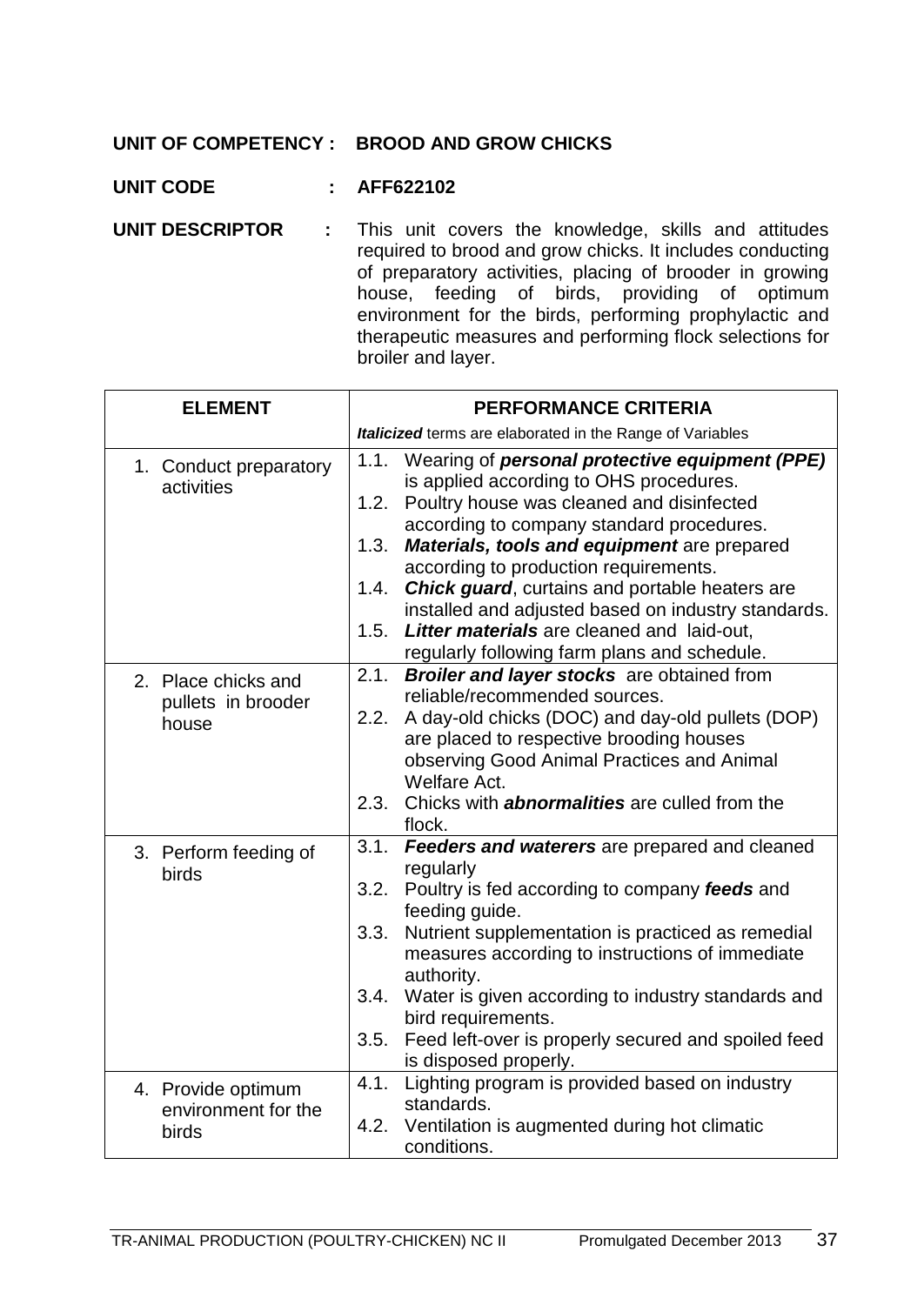|                                        | Curtain management is done based on prevailing<br>4.3.<br>conditions.                                                                        |
|----------------------------------------|----------------------------------------------------------------------------------------------------------------------------------------------|
|                                        | Bio-security measures are applied according to<br>4.4.<br>industry procedures.                                                               |
|                                        | Vermin control is done following industry<br>4.5.<br>procedures.                                                                             |
|                                        | 4.6.<br>Disposal of wastes are performed following DENR<br>regulations.                                                                      |
| 5. Perform preventive<br>and treatment | <b>Distress conditions</b> of poultry are determined and<br>5.1.<br>reported to immediate authority or veterinarian.                         |
| measures                               | Preventive measures are administered according<br>5.2.<br>to veterinarian recommendations and instructions.                                  |
|                                        | 5.3.<br>Sick birds are isolated for treatment following<br>instructions of veterinarian.                                                     |
|                                        | Culling procedures are applied with reference to<br>5.4.<br>economic considerations and according to<br>instructions of immediate authority. |
| 6. Perform flock<br>selection          | 6.1.<br>Missexed are removed from flock following<br>industry standards                                                                      |
|                                        | Flock selection is performed according to company<br>6.2.<br>requirements and productivity standards.                                        |
|                                        | Birds with poor physical conditions are culled out<br>6.3.<br>for according company requirements on a regular<br>basis.                      |
|                                        | <b>Relevant records</b> are updated on regular basis<br>6.4.<br>following enteriprise protocol.                                              |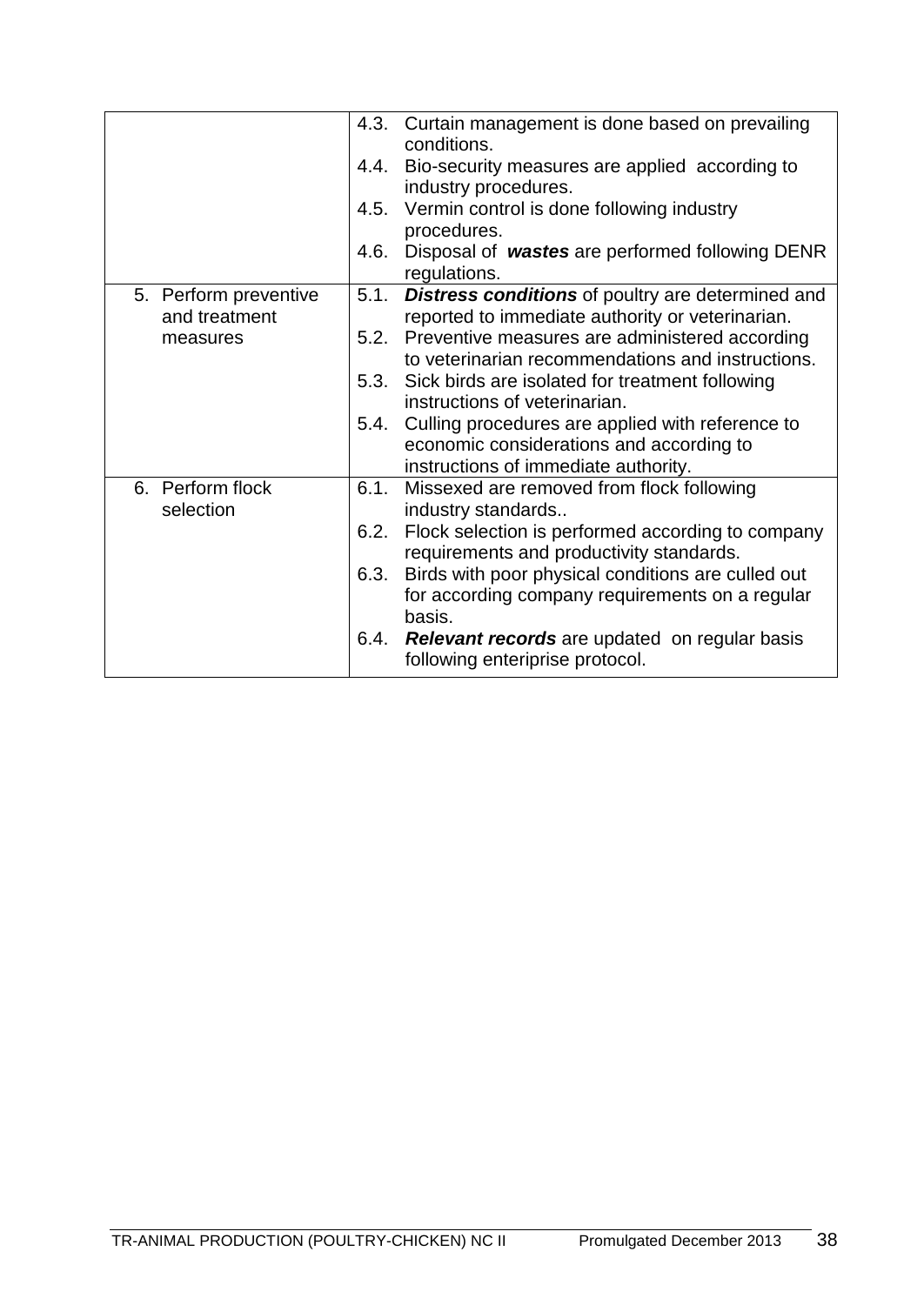# **RANGE OF VARIABLES**

| <b>VARIABLE</b>      | <b>RANGE</b>                                          |
|----------------------|-------------------------------------------------------|
| 1. Tools and         | 1.1 Equipment                                         |
| equipment            | 1.1.1. Generator                                      |
|                      | 1.1.2. Brooder                                        |
|                      | 1.1.3. Electric lamps                                 |
|                      | 1.1.4. Weighing scale                                 |
|                      | 1.1.5. Feed bin                                       |
|                      | 1.1.6. Feed cart                                      |
|                      | 1.1.7. Industrial fan                                 |
|                      | 1.1.8. Knapsack sprayer                               |
|                      | 1.1.9. Fire extinguisher                              |
|                      | 1.1.10. Chicken crates/coops                          |
|                      | 1.1.11. Vaccinator                                    |
|                      | 1.1.12. Debeaker                                      |
|                      | 1.2 Tools                                             |
|                      | 1.2.1. Pail and Basin                                 |
|                      | 1.2.2. Feed scoop                                     |
|                      | 1.2.3. Wheel barrow                                   |
|                      | 1.2.4. Ring guard                                     |
|                      | 1.2.5. Chick guard                                    |
|                      | 1.2.6. Scissors                                       |
|                      | 1.2.7. Measuring cups/spoons                          |
| 2. Materials         | 2.1. Gas and gas tanks                                |
|                      | 2.2. Biologics                                        |
|                      | 2.3. Veterinary drugs                                 |
|                      | 2.4. Vaccination set                                  |
|                      | 2.4.1. Cottons                                        |
|                      | 2.4.2. Alcohol                                        |
|                      | 2.4.3. Syringe                                        |
|                      | 2.4.4. Ice chest                                      |
|                      | 2.5. Feeds (pre-starter, starter and grower/finisher) |
| 3. Chick guard       | 3.1 Aluminum sheets                                   |
|                      | 3.2 Plain GI sheets                                   |
|                      | 3.3 PVC roll                                          |
|                      | 3.4 Hard card boards                                  |
|                      | 3.5 Plywood                                           |
| 4. Litter materials  | 4.1 Old newspapers                                    |
|                      | 4.2 Saw dust                                          |
|                      | 4.3 Rice hulls                                        |
|                      | 4.4 Shredded rice straw                               |
| 5. Personal          | 5.1. Dust coats                                       |
| Protective           | 5.2. Mask                                             |
| Equipment            | 5.3. Hand gloves                                      |
| (PPE)                | 5.4. Rubber boots                                     |
|                      | 5.5. Rain coats                                       |
| 6. Broiler and layer | 6.1. Broiler                                          |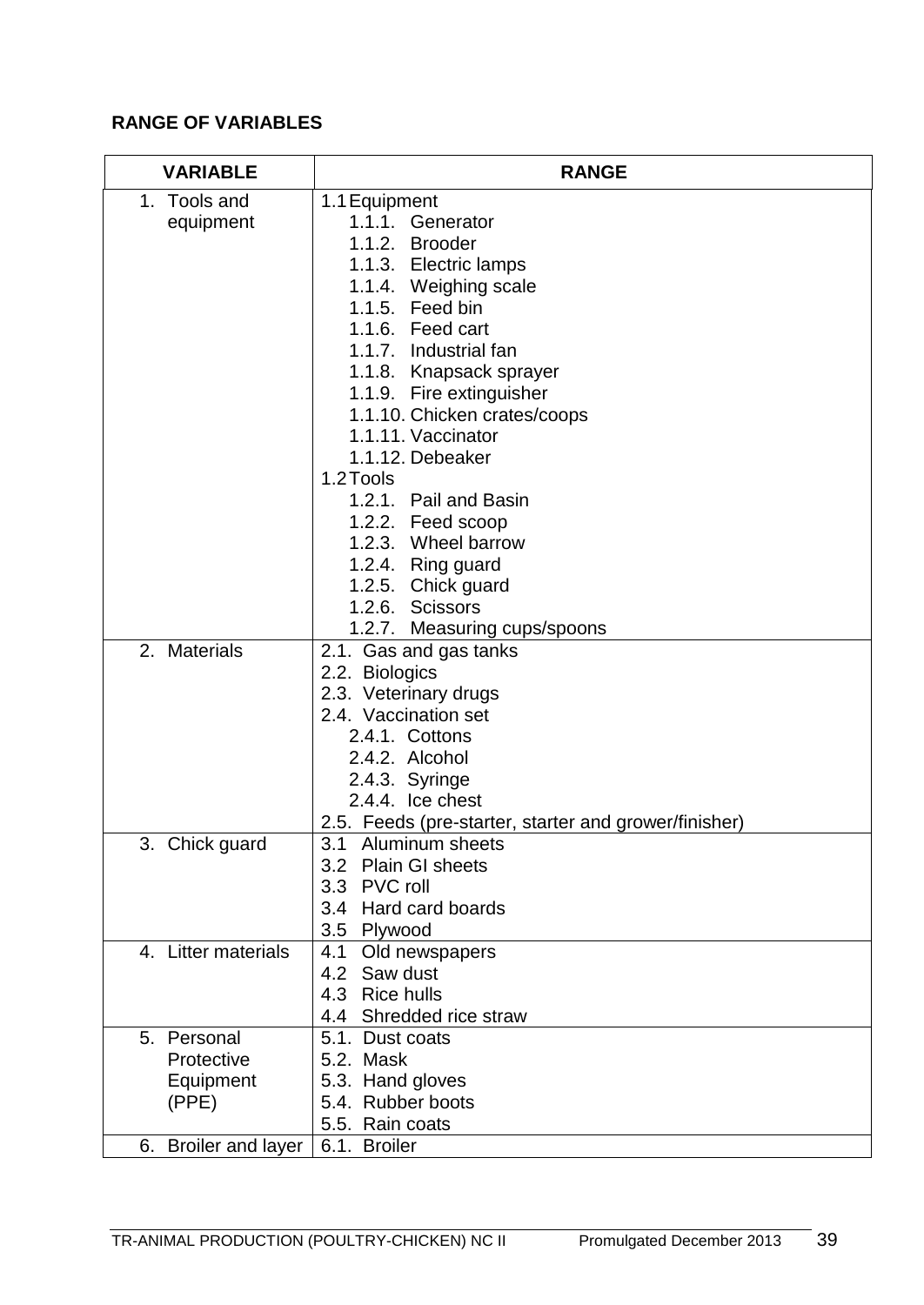| stocks           | 6.1.1. Indian river                                       |
|------------------|-----------------------------------------------------------|
|                  | 6.1.2. Arbor acres                                        |
|                  | 6.1.3. Ross                                               |
|                  | 6.1.4. Cobb                                               |
|                  | 6.1.5. Hubbard (alphabetically arranged)                  |
|                  | 6.2. Layers:                                              |
|                  | 6.2.1.<br><b>Babcock</b>                                  |
|                  | 6.2.2. Dekalb                                             |
|                  | 6.2.3. H & N                                              |
|                  | 6.2.4. Hi-sex white                                       |
|                  | 6.2.5. Shaver                                             |
|                  | 6.2.6. Lohmann LSL                                        |
|                  | 6.2.7. ISA White                                          |
|                  | 6.2.8. Hy-line                                            |
|                  | 6.2.9.<br>Novogen (alphabetically arranged)               |
|                  | Strains for breeder<br>6.3.                               |
| 7. Abnormalities | 7.1.<br>Underweight chicks                                |
|                  | 7.2.<br>Steely and dirty down                             |
|                  | 7.3.<br>Blind or one-eyed chicks                          |
|                  | <b>Twisted neck chicks</b><br>7.4.                        |
|                  | 7.5.<br>Misaligned and twisted beaks                      |
|                  | 7.6. Abnormal legs and toes                               |
|                  | Abnormal wings<br>7.7.                                    |
|                  | 7.8.<br>Severely unhealed navel                           |
|                  | 7.9. Weak chicks                                          |
|                  | 7.10. Paralyzed chicks                                    |
|                  | 7.11. Chicks with red hocks                               |
| 8. Feeders and   | Plastic feeders, 5-10 kg<br>8.1.                          |
| waterers         | 8.2.<br>Feeding troughs (local materials)                 |
|                  | 8.2.1. Bamboo                                             |
|                  | 8.2.2. PVC pipes                                          |
|                  | Plastic jars, 1/4, 1/2, 1 gallon<br>8.3.                  |
| 9. Feeds         | May include:                                              |
|                  | 9.1. Broiler feed type                                    |
|                  | 9.1.1. Chicks booster – from 1 day to 2 weeks old         |
|                  | 9.1.2. Starter mash/crumble/pellets - 3-4 weeks old       |
|                  | 9.1.3. Finisher mash /crumble/pellets - 5 weeks old until |
|                  | market age                                                |
|                  | 9.2. Layer feed type                                      |
|                  | 9.3. Breeder feed type                                    |
| 10. Wastes       | May include:                                              |
|                  | 10.1. Dead poultry,                                       |
|                  | 10.2. Biologics left-over                                 |
|                  | 10.3. Syringes                                            |
|                  | 10.4. Containers                                          |
| 11. Distress     | Distress conditions include:                              |
| conditions       | 11.1. Heat                                                |
|                  | 11.2. Cold                                                |
|                  | 11.3. Draft                                               |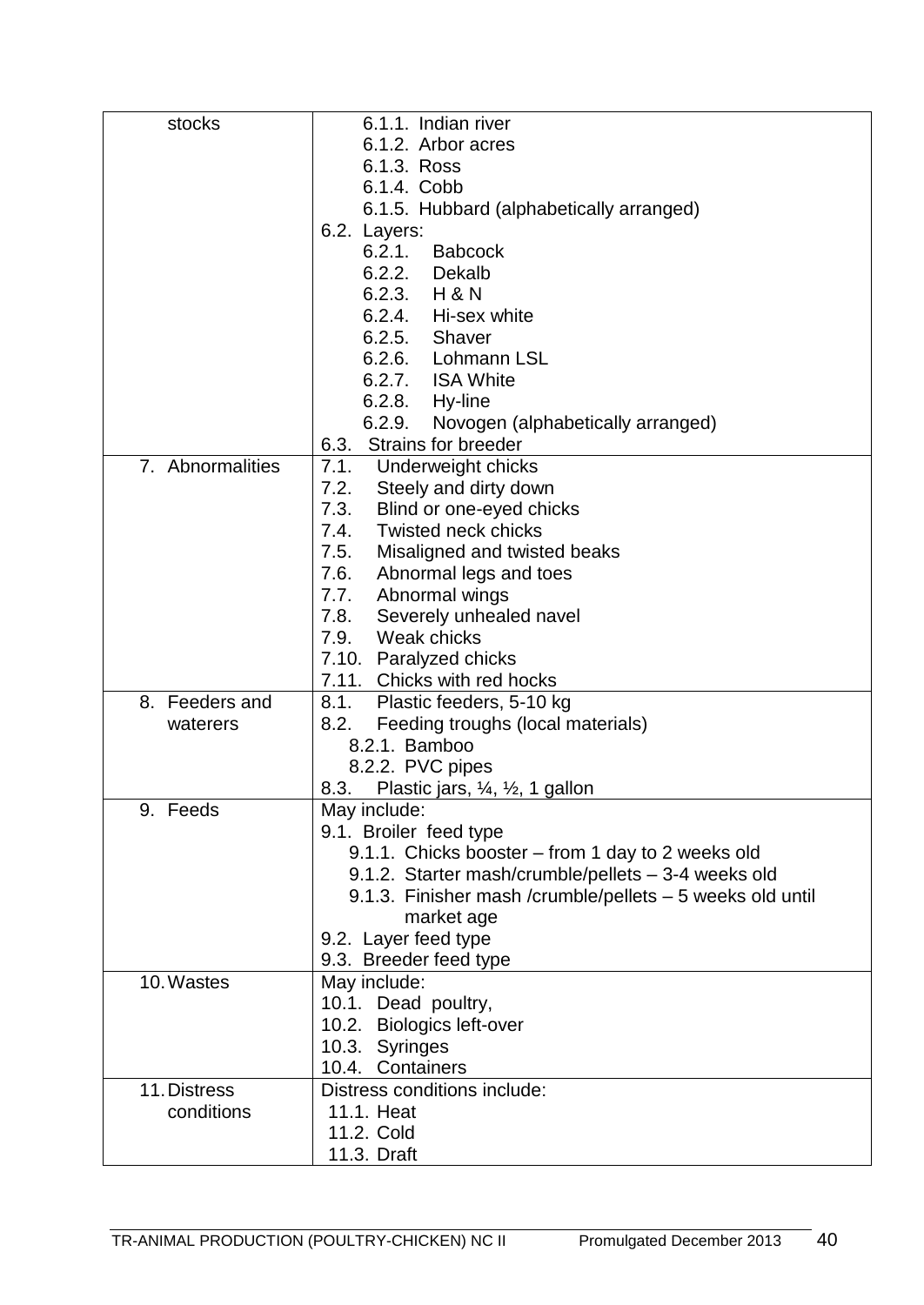|                | 11.4. Lack of appetite                           |
|----------------|--------------------------------------------------|
|                | 11.5. Abnormal bird activities                   |
| 12. Economic   | 12.1. Age                                        |
| considerations | 12.2. Cost of operations (feeds and medications) |
|                | 12.3. Feed conversions efficiency                |
|                | 12.4. Livability of birds                        |
| 13. Relevant   | 13.1. Health program records                     |
| records        | 13.1.1. Vaccination program                      |
|                | 13.1.2. Blood titer                              |
|                | 13.1.3. Medication program                       |
|                | 13.2. Production performance                     |
|                | 13.3. Livability records                         |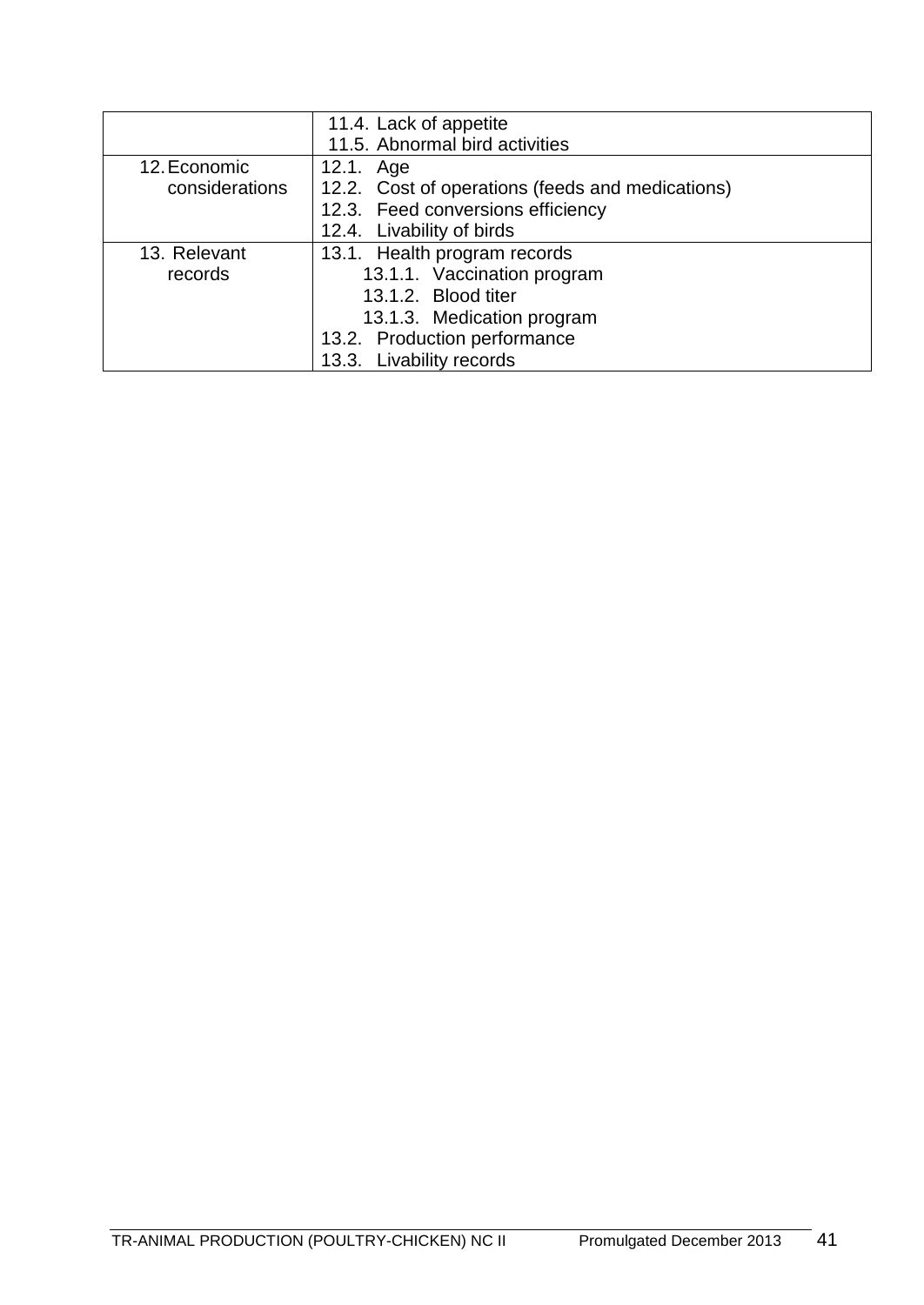| 1. Critical Aspects of | Assessment requires evidence that the candidate:                     |
|------------------------|----------------------------------------------------------------------|
| Competency             | 1. Conducted preparatory activities                                  |
|                        | 2. Placed chicks and pullets in brooder house                        |
|                        | 3. Performed feeding of birds                                        |
|                        | 4. Provided optimum environment for the birds                        |
|                        | 5. Performed preventive and therapeutic measures                     |
|                        | 6. Performed flock selection                                         |
| 2. Required            | 2.1.<br>Knowledge, Theory, Practices and Systems Operations          |
| Knowledge and          | Different tools, materials and equipment and their<br>2.1.1.         |
| <b>Attitudes</b>       | functions for brooding and growing chicks                            |
|                        | 2.1.2.<br>Poultry strains for broiler, layer and breeder             |
|                        | 2.1.3.<br>Procedures in brooding and growing chicks                  |
|                        | 2.1.4. Feeding ration for chicks and pullets                         |
|                        | 2.1.5. Abnormalities of chicks                                       |
|                        | 2.1.6. Optimum environment in growing chicks                         |
|                        | 2.1.7. Bio-security measures                                         |
|                        | 2.1.8. Distress conditions                                           |
|                        | 2.1.9. Flock selection procedures                                    |
|                        |                                                                      |
|                        | 2.1.10. Records on brooding and growing chicks<br>2.2. Communication |
|                        |                                                                      |
|                        | 2.2.1. Record updating and keeping                                   |
|                        | 2.2.2. Report preparation                                            |
|                        | 2.2.3. Following instructions both verbal and written                |
|                        | <b>Mathematics and Mensuration</b><br>2.3.                           |
|                        | 2.3.1. Computing for feed ration                                     |
|                        | Number of broiler, layer and breeder<br>2.3.2.                       |
|                        | 2.4. Safety Practices                                                |
|                        | 2.4.1. Wearing of PPE                                                |
|                        | 2.4.2. Bio-security practices                                        |
|                        | <b>Codes and Regulations</b><br>2.5.                                 |
|                        | 2.5.1. DENR regulations                                              |
|                        | <b>OSHS</b><br>2.5.2.                                                |
|                        | Materials, Tools & Equipment: Uses, Specifications and<br>2.6.       |
|                        | Maintenance                                                          |
|                        | 2.6.1. Tools and Equipment                                           |
|                        | 2.6.1.1. Can understand and follow instructional manuals             |
|                        | 2.6.1.2. Safe keeping of equipment every after use                   |
|                        | 2.6.2. Materials                                                     |
|                        | 2.6.2.1. Where to source good quality supplies, materials            |
|                        | and equipment needed in the brooding and                             |
|                        | growing chicks                                                       |
|                        | 2.6.3. Maintenance                                                   |
|                        | 2.6.3.1. Regular upkeep of equipment and facilities                  |
|                        | 2.6.3.2. Preventive maintenance skills in brooding and               |
|                        | growing chicks                                                       |
|                        | Values<br>2.7.                                                       |
|                        | 2.7.1. Safety and health consciousness                               |
|                        |                                                                      |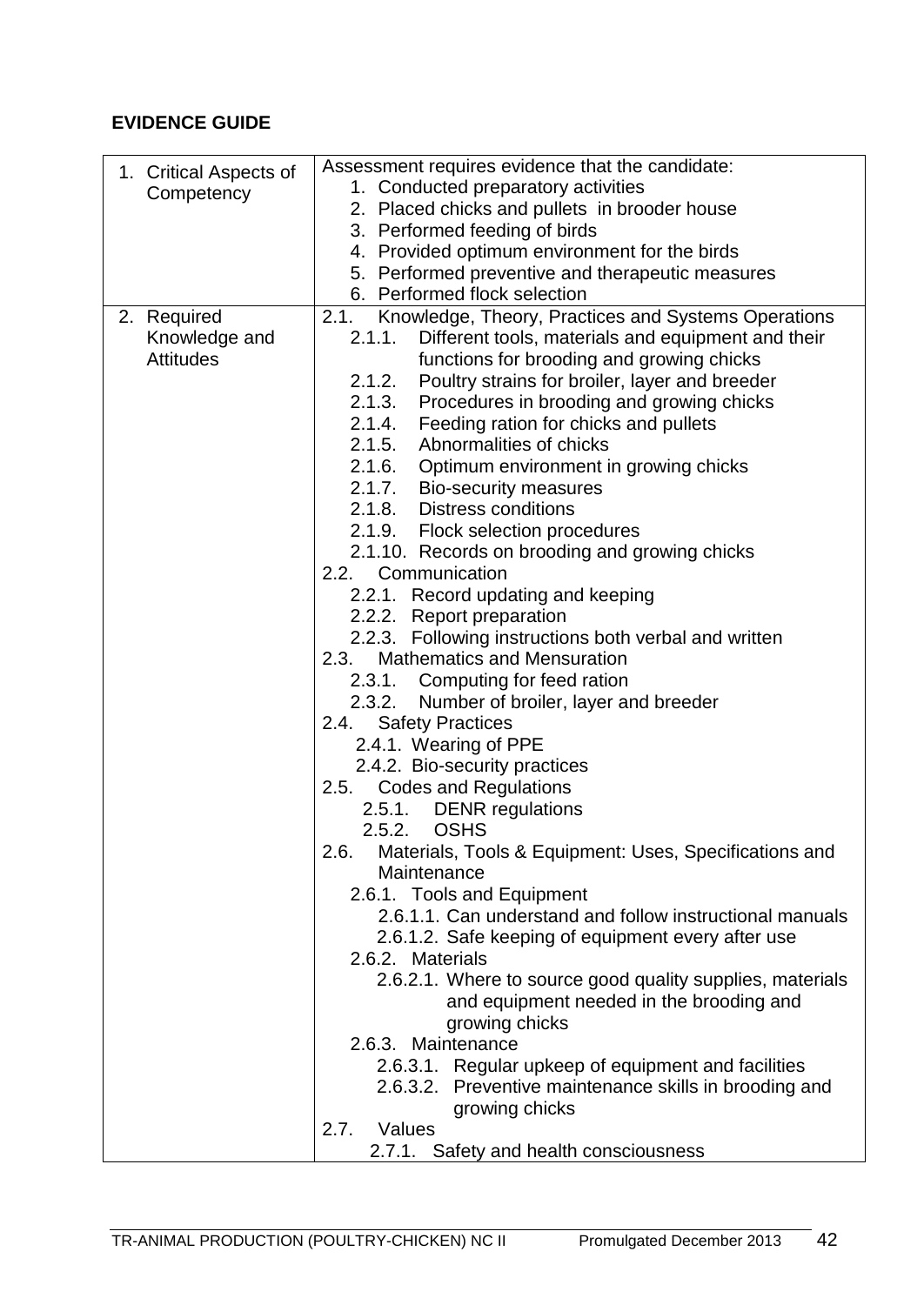|                    | 2.7.2. Time consciousness and management                     |
|--------------------|--------------------------------------------------------------|
|                    | 2.7.3. Resourcefulness                                       |
|                    | 2.7.4. Cost consciousness                                    |
|                    | 2.7.5. Diligence                                             |
|                    | 2.7.6. Determined                                            |
|                    | 2.7.7. Observes hygiene                                      |
|                    | 2.7.8. Honesty in records                                    |
|                    | 2.7.9. Personal integrity in doing routine management        |
|                    | practice                                                     |
|                    | 2.7.10. Perseverance                                         |
|                    | 2.7.11. Ability to work with others harmoniously             |
| 3. Required Skills | 3.1. Oriented on farm and equipment layout                   |
|                    | 3.2. Work safety                                             |
|                    | 3.3. Skills in using tools and equipment                     |
|                    | 3.4. Basic mathematical computation                          |
|                    | 3.5. Communicate effectively                                 |
|                    | 3.6. Basic record keeping                                    |
| Resource<br>4.     | The following resources should be provided:                  |
| Implications       | 4.1. Poultry houses                                          |
|                    | 4.2. Set of brooding equipment                               |
|                    | 4.3.<br>Medication and nutritional requirements              |
|                    | Weighing scale and other tools and equipment<br>4.4.         |
| 5. Method of       | Competency in this unit may be assessed through:             |
| Assessment         | 5.1.<br>Passing written exam                                 |
|                    | 5.2.<br><b>Practical demonstration</b>                       |
| 6. Context of      | 6.1<br>Competency may be assessed individually in the actual |
| Assessment         | workplace or through accredited farms/institutions.          |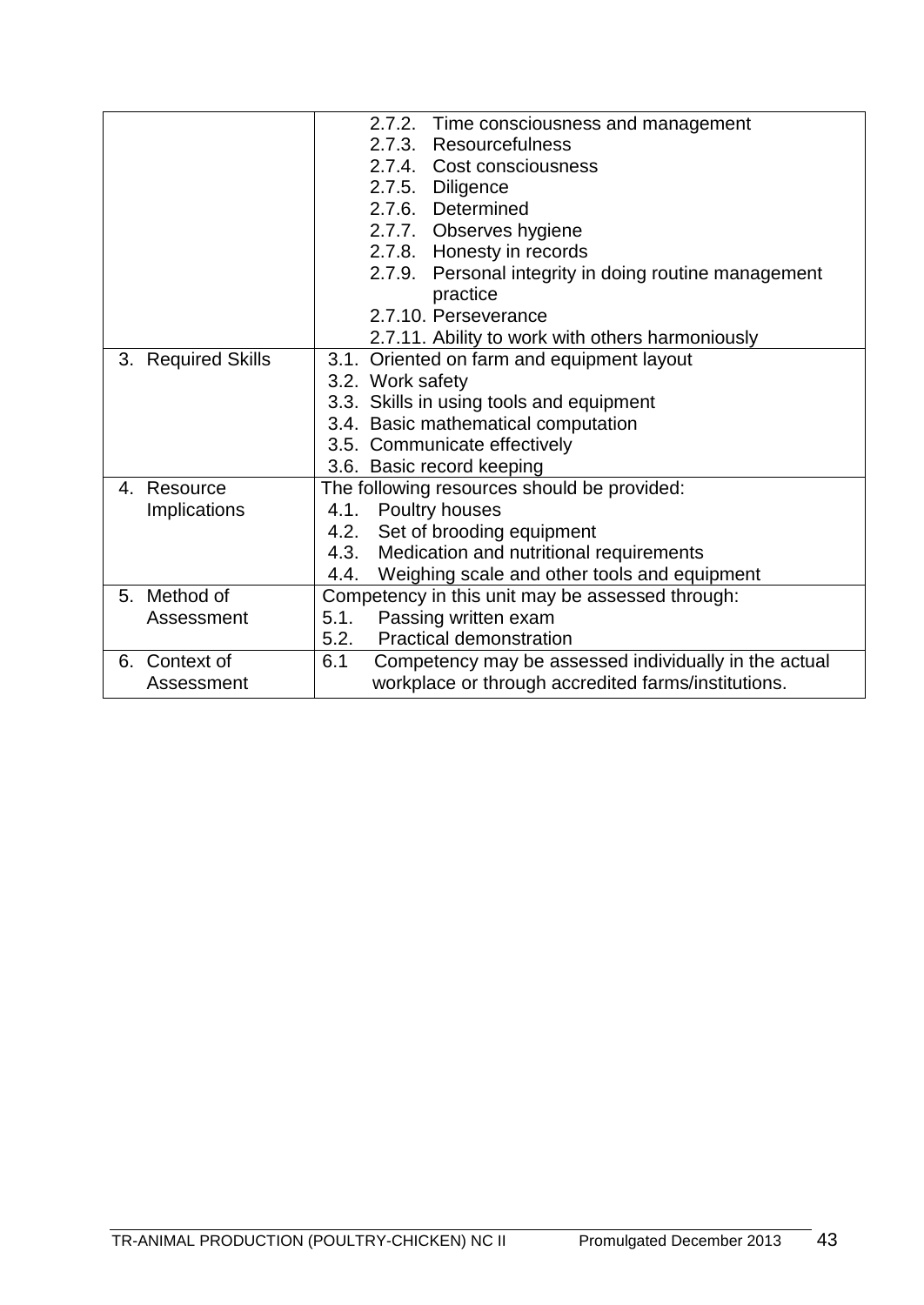### **UNIT OF COMPETENCY : PERFORM PRE-LAY AND LAY ACTIVITIES**

### **UNIT CODE : AFF622103**

**UNIT DESCRIPTOR :** This unit covers the knowledge, skills and attitudes required to perform pre-lay and lay activities. It comprises of performing preparatory activities, transfer layers in laying house, employing lighting program, apply feeding program, perform harvesting and post-laying activities,

| <b>ELEMENT</b>                        | <b>PERFORMANCE CRITERIA</b>                                                                                                                                                      |
|---------------------------------------|----------------------------------------------------------------------------------------------------------------------------------------------------------------------------------|
|                                       | <b>Italicized</b> terms are elaborated in the Range Statement                                                                                                                    |
| 1. Perform preparatory<br>activities  | 1.1.<br>Laying houses are cleaned and disinfected<br>according to industry procedures.<br>1.2.<br>Tools, materials and equipment are prepared<br>according to work requirements. |
| 2. Transfer layers in laying<br>house | 2.1. Ready to lay-pulletsare selected for transfer to<br>laying house.<br>2.2. Pullets with <b>abnormalities</b> are culled from the                                             |
|                                       | flock.<br>2.3. Ready-to-lay-pullets are transferred to laying house<br>reference to Animal Welfare Act and Good Animal<br>Practices.                                             |
| 3. Employ lighting program            | 3.1. Lighting program is followed according to prepared<br>schedule.                                                                                                             |
|                                       | 3.2. Lighting fixtures are installed according to required<br>light intensity.                                                                                                   |
|                                       | 3.3.<br>Monitoring of sexual development are performed<br>in accordance with breed standards                                                                                     |
| 4. Apply feeding activities           | Feeders and water trough are prepared and<br>4.1.<br>cleaned regularly                                                                                                           |
|                                       | 4.2. Poultry species are fed according to industry<br>standards                                                                                                                  |
|                                       | 4.3.<br>Feeding to peak and challenge feeding are applied<br>according to layer's status.                                                                                        |
|                                       | Feed left-over is properly secured and spoiled feed<br>4.4.<br>is disposed properly                                                                                              |
|                                       | Monitoring of productivity is performed with<br>4.5.<br>refrence to bird's status.                                                                                               |
| 5. Perform health care                | Deworming is done as recommended by<br>5.1.<br>veterinarian or authority.                                                                                                        |
|                                       | 5.2.<br>Booster vaccination program is done as<br>recommended by veterinarian or authority.                                                                                      |
|                                       | Applications of vaccines are done following<br>5.3.<br>veterinarian instructions.                                                                                                |
|                                       | Vitamins and minerals supplementations are given<br>5.4.<br>based on assessment and recommendations of                                                                           |
|                                       | veterinarian or animal nutritionist.                                                                                                                                             |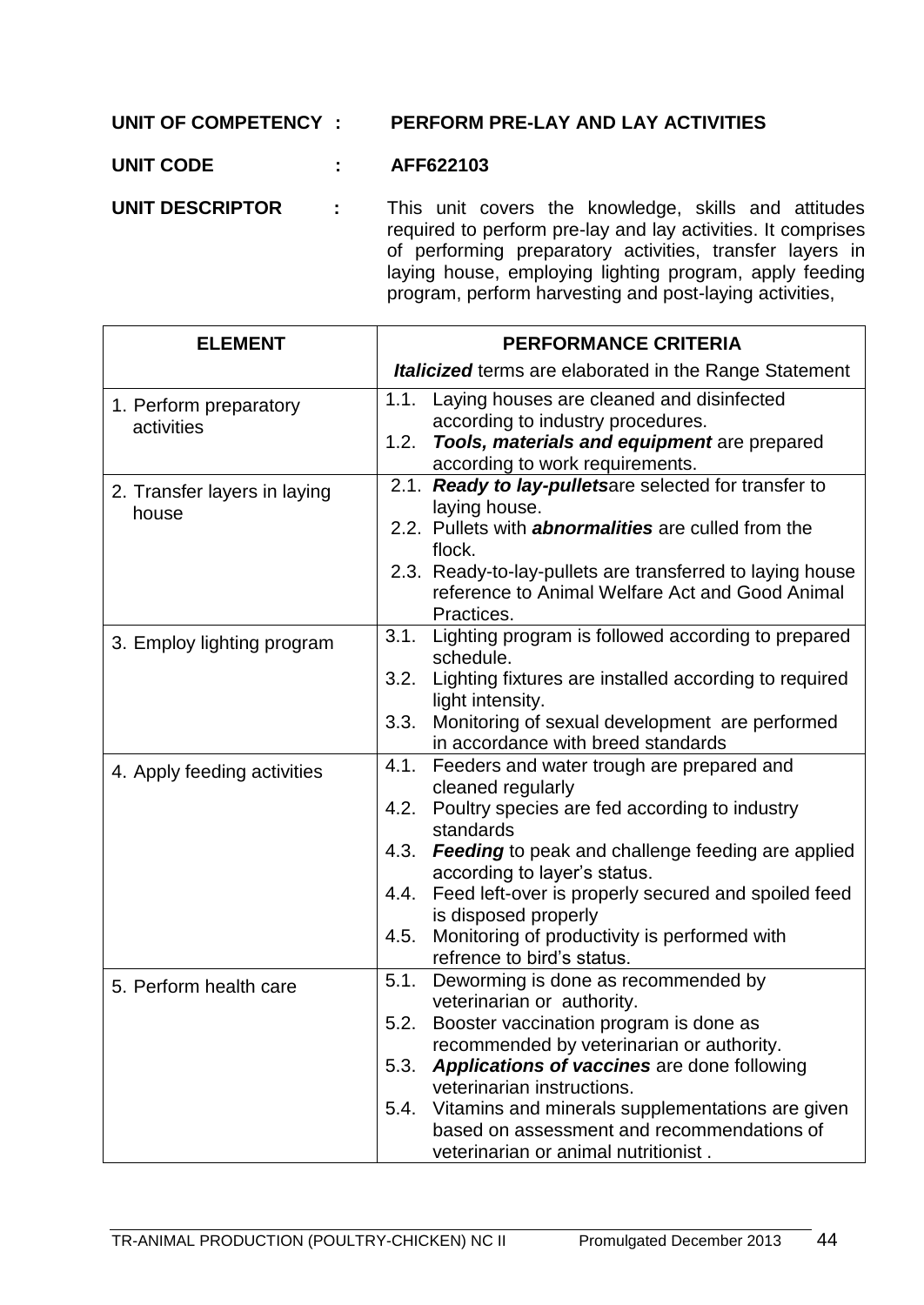| 6. Perform harvesting and<br>post-laying activities | 6.1. Eggs are collected on a regular basis using<br>appropriate materials and standard c collecting<br>procedures. |
|-----------------------------------------------------|--------------------------------------------------------------------------------------------------------------------|
|                                                     | 6.2. Eggs are classified according to <i>industry</i><br>classification standards                                  |
|                                                     | 6.3. Eggs are packed and stored at appropriate room<br>temperature.                                                |
|                                                     | 6.4. Unproductive layers are culled out according to<br>standard industry procedures.                              |
|                                                     | 6.5. Records are kept following enterprise standard.                                                               |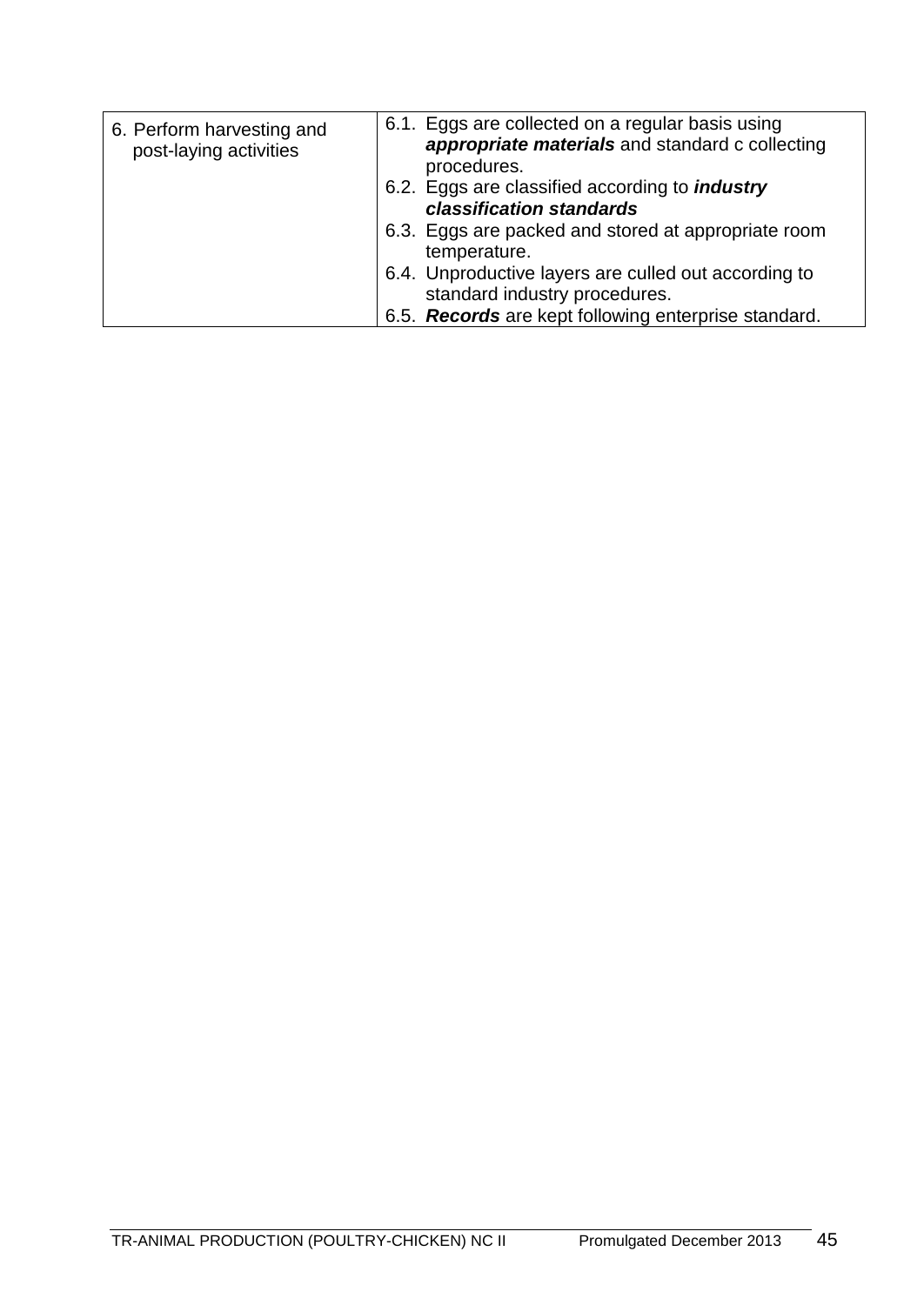# **RANGE OF VARIABLES**

| <b>VARIABLE</b>                 | <b>RANGE</b>                                                                                                                                                                                                                                                                                                                                                                                                                                              |
|---------------------------------|-----------------------------------------------------------------------------------------------------------------------------------------------------------------------------------------------------------------------------------------------------------------------------------------------------------------------------------------------------------------------------------------------------------------------------------------------------------|
| 1. Tools and<br>equipment       | 1.1. Equipment<br>• Generator<br><b>Electric lamps</b><br>Egg sorting machine<br>Lux meter<br>• Feeders (farm implements)<br>$\bullet$ Feed bin<br>Feed cart<br>Industrial fan<br>$\bullet$<br>Knapsack sprayer<br>• Feed cart<br><b>Fabricated layer cages</b><br>Feed scoop<br>Ligth meter<br>• Curtains (ventilation and lighting management)<br>1.2. Tools<br><b>Scissors</b><br>Wheel barrow<br>Plastic drinking jars<br>1.3. Materials<br>Egg trays |
|                                 | • Light bulbs<br>• Syringes and needles<br><b>Biologics</b><br>Medicated sacks(for foot bath)<br>Pail and Basins                                                                                                                                                                                                                                                                                                                                          |
| 2. Poultry-strains of<br>layers | Strains of layers include:<br><b>Babcock</b><br>2.1.<br>2.2.<br>Dekalb<br>2.3.<br><b>H &amp; N</b><br>2.4.<br>Hi-sex white<br>Kimber<br>2.5.<br>2.6. Starcross<br>2.7. Lohmann LSL<br>2.8. Bovan<br><b>ISA White</b><br>2.9.<br>2.10. Hyline<br>2.11. Novogen                                                                                                                                                                                             |
| 3. Abnormalities                | 3.1. Crossed-beak<br>3.2. Abnormal legs and toes<br>3.3. Abnormal wings<br>3.4. Emaciated                                                                                                                                                                                                                                                                                                                                                                 |
| 4. Feeding                      | 4.1. Approximate feed consumption of egg-type chickens per bird<br>4.2. Feed to weight ratio                                                                                                                                                                                                                                                                                                                                                              |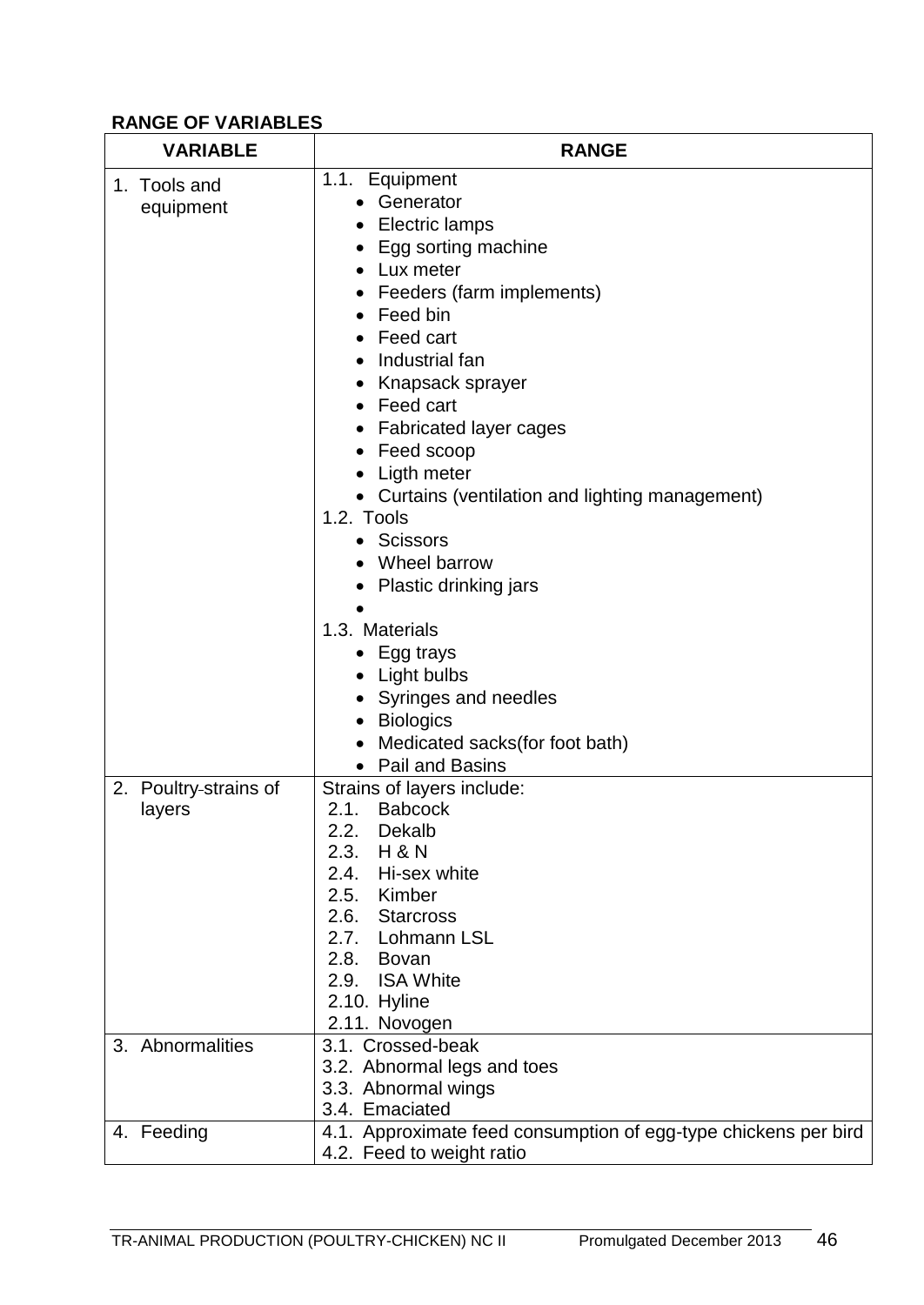|                    | 4.3. Feed for uniformity                                    |  |  |  |  |
|--------------------|-------------------------------------------------------------|--|--|--|--|
|                    | 4.4. Feed to productivity                                   |  |  |  |  |
| 5. Applications of | 5.1. Intra nasal                                            |  |  |  |  |
| vaccines           | 5.2. Intra ocular                                           |  |  |  |  |
|                    | 5.3. Per os via drinking water                              |  |  |  |  |
|                    | 5.4. Intra muscular                                         |  |  |  |  |
|                    | 5.5. Intra subcutaneous                                     |  |  |  |  |
|                    | 5.6. Prick or wing web method                               |  |  |  |  |
|                    | 5.7. Fine spray                                             |  |  |  |  |
|                    | 5.8. Coarse spray                                           |  |  |  |  |
| 6. Appropriate     | May include:                                                |  |  |  |  |
| materials          | 6.1. Egg trays                                              |  |  |  |  |
|                    | 6.1.1. Plastic egg trays (30 pcs)                           |  |  |  |  |
|                    | 6.1.2. Cartoon egg trays                                    |  |  |  |  |
|                    | 6.2. Egg cart                                               |  |  |  |  |
|                    | 6.3. Egg boxes                                              |  |  |  |  |
| 7. Industry        | Layer eggs classification includes:                         |  |  |  |  |
| classification     | 7.1. XL and jumbo                                           |  |  |  |  |
| standards          | 7.2. Large                                                  |  |  |  |  |
|                    | 7.3. Medium                                                 |  |  |  |  |
|                    | 7.4. Small                                                  |  |  |  |  |
|                    | 7.5. Very small/peewee                                      |  |  |  |  |
| 8. Records         | 8.1. Production records                                     |  |  |  |  |
|                    | 8.2. Livability records                                     |  |  |  |  |
|                    | 8.3. Laying flock records (records of Hen house production) |  |  |  |  |
|                    | 8.4. Egg production record                                  |  |  |  |  |
|                    | 8.5. Physical records                                       |  |  |  |  |
|                    | 8.5.1. Laying flock                                         |  |  |  |  |
|                    | 8.5.2. Inventory                                            |  |  |  |  |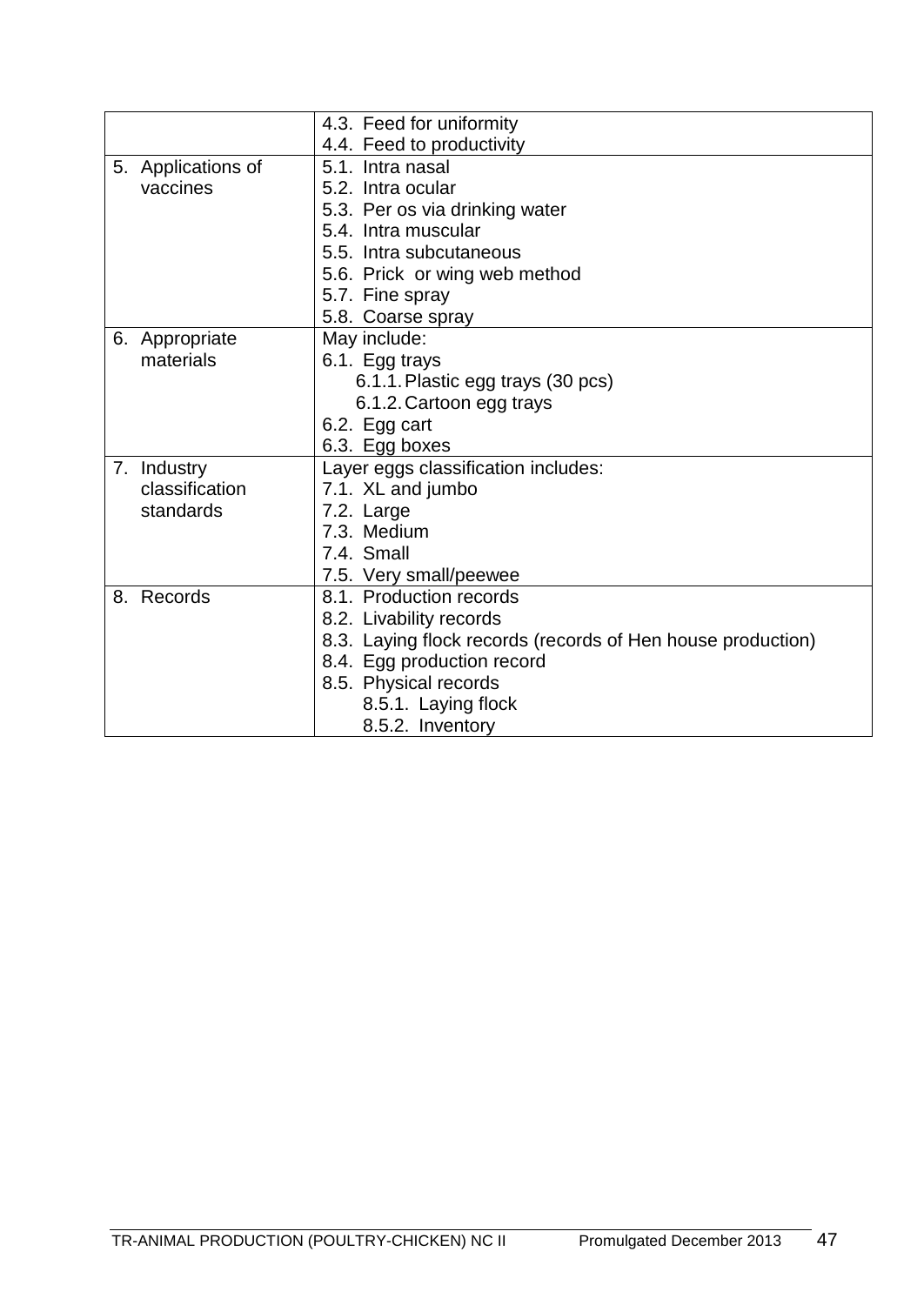|                        | Assessment requires evidence that the candidate:            |
|------------------------|-------------------------------------------------------------|
| 1. Critical Aspects of | 1.1. Performed preparatory activities                       |
| Competency             | 1.2. Transferred ready-to-lay pullete in laying house       |
|                        | 1.3. Employed lighting program                              |
|                        | 1.4. Applied feeding activities                             |
|                        | 1.5. Performed health care                                  |
|                        | 1.6. Performed harvesting and post-laying activities        |
| 2. Required            | 2.1. Knowledge, Theory, Practices and Systems Operations    |
| Knowledge and          | 2.1.1. Functions and uses of tools in pre-lay and lay       |
| <b>Attitudes</b>       | activities                                                  |
|                        | 2.1.2. Different poultry strains of layers                  |
|                        | 2.1.3. Different abnormalities for culling                  |
|                        | 2.1.4. Lighting program for layers                          |
|                        | 2.1.5. Feeding for layers                                   |
|                        | 2.1.6. Deworming procedures                                 |
|                        | 2.1.7. Vaccination for layers                               |
|                        | 2.1.8. Supplements for layers                               |
|                        | 2.1.9. Egg harvesting procedures                            |
|                        | 2.1.10. Grading of eggs                                     |
|                        | 2.1.11. Record keeping                                      |
|                        | 2.1.12. Disposal of wastes                                  |
|                        | 2.2. Communication                                          |
|                        | 2.2.1. Updating and keeping records and data                |
|                        | 2.2.2. Preparation of report to immediate authority         |
|                        | 2.2.3. Following verbal and written instructions            |
|                        | 2.3. Mathematics and Mensuration                            |
|                        | 2.3.1. Feed ration computation                              |
|                        | 2.3.2. Computing data and records during pre-laying and     |
|                        | laying operations                                           |
|                        | 2.3.3. Inventory of stocks and other supplies               |
|                        | 2.4. Safety Practices                                       |
|                        | 2.4.1. Wearing of PPE                                       |
|                        | 2.4.2. Following Occupational Safety and Hazard Standard    |
|                        | (OSHS)                                                      |
|                        | 2.5. Codes and Regulations                                  |
|                        | 2.5.1. DENR legislations in wastes disposal                 |
|                        | 2.5.2. OSHS                                                 |
|                        | 2.5.3. GAHP                                                 |
|                        | 2.6. Materials, Tools & Equipment: Uses, Specifications and |
|                        | Maintenance                                                 |
|                        | 2.6.1. Tools and Equipment                                  |
|                        | 2.6.1.1. Can understand and follow instructional manuals    |
|                        | 2.6.1.2. Safe keeping of equipment every after use          |
|                        | 2.6.2. Materials                                            |
|                        | 2.6.2.1. Where to source good quality supplies, materials   |
|                        | and equipment needed in pre-laying and laying               |
|                        | activities                                                  |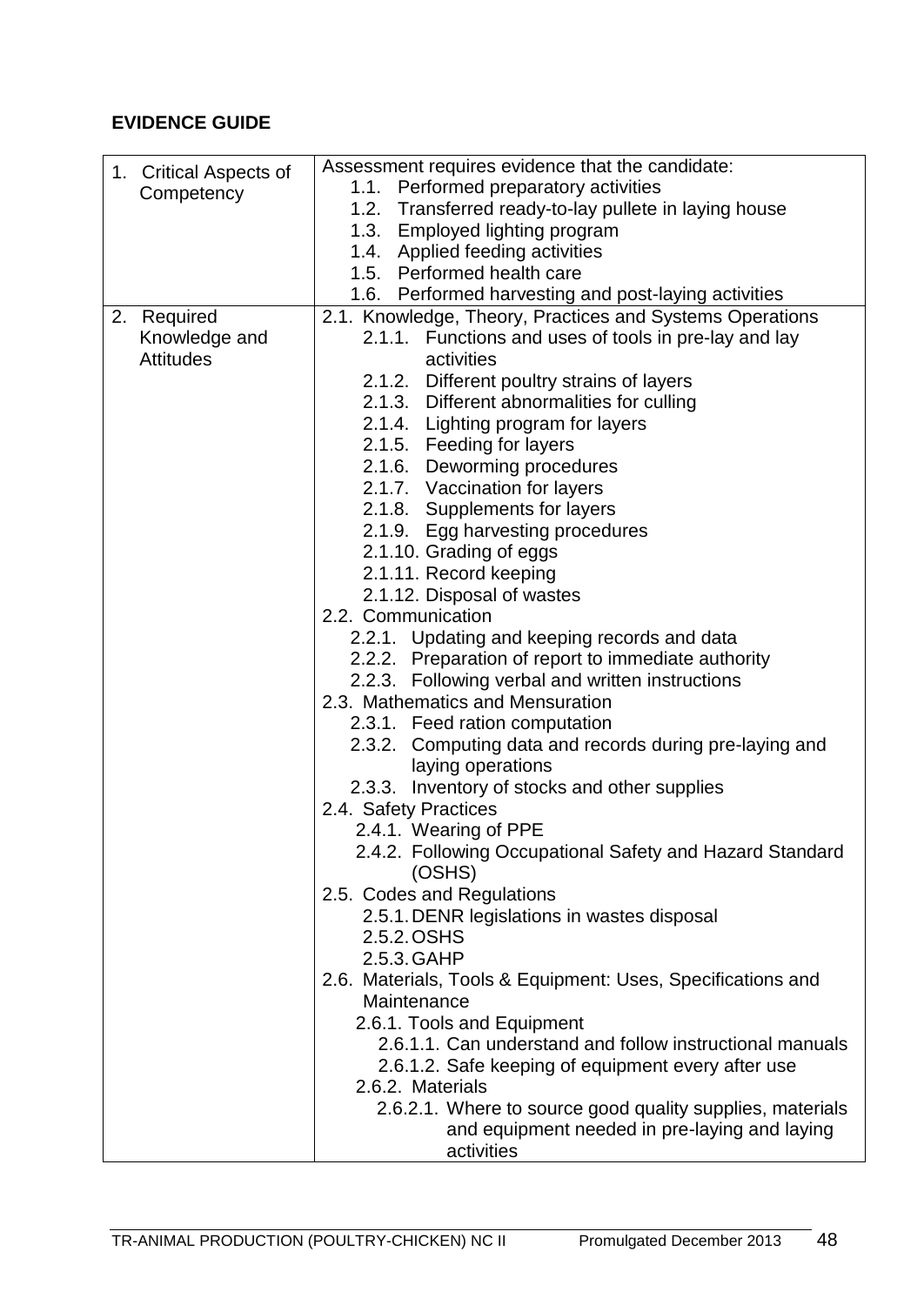|                    | 2.6.3. Maintenance                                               |  |  |  |  |
|--------------------|------------------------------------------------------------------|--|--|--|--|
|                    | 2.6.3.1. Regular upkeep of equipment and facilities              |  |  |  |  |
|                    | 2.6.3.2. Preventive maintenance skills during pre-laying         |  |  |  |  |
|                    | and laying activities                                            |  |  |  |  |
|                    | 2.7. Values                                                      |  |  |  |  |
|                    | 2.7.1. Safety and health consciousness                           |  |  |  |  |
|                    | 2.7.2. Time consciousness and management                         |  |  |  |  |
|                    | 2.7.3. Resourcefulness                                           |  |  |  |  |
|                    | 2.7.4. Cost consciousness                                        |  |  |  |  |
|                    | 2.7.5. Diligence                                                 |  |  |  |  |
|                    | 2.7.6. Determined                                                |  |  |  |  |
|                    | 2.7.7. Observes hygiene                                          |  |  |  |  |
|                    | 2.7.8. Honesty in records                                        |  |  |  |  |
|                    | 2.7.9. Personal integrity in doing routine management            |  |  |  |  |
|                    | practice                                                         |  |  |  |  |
|                    | 2.7.10. Perseverance                                             |  |  |  |  |
|                    | 2.7.11. Ability to work with others harmoniously                 |  |  |  |  |
| 3. Required Skills | 3.1. Oriented on farm and equipment layout                       |  |  |  |  |
|                    | 3.2. Simple electrical work                                      |  |  |  |  |
|                    | 3.3. Work safety                                                 |  |  |  |  |
|                    | 3.4. Skills in using tools and equipment                         |  |  |  |  |
|                    | 3.5. Basic mathematical computation                              |  |  |  |  |
|                    | 3.6. Communicate effectively                                     |  |  |  |  |
|                    | 3.7. Basic record keeping                                        |  |  |  |  |
| 4. Resource        | The following resources should be provided:                      |  |  |  |  |
| Implications       | 4.1. Poultry houses and nest set-up                              |  |  |  |  |
|                    | 4.2. Set of pre-laying and laying tools, materials and equipment |  |  |  |  |
|                    | Medication and nutritional requirements<br>4.3.                  |  |  |  |  |
|                    | Weighing scale and other tools and equipment for grading<br>4.4. |  |  |  |  |
|                    | of eggs                                                          |  |  |  |  |
| 5. Method of       | Competency in this unit may be assessed through:                 |  |  |  |  |
| Assessment         | 5.1. Passing written exam                                        |  |  |  |  |
|                    | 5.2.<br><b>Practical demonstration</b>                           |  |  |  |  |
| Context of<br>6.   | 6.1<br>Competency may be assessed individually in the actual     |  |  |  |  |
| Assessment         | workplace or through accredited farms/institutions               |  |  |  |  |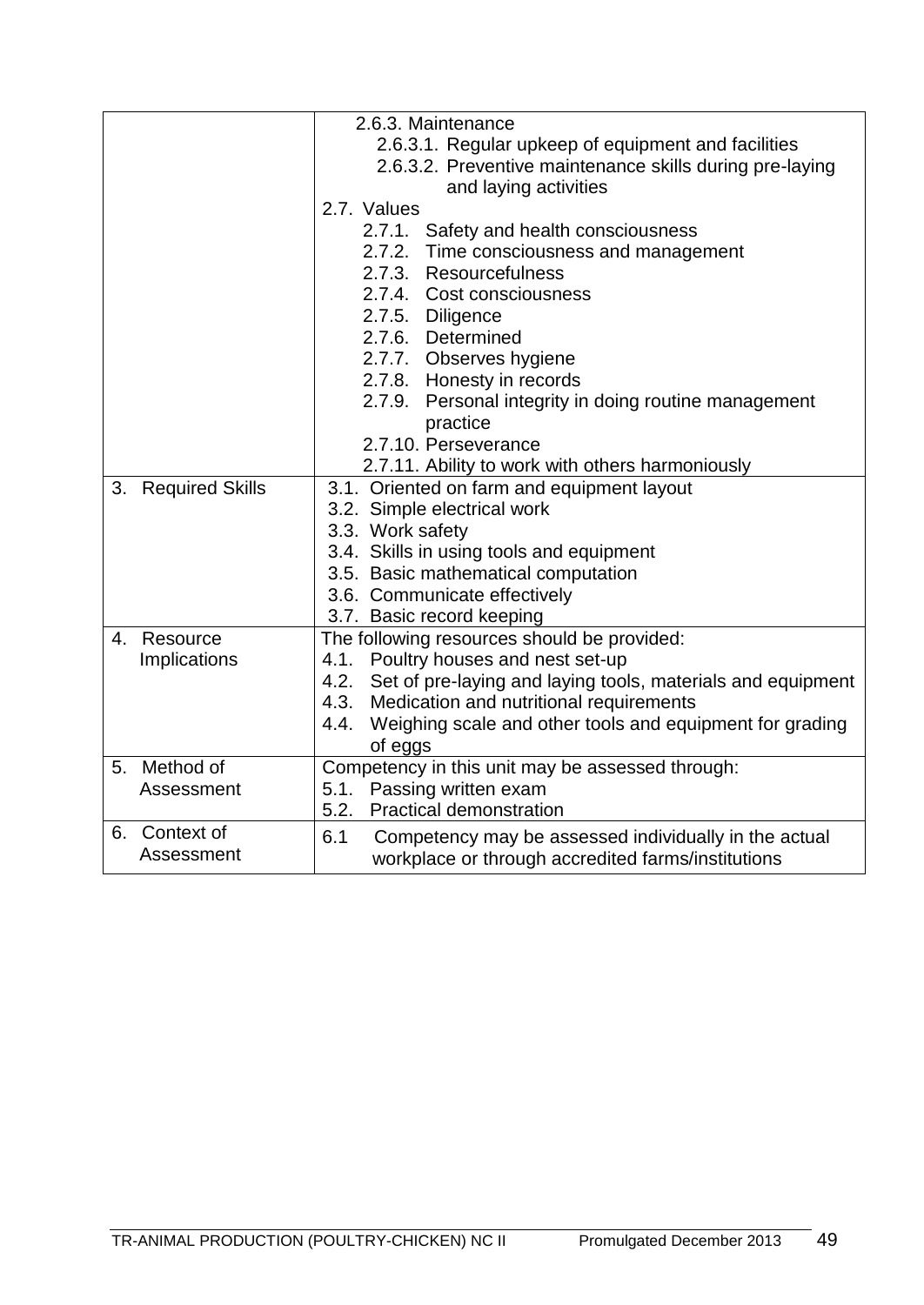### **UNIT OF COMPETENCY : TRIM BEAK**

### **UNIT CODE : AFF622104**

**UNIT DESCRIPTOR :** This unit covers the knowledge, skills and attitudes required to debeak and redebeak birds. It includes functions such as carry-out preparatory activities, debeak birds, redebeak birds and carry-out work to completion.

| <b>ELEMENT</b>                         | <b>PERFORMANCE CRITERIA</b>                                                                                                                                                                              |  |
|----------------------------------------|----------------------------------------------------------------------------------------------------------------------------------------------------------------------------------------------------------|--|
|                                        | <b>Italicized</b> terms are elaborated in the Range Statement                                                                                                                                            |  |
| 1. Carry-out preparatory<br>activities | 1.1.<br><b>Materials, tools and equipment for the operation</b><br>are prepared according to work requirements.                                                                                          |  |
|                                        | Birds are conditioned for debeaking following<br>1.2.<br>Good Animal Practices and Animal Welfare Act.<br>Safety measures are practiced following<br>Occupational Safety and Health Standards<br>(OSHS). |  |
| 2. Trim beak                           | Beak are trimmed in appropriate age following<br>2.1.<br>standard industry procedures.                                                                                                                   |  |
|                                        | Birds are restrained with net to facilitate calm<br>2.2.<br>capture.                                                                                                                                     |  |
|                                        | Task is performed observing safety practices and<br>2.3.<br>following Good Animal Husbandry Practices<br>(GAHP)                                                                                          |  |
| 3. Retrim beak                         | 3.1.<br>Beaks are retrimmed according to standard<br>operating procedures.                                                                                                                               |  |
|                                        | Birds are restrained with net to facilitate calm<br>3.2.<br>capture.                                                                                                                                     |  |
|                                        | Task is performed practicing OSHS and following<br>3.3.<br><b>GAHP</b>                                                                                                                                   |  |
| 4. Carry-out work to<br>completion     | Proper disposal is practiced according to<br>4.1.<br>environmental rules and regulations.                                                                                                                |  |
|                                        | Tools, materials and equipment are stored<br>4.2.<br>according to industry protocol.                                                                                                                     |  |
|                                        | <b>Records</b> are collected and updated for reporting<br>4.3.<br>purposes. (daily/weekly)                                                                                                               |  |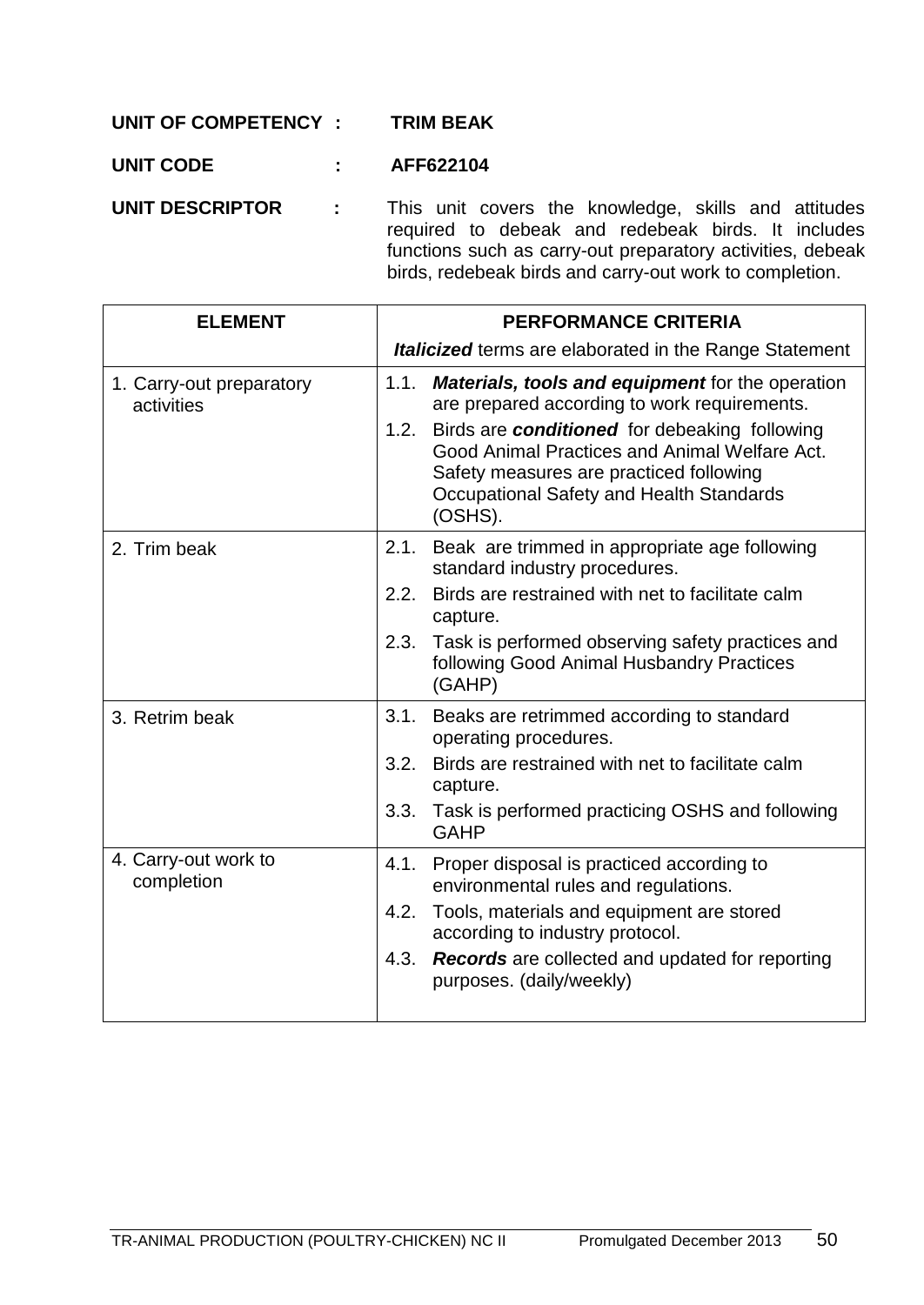# **RANGE OF VARIABLES**

| <b>VARIABLE</b>     | <b>RANGE</b>                                       |
|---------------------|----------------------------------------------------|
| 1. Tools, materials | 1.1. Materials                                     |
| and equipment       | 1.1.1. Medicines (analgesic, blood coagulants)     |
|                     | 1.1.2. Net for restraining                         |
|                     | 1.1.3. Old tire                                    |
|                     | 1.1.4. Pail                                        |
|                     | 1.2. Tools and Equipment                           |
|                     | 1.2.1. Debeaking machine                           |
|                     | 1.2.2. Sprayer                                     |
|                     | 1.2.3. Heater                                      |
| 2. Conditioned      | 2.1. Giving blood coagulants                       |
|                     | 2.2. Antipyretic                                   |
|                     | 2.3. Analgesic                                     |
| 3. Records          | 3.1. Data on numbers of properly trimmed birds     |
|                     | 3.2. Data on numbers of improperly retrimmed birds |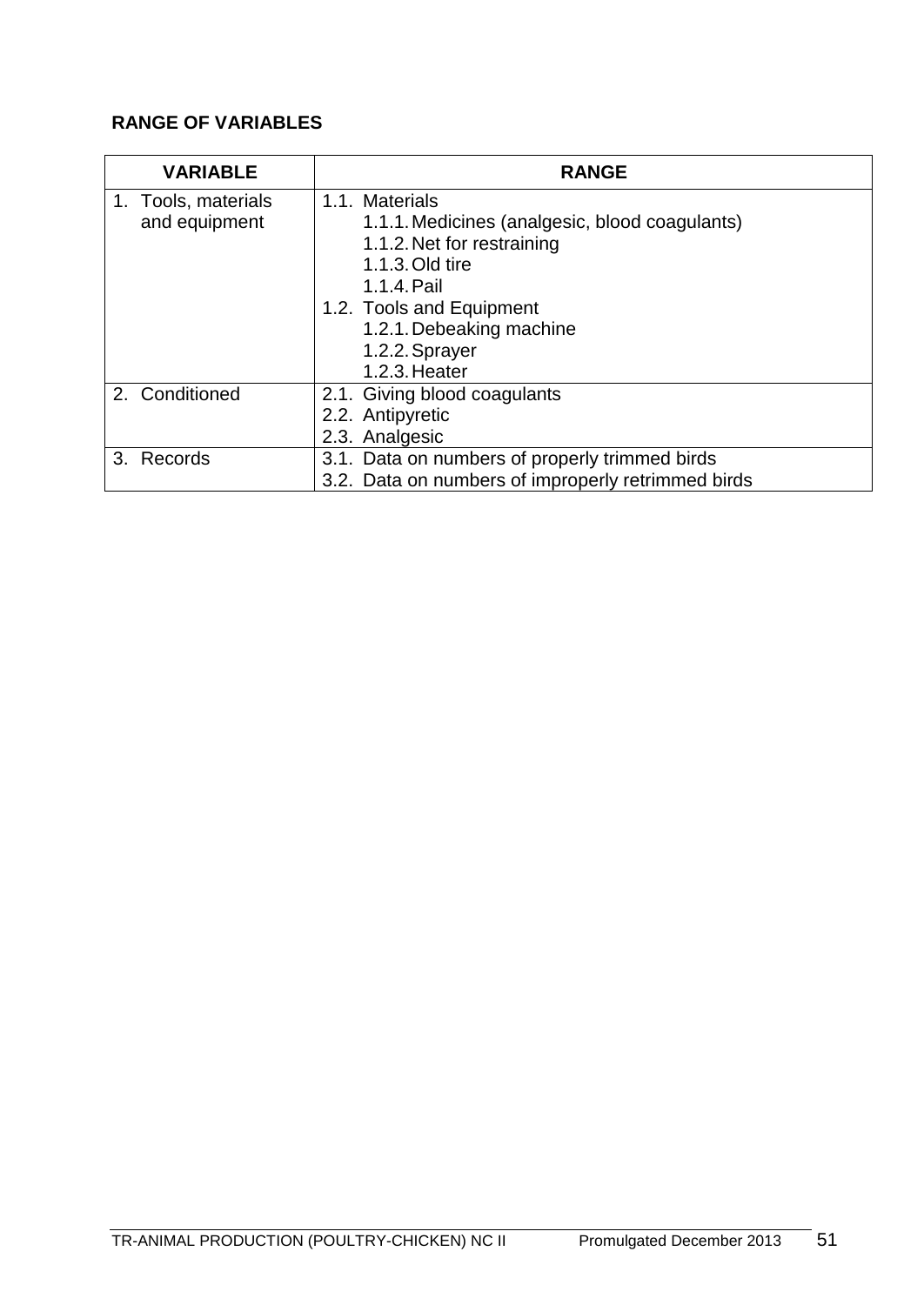| 1. Critical Aspects of | Assessment requires evidence that the candidate:               |  |  |  |
|------------------------|----------------------------------------------------------------|--|--|--|
| Competency             | Carried-out preparatory activities<br>1.1.                     |  |  |  |
|                        | 1.2.<br><b>Trimmed beak</b>                                    |  |  |  |
|                        | 1.3.<br><b>Retrimmed beak</b>                                  |  |  |  |
|                        | 1.4. Carried-out work to completion                            |  |  |  |
| 2. Required            | 2.1. Knowledge, Theory, Practices and Systems Operations       |  |  |  |
| Knowledge and          | 2.1.1. Different tools, materials and equipment use in         |  |  |  |
| <b>Attitudes</b>       | beak trimming                                                  |  |  |  |
|                        | 2.1.2. Procedures in conditioning birds before trimming        |  |  |  |
|                        | operation                                                      |  |  |  |
|                        | 2.1.3. Beak trimming and retrimming procedures                 |  |  |  |
|                        | 2.1.4. Proper wastes disposal                                  |  |  |  |
|                        | 2.1.5. Record keeping                                          |  |  |  |
|                        | 2.1.6. OSHS                                                    |  |  |  |
|                        | 2.1.7. GAHP                                                    |  |  |  |
|                        | 2.2. Communication                                             |  |  |  |
|                        | 2.2.1. Record updating and keeping                             |  |  |  |
|                        | 2.2.2. Preparation of report                                   |  |  |  |
|                        | 2.2.3. Following verbal and written instructions               |  |  |  |
|                        | 2.3. Mathematics and Mensuration                               |  |  |  |
|                        | 2.3.1. Inventory of stocks and supplies                        |  |  |  |
|                        | 2.3.2. Monitoring number of trimmed and retrimmed birds        |  |  |  |
|                        | 2.4. Safety Practices                                          |  |  |  |
|                        | 2.4.1. Wearing of PPE                                          |  |  |  |
|                        | 2.4.2. Following OSHS                                          |  |  |  |
|                        | 2.5. Codes and Regulations                                     |  |  |  |
|                        | 2.5.1. OSHS                                                    |  |  |  |
|                        | 2.5.2. GAHP                                                    |  |  |  |
|                        | 2.5.3. DENR regulations on wastes disposal                     |  |  |  |
|                        | Materials, Tools & Equipment: Uses, Specifications and<br>2.6. |  |  |  |
|                        | Maintenance                                                    |  |  |  |
|                        | 2.6.1. Tools and Equipment                                     |  |  |  |
|                        | 2.6.1.1. Can understand and follow instructional manuals       |  |  |  |
|                        | 2.6.1.2. Safe keeping of equipment every after use             |  |  |  |
|                        | 2.6.2. Materials                                               |  |  |  |
|                        | 2.6.2.1. Where to source good quality supplies, materials      |  |  |  |
|                        | and equipment needed in trimming beaks of birds                |  |  |  |
|                        | 2.6.3. Maintenance                                             |  |  |  |
|                        | 2.6.3.1. Regular upkeep of equipment and facilities            |  |  |  |
|                        | 2.6.3.2. Preventive maintenance skills during trimming         |  |  |  |
|                        | and retrimming activities                                      |  |  |  |
|                        | 2.7. Values                                                    |  |  |  |
|                        | 2.7.1. Resourcefulness                                         |  |  |  |
|                        | 2.7.2. Cost consciousness                                      |  |  |  |
|                        | 2.7.3. Ability to work with others harmoniously                |  |  |  |
|                        | 2.7.4.<br>Safety and health conciousness                       |  |  |  |
|                        | Diligence<br>2.7.5.                                            |  |  |  |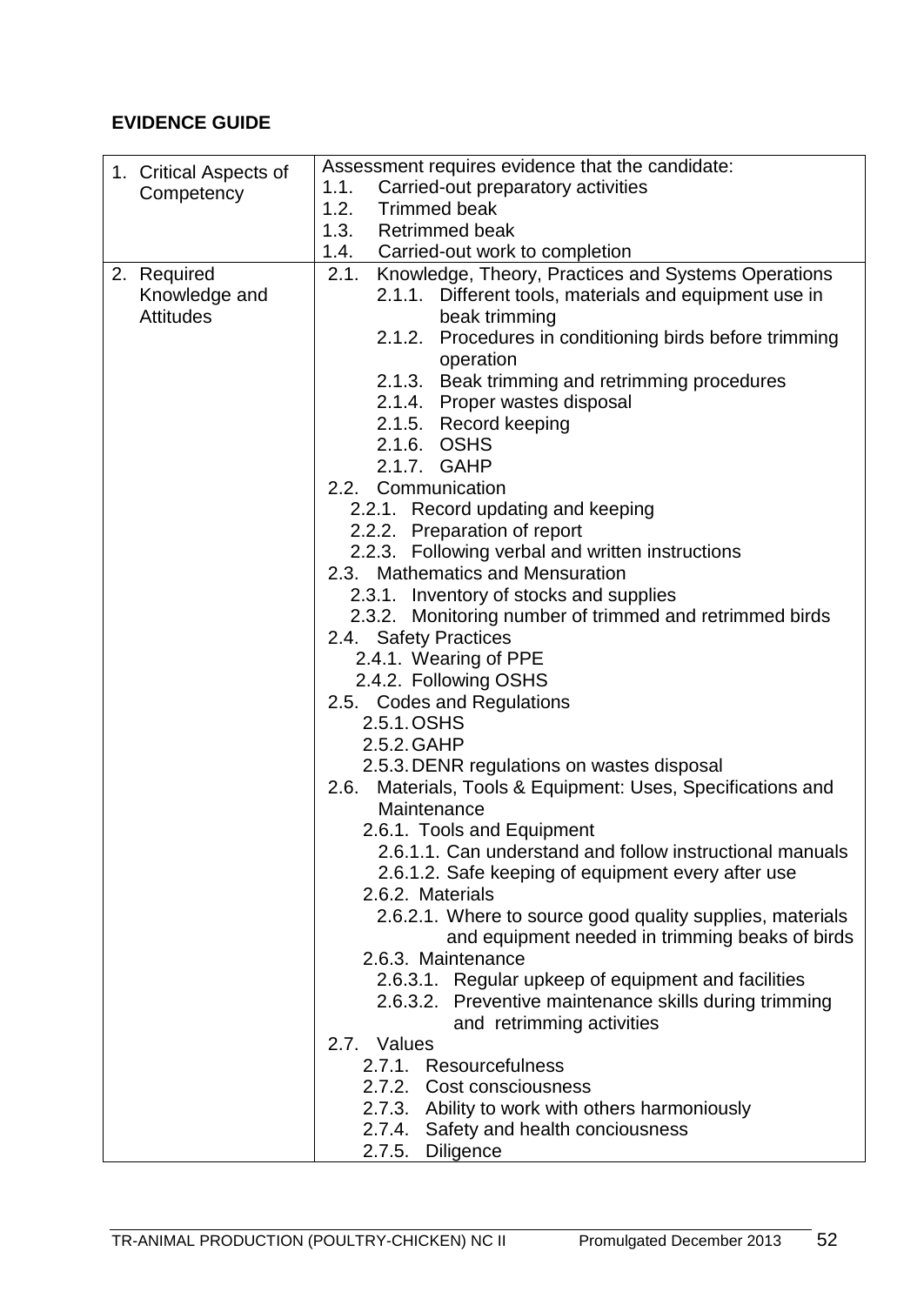|                     | 2.7.6. Determined                                            |  |  |  |
|---------------------|--------------------------------------------------------------|--|--|--|
|                     | 2.7.7. Observes hygiene                                      |  |  |  |
|                     | 2.7.8. Honesty in records                                    |  |  |  |
|                     | 2.7.9. Personal integrity in doing routine management        |  |  |  |
|                     | practice                                                     |  |  |  |
|                     | 2.7.10. Perseverance                                         |  |  |  |
| 3. Required Skills  | 3.1. Work safety                                             |  |  |  |
|                     | 3.2. Hygienic practice in doing the task                     |  |  |  |
|                     | 3.3. Skills in using tools and equipment                     |  |  |  |
|                     | 3.4. Basic mathematical computation                          |  |  |  |
|                     | 3.5. Communicate effectively                                 |  |  |  |
|                     | 3.6. Basic record keeping                                    |  |  |  |
| 4. Resource         | The following resources should be provided:                  |  |  |  |
| <b>Implications</b> | 4.1. Poultry house                                           |  |  |  |
|                     | 4.2. Medicines (analgesic, blood coagulants)                 |  |  |  |
|                     | 4.3. Net for restraining                                     |  |  |  |
|                     | 4.4. Old tire                                                |  |  |  |
|                     | 4.5. Pail                                                    |  |  |  |
|                     | 4.6. Debeaking machine                                       |  |  |  |
|                     | 4.7. Sprayer                                                 |  |  |  |
|                     | 4.8.<br>Heater                                               |  |  |  |
| 5. Method of        | Competency in this unit may be assessed through:             |  |  |  |
| Assessment          | Passing written exam<br>5.1.                                 |  |  |  |
|                     | <b>Practical demonstration</b><br>5.2.                       |  |  |  |
| 6. Context of       | 6.1<br>Competency may be assessed individually in the actual |  |  |  |
| Assessment          | workplace or through accredited farms/institutions           |  |  |  |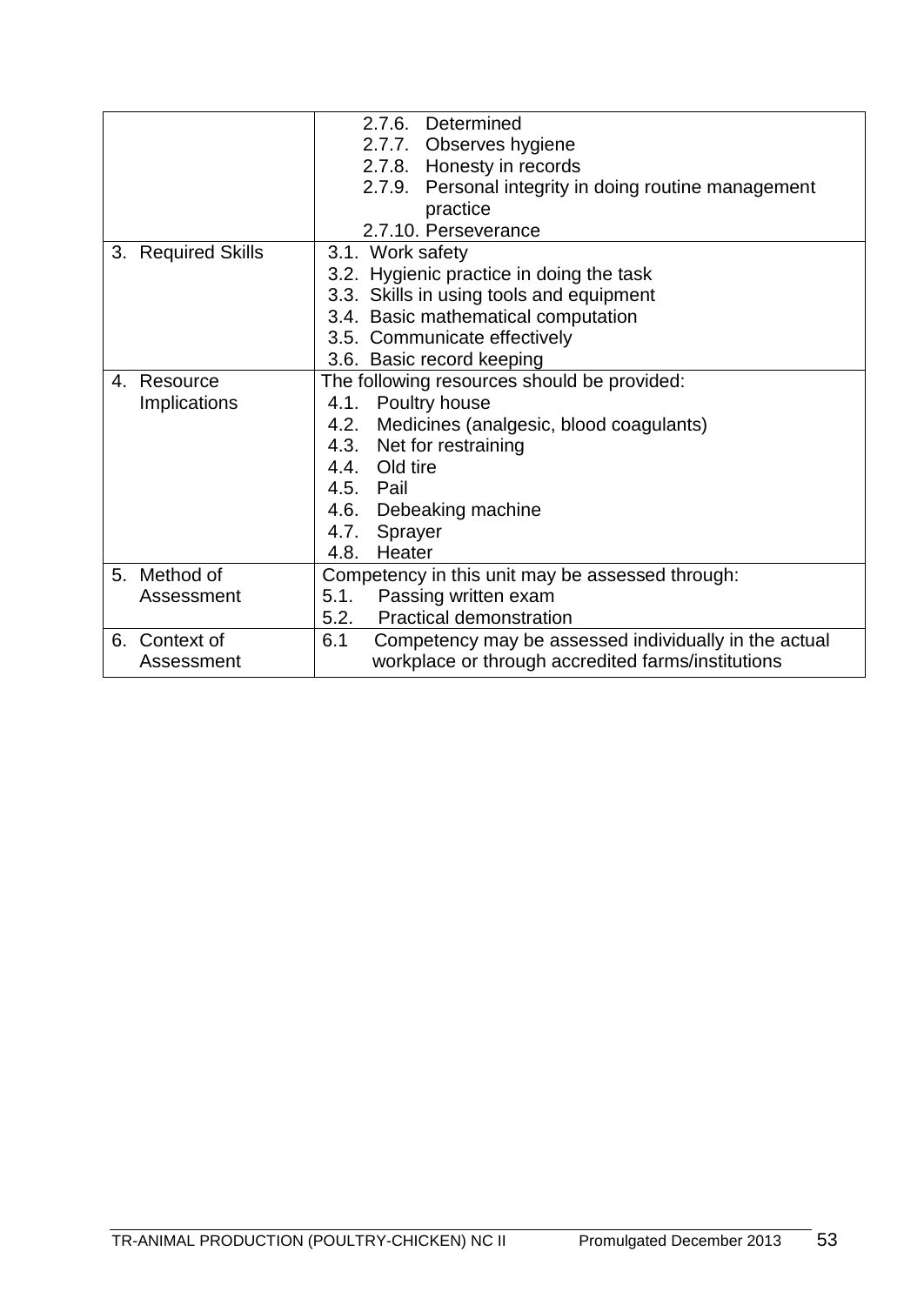# **ELECTIVE COMPETENCY**

| UNIT OF COMPETENCY :   |                           | <b>BREED CHICKEN</b>                                                                                                                                                                                                                                   |
|------------------------|---------------------------|--------------------------------------------------------------------------------------------------------------------------------------------------------------------------------------------------------------------------------------------------------|
| <b>UNIT CODE</b>       | $\mathbf{L} = \mathbf{L}$ | AFF622105                                                                                                                                                                                                                                              |
| <b>UNIT DESCRIPTOR</b> | $\sim 1000$               | This unit covers the knowledge, skills and attitudes<br>required to breed chicken. This includes functions such as<br>conduct preparatory breeding activities, carry-out<br>breeding to in-lay activities, collect eggs and care for<br>hatching eggs. |

| <b>ELEMENT</b>                                |              | <b>PERFORMANCE CRITERIA</b>                                                                                                                                                                                           |
|-----------------------------------------------|--------------|-----------------------------------------------------------------------------------------------------------------------------------------------------------------------------------------------------------------------|
|                                               |              | <b>Italicized</b> terms are elaborated in the Range Statement                                                                                                                                                         |
| 1. Conduct preparatory<br>breeding activities | 1.1.<br>1.2. | <b>Poultry breeder</b> are obtained from reliable source<br>according to enterprise production requirement.<br><b>Characteristics of rooster</b> suited for breeding are<br>determined following enterprise protocol. |
|                                               | 1.3.         | Breeder sheds are maintained according to<br>established farm practices following GAHP.                                                                                                                               |
|                                               | 1.4.         | Nests are set-up in <i>suitable place</i> in reference to<br>established breeding practices.                                                                                                                          |
|                                               | 1.5.         | Poultry breeder are transferred to appropriate<br>breeder sheds following GAHP.                                                                                                                                       |
|                                               | 1.6.         | Hygienic environment is maintained according to<br>enterprise standard procedures and requirements.                                                                                                                   |
| 2. Carry-out breeding to in-lay<br>activities | 2.1.         | Male (rooster) is left with the females (hens) to<br>mate following enterprise breeding schedule and<br>plan.                                                                                                         |
|                                               | 2.2.         | Birds are trained to lay in nests with minimal<br>number of eggs on floor following recognized<br>industry standards.                                                                                                 |
|                                               | 2.3.         | Temperature of the hen shed are kept constant and<br>warm according to established enterprise<br>procedures.                                                                                                          |
|                                               | 2.4.         | Maintenance of breeder poultry are done in line<br>with egg production objective.                                                                                                                                     |
|                                               | 2.5.         | Any drafts are prevented from entering the building<br>according to enterprise protocol.                                                                                                                              |
|                                               | 2.6.         | In-lay activities are conducted according to<br>enterprise protocol and production plan.                                                                                                                              |
|                                               | 2.7.         | Safety practices are employed according to<br>Occupational Safety and Hazard Standards.                                                                                                                               |
| 3. Collect eggs                               | 3.1.         | Fertile eggs are collected according to established<br>enterprise protocol and requirement.                                                                                                                           |
|                                               | 3.2.         | Identification and grading of egg are carried out in                                                                                                                                                                  |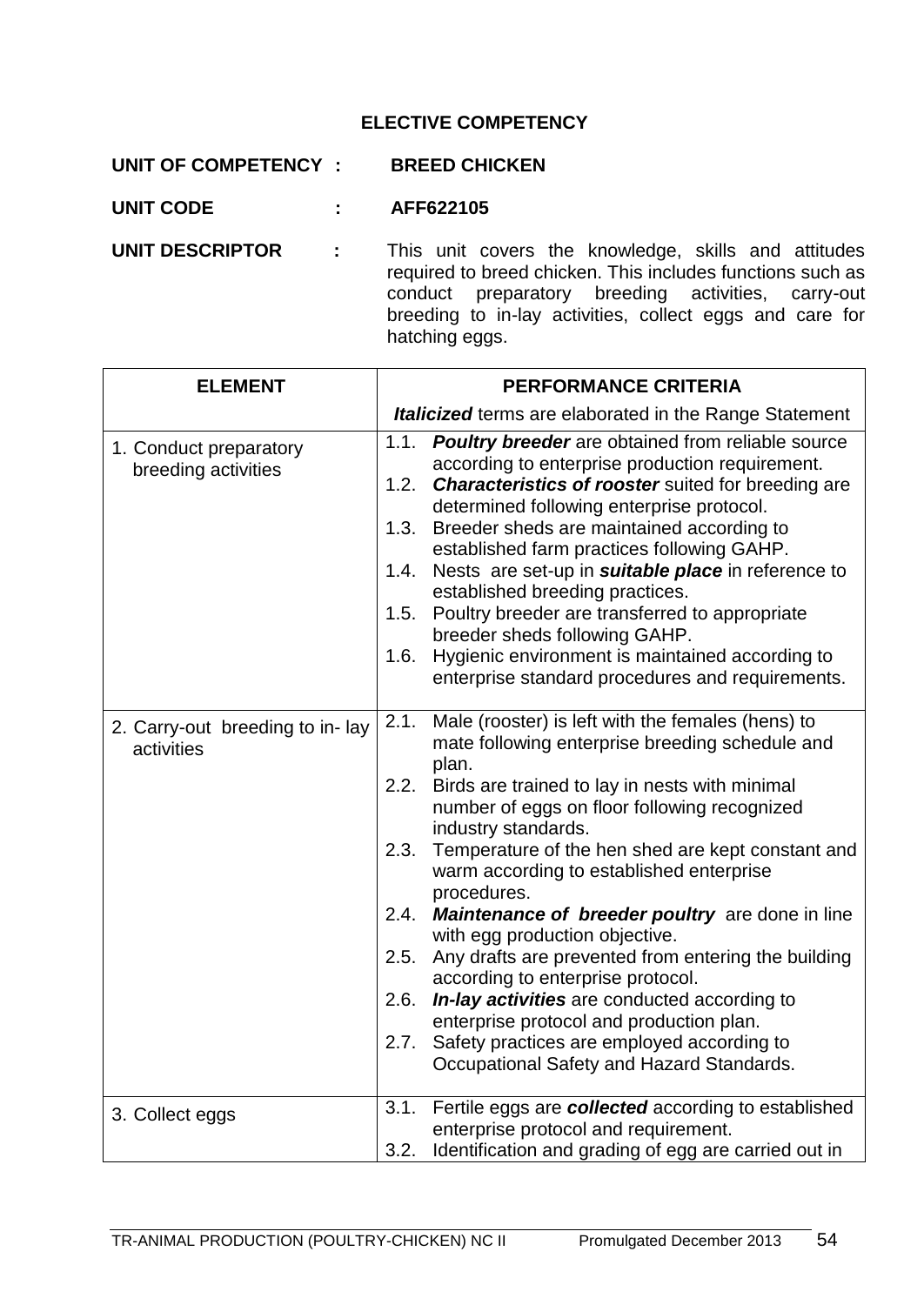|                           |      | accordance with production requirements and                                                                       |
|---------------------------|------|-------------------------------------------------------------------------------------------------------------------|
|                           |      |                                                                                                                   |
|                           |      | breeding objectives.                                                                                              |
|                           |      | 3.3. Livestock is handled during egg collection is                                                                |
|                           |      | humanely handled.                                                                                                 |
|                           |      | 3.4. Eggs cleaning and sanitation are done following<br>company requirements and required hygienic<br>procedures. |
|                           |      | 3.5. Hygienic environment maintained following                                                                    |
|                           |      | enterprise procedures and requirement.                                                                            |
|                           |      | 3.6. Records of all collections are completed to                                                                  |
|                           |      | accurately monitor production.                                                                                    |
| 4. Care for hatching eggs | 4.1. | Hatching eggs are selected following standard                                                                     |
|                           |      | enterprise protocol.                                                                                              |
|                           | 4.2. | Eggs are <b>stored</b> in accordance to industry                                                                  |
|                           |      | standard procedures.                                                                                              |
|                           |      | 4.3. Eggs that are neglected by hens are took for                                                                 |
|                           |      | incubation purposes.                                                                                              |
|                           |      | 4.4. Floor egg problems are minimized following                                                                   |
|                           |      | enterprise procedures.                                                                                            |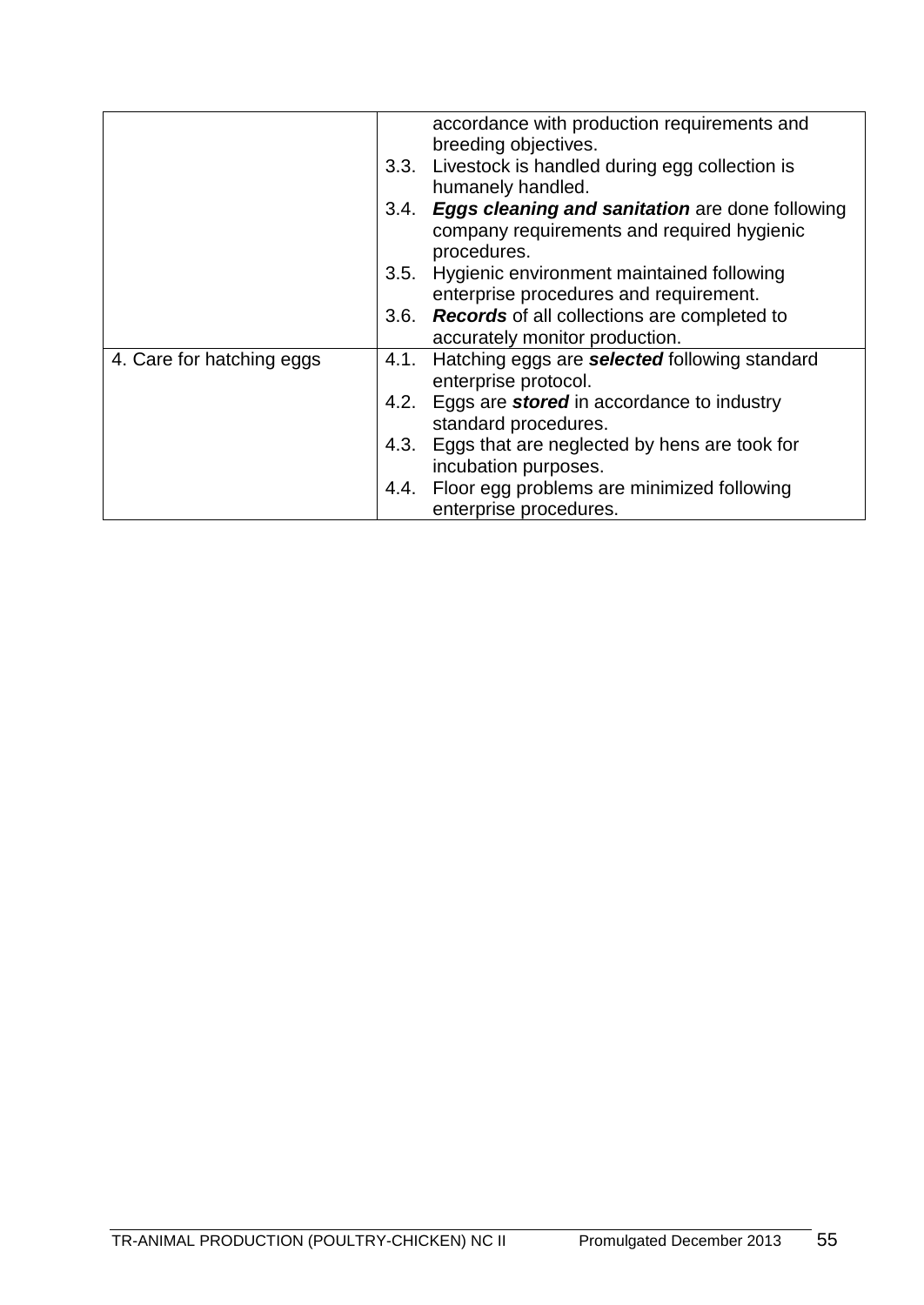### **RANGE OF VARIABLES**

| <b>VARIABLE</b>                      | <b>RANGE</b>                                                                    |  |  |  |
|--------------------------------------|---------------------------------------------------------------------------------|--|--|--|
| 1. Poultry breeder                   | Rooster (Male)<br>1.1.                                                          |  |  |  |
|                                      | 1.2.<br>Hen (Female)                                                            |  |  |  |
| 2. Characteristics of                | 2.1.<br><b>Big</b>                                                              |  |  |  |
| rooster                              | 2.2. With good temperament                                                      |  |  |  |
|                                      | 2.3.<br>Same breed of the other chickens.                                       |  |  |  |
| 3. Suitable place                    | Shed or dark areas<br>3.1.                                                      |  |  |  |
|                                      | 3.2. At the center                                                              |  |  |  |
|                                      | 3.3. Shed divided into small sections (for 200 hens) to minimize<br>fighting.   |  |  |  |
| 4. Maintenance of<br>breeder poultry | Management of females from 5% production until peak egg<br>4.1.<br>production   |  |  |  |
|                                      | Management of Males Post Light Stimulation until peak egg<br>4.2.<br>production |  |  |  |
|                                      | Provision of good food<br>4.3.                                                  |  |  |  |
|                                      | <b>Maintain cleanliness</b><br>4.4.                                             |  |  |  |
|                                      | 4.5.<br>separate a low-ranking hen from the rest of the flock, so               |  |  |  |
|                                      | that she may brood in peace.                                                    |  |  |  |
|                                      | Broody hens are identified and handled following welfare<br>4.6.                |  |  |  |
|                                      | requirements                                                                    |  |  |  |
| 5. In-lay activities                 | Reduction of feeds according to general guidelines and<br>5.1.                  |  |  |  |
|                                      | based on target performance character                                           |  |  |  |
|                                      | Monitor feed reduction<br>5.2.                                                  |  |  |  |
|                                      | Manage males (roosters) after peak production through to<br>5.3.                |  |  |  |
|                                      | depletion                                                                       |  |  |  |
| 6. Collection                        | Egg collection frequency is relative to number of<br>6.1.                       |  |  |  |
|                                      | Egg collection to minimise egg soiling.<br>6.2.                                 |  |  |  |
|                                      | Regular collection protects eggs from the heat of the day<br>6.3.               |  |  |  |
| 7. Records                           | 7.1.<br>Location of collection                                                  |  |  |  |
|                                      | Numbers of eggs<br>7.2.<br>8.1.                                                 |  |  |  |
| 8. Egg cleaning and<br>sanitation    | Collection as soon after laying to avoid manure spreading<br>on the egg         |  |  |  |
|                                      | 8.2. Wiping with a dry cloth                                                    |  |  |  |
|                                      | Fumigation by formaldehyde gas soon as possible after<br>8.3.                   |  |  |  |
|                                      | collection                                                                      |  |  |  |
| 9. Selection of                      | 9.1. Eggs should be from healthy, matured and developed                         |  |  |  |
| hatching eggs                        | breeders                                                                        |  |  |  |
|                                      | 9.2. Avoid too much of the humidity and moisture for this will                  |  |  |  |
|                                      | cause critical damage to eggs                                                   |  |  |  |
|                                      | 9.3. Avoid really large or small eggs. Large eggs seem to hatch                 |  |  |  |
|                                      | poorly and small eggs produce small chicks.                                     |  |  |  |
|                                      | 9.4. Avoid eggs with cracked or thin shells.                                    |  |  |  |
|                                      | 9.5. Choose clean eggs                                                          |  |  |  |
| 10. Storage                          | Have a regular hatching schedule avoiding storage<br>10.1.                      |  |  |  |
|                                      | problems and reduction of hatches.                                              |  |  |  |
|                                      | 10.2. Placing in fillers prior to storage.                                      |  |  |  |
|                                      | Store eggs in a cool-humid storage area.<br>10.3.                               |  |  |  |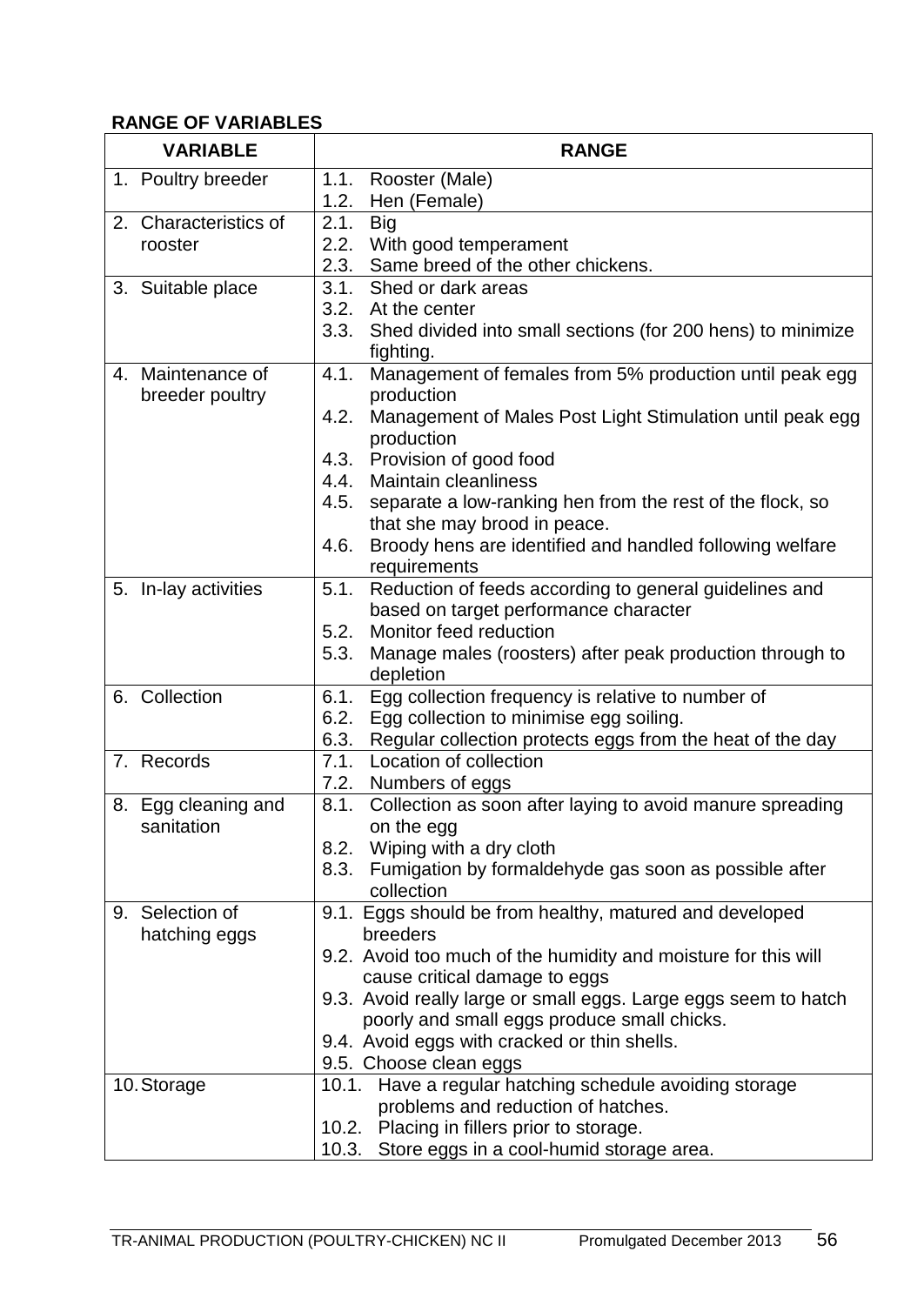|  | 10.4. Store the eggs with the small end pointed downward.          |
|--|--------------------------------------------------------------------|
|  | 10.5. Alter egg position periodically if not incubating within 4-6 |
|  | days.                                                              |
|  | 10.6. Do not store eggs more than 7 days before incubating.        |
|  | 10.7. Storage equipment and area are maintained in hygienic        |
|  | state.                                                             |
|  | 10.8. Allow cool eggs to warm slowly to room temperature           |
|  | before placing in the incubator.                                   |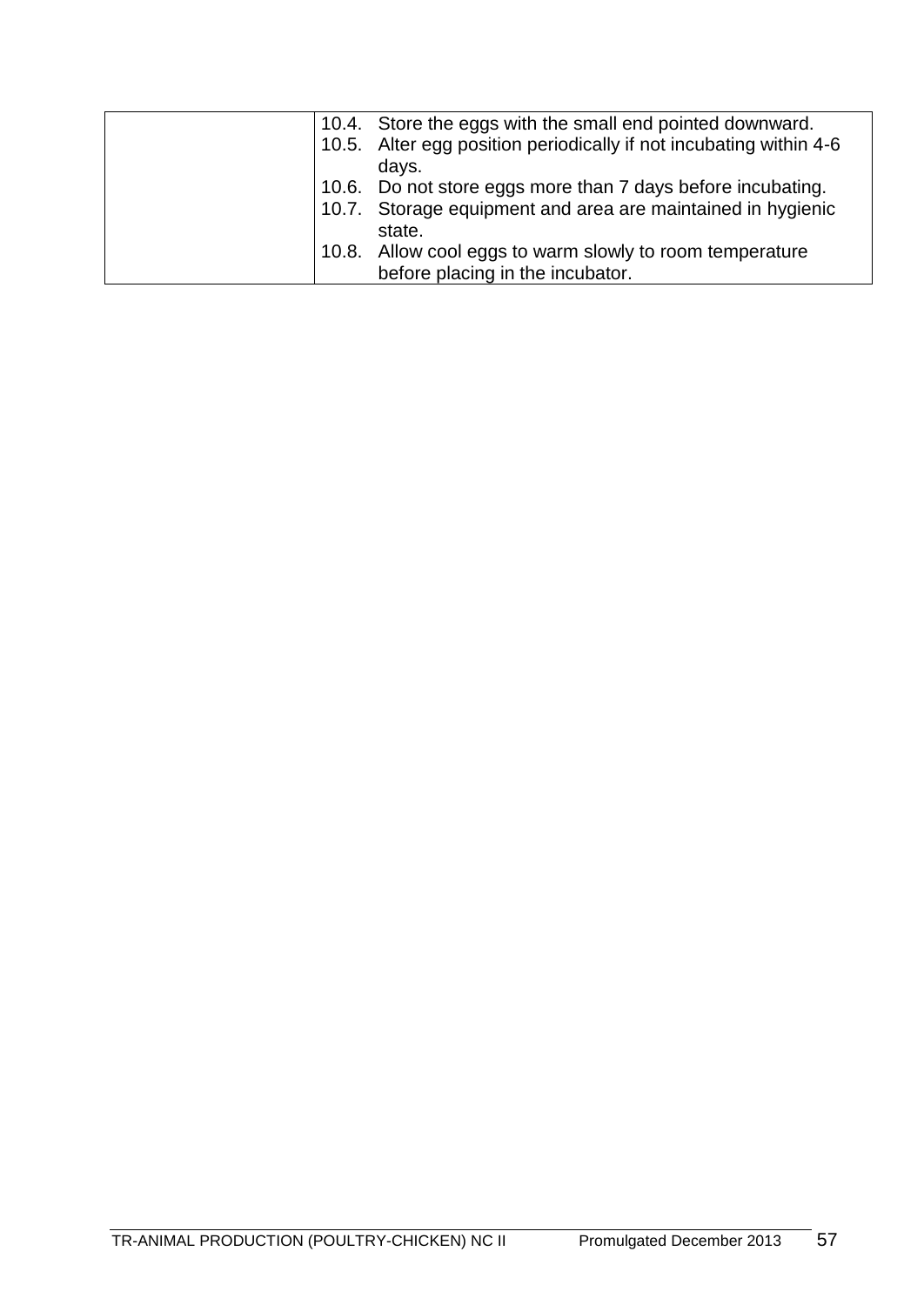|    | 1. Critical Aspects of | Assessment requires evidence that the candidate:              |  |  |  |  |  |
|----|------------------------|---------------------------------------------------------------|--|--|--|--|--|
|    | Competency             | Conducted preparatory breeding activities<br>1.1.             |  |  |  |  |  |
|    |                        | 1.2. Carried-out breeding to in-lay activities                |  |  |  |  |  |
|    |                        | 1.3. Collected eggs                                           |  |  |  |  |  |
|    |                        | 1.4. Cared for hatching eggs                                  |  |  |  |  |  |
| 2. | Required               | 2.1. Knowledge, Theory, Practices and Systems Operations      |  |  |  |  |  |
|    | Knowledge and          | 2.1.1. Poultry breeder                                        |  |  |  |  |  |
|    | <b>Attitudes</b>       | 2.1.2. Characteristics of rooster                             |  |  |  |  |  |
|    |                        | 2.1.3. Maintaining breeder sheds                              |  |  |  |  |  |
|    |                        | 2.1.4. Suitable nesting place                                 |  |  |  |  |  |
|    |                        | 2.1.5. Egg collection procedures                              |  |  |  |  |  |
|    |                        | 2.1.6. Identification and grading of eggs                     |  |  |  |  |  |
|    |                        | 2.1.7. Eggs cleaning and sanitation                           |  |  |  |  |  |
|    |                        | 2.1.8. Records on poultry breeding                            |  |  |  |  |  |
|    |                        | 2.1.9. Maintenance of breeder poultry                         |  |  |  |  |  |
|    |                        | 2.1.10. In-lay activities                                     |  |  |  |  |  |
|    |                        | 2.1.11. Care and storage of hatching eggs                     |  |  |  |  |  |
|    |                        | 2.2. Communication                                            |  |  |  |  |  |
|    |                        | 2.2.1. Record collection and keeping of poultry breeding data |  |  |  |  |  |
|    |                        | 2.2.2. Following the schedules of breeding and regular        |  |  |  |  |  |
|    |                        | hatching schedule                                             |  |  |  |  |  |
|    |                        | 2.2.4. Records of location of collection                      |  |  |  |  |  |
|    |                        | 2.3. Mathematics and Mensuration                              |  |  |  |  |  |
|    |                        | 2.3.1. Number of fertile eggs                                 |  |  |  |  |  |
|    |                        | 2.3.2. Number of soiled eggs                                  |  |  |  |  |  |
|    |                        | 2.3.3. Number of eggs for hatching                            |  |  |  |  |  |
|    |                        | 2.4. Safety Practices                                         |  |  |  |  |  |
|    |                        | 2.4.1. Maintenance of hygienic environment                    |  |  |  |  |  |
|    |                        | 2.4.2. Occupational Safety and Hazard Standards(OSHS)         |  |  |  |  |  |
|    |                        | 2.5. Codes and Regulations                                    |  |  |  |  |  |
|    |                        | 2.5.1. GAHP                                                   |  |  |  |  |  |
|    |                        | 2.5.2. OSHS                                                   |  |  |  |  |  |
|    |                        | 2.6. Materials, Tools & Equipment: Uses, Specifications and   |  |  |  |  |  |
|    |                        | Maintenance                                                   |  |  |  |  |  |
|    |                        | 2.6.1. Tools and Equipment                                    |  |  |  |  |  |
|    |                        | 2.6.1.1. Can understand and follow instructional manual       |  |  |  |  |  |
|    |                        | 2.6.1.2. Safe keeping of equipment every after use            |  |  |  |  |  |
|    |                        | 2.6.1.3. Maintain hygienic breeding sheds, nesting place      |  |  |  |  |  |
|    |                        | and egg storage room                                          |  |  |  |  |  |
|    |                        | 2.6.2. Materials                                              |  |  |  |  |  |
|    |                        | 2.6.2.1. Where to source good quality supplies and            |  |  |  |  |  |
|    |                        | materials needed in breeding operations of                    |  |  |  |  |  |
|    |                        | poultry.<br>2.6.3. Maintenance                                |  |  |  |  |  |
|    |                        | 2.6.3.1. Regular upkeep of equipment and facilities           |  |  |  |  |  |
|    |                        |                                                               |  |  |  |  |  |
|    |                        | 2.6.3.2. Preventive maintenance skills for breeding sheds     |  |  |  |  |  |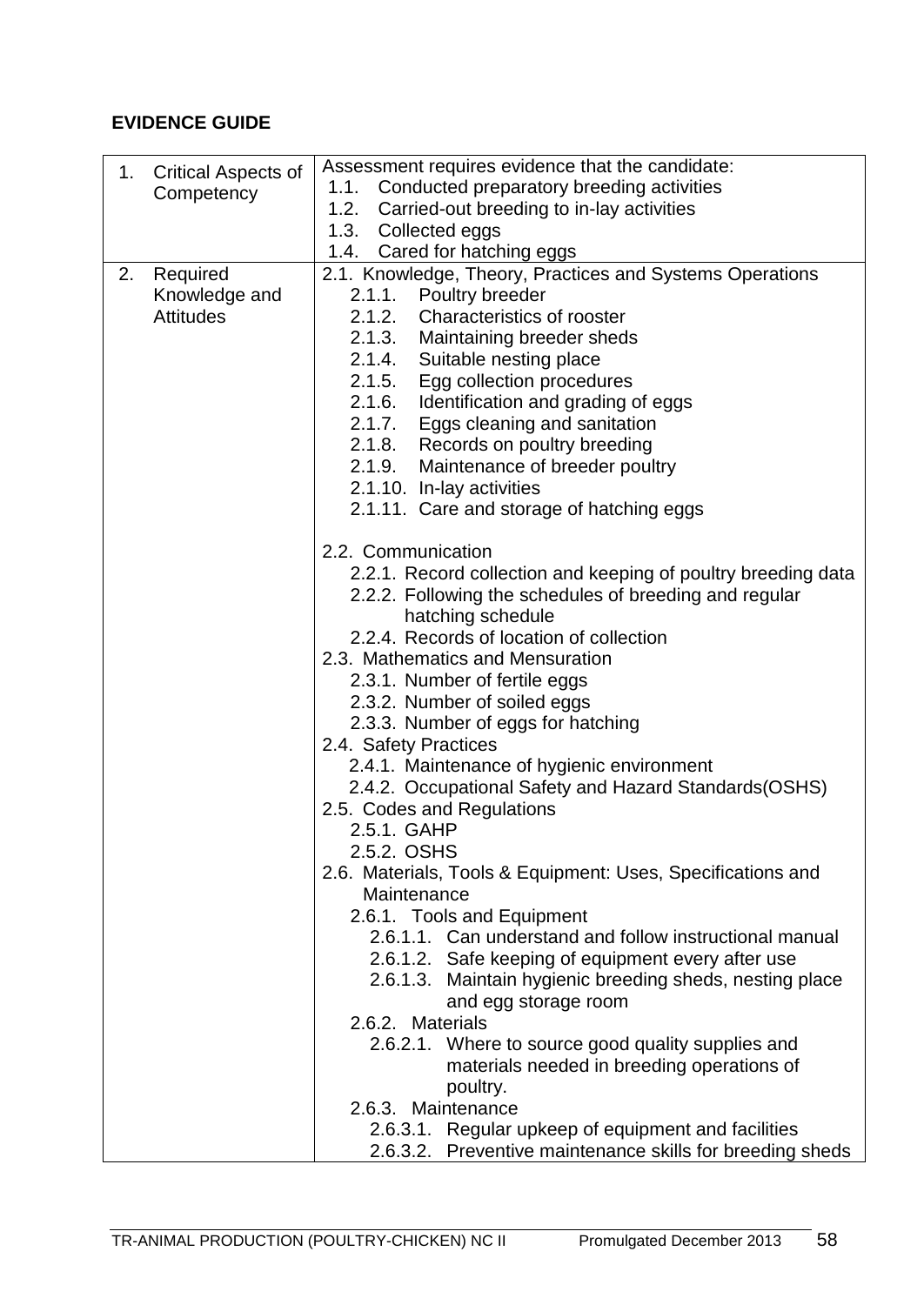| and nesting areas |                        |                                                              |  |  |  |  |
|-------------------|------------------------|--------------------------------------------------------------|--|--|--|--|
|                   |                        | 2.7. Values                                                  |  |  |  |  |
|                   |                        | 2.7.1. Resourceful                                           |  |  |  |  |
|                   |                        | 2.7.2. Honest                                                |  |  |  |  |
|                   |                        | 2.7.3. Time conscious                                        |  |  |  |  |
|                   |                        | 2.7.4. Diligent                                              |  |  |  |  |
|                   |                        | 2.7.5. Patient                                               |  |  |  |  |
|                   |                        | 2.7.6. Hard-working                                          |  |  |  |  |
| 3.                | <b>Required Skills</b> | Simple carpentry<br>3.1.                                     |  |  |  |  |
|                   |                        | 3.2. Record keeping                                          |  |  |  |  |
|                   |                        | <b>Communication skills</b><br>3.3.                          |  |  |  |  |
| 4.                | Resource               | The following resources should be provided:                  |  |  |  |  |
|                   | Implications           | 4.1. Breeding sheds and nesting place                        |  |  |  |  |
|                   |                        | 4.2. Farm area                                               |  |  |  |  |
|                   |                        | 4.3. Egg storage room and facilities                         |  |  |  |  |
|                   |                        | 4.4. Supplies, tools and materials to be used for poultry    |  |  |  |  |
|                   |                        | breeding operation.                                          |  |  |  |  |
| 5.                | Method of              | Competency in this unit may be assessed through:             |  |  |  |  |
|                   | Assessment             | 5.1. Written exam                                            |  |  |  |  |
|                   |                        | 5.2. Practical demonstration                                 |  |  |  |  |
| 6.                | Context of             | Competency may be assessed individually in the actual<br>6.1 |  |  |  |  |
|                   | Assessment             | workplace or through accredited farms/institutions           |  |  |  |  |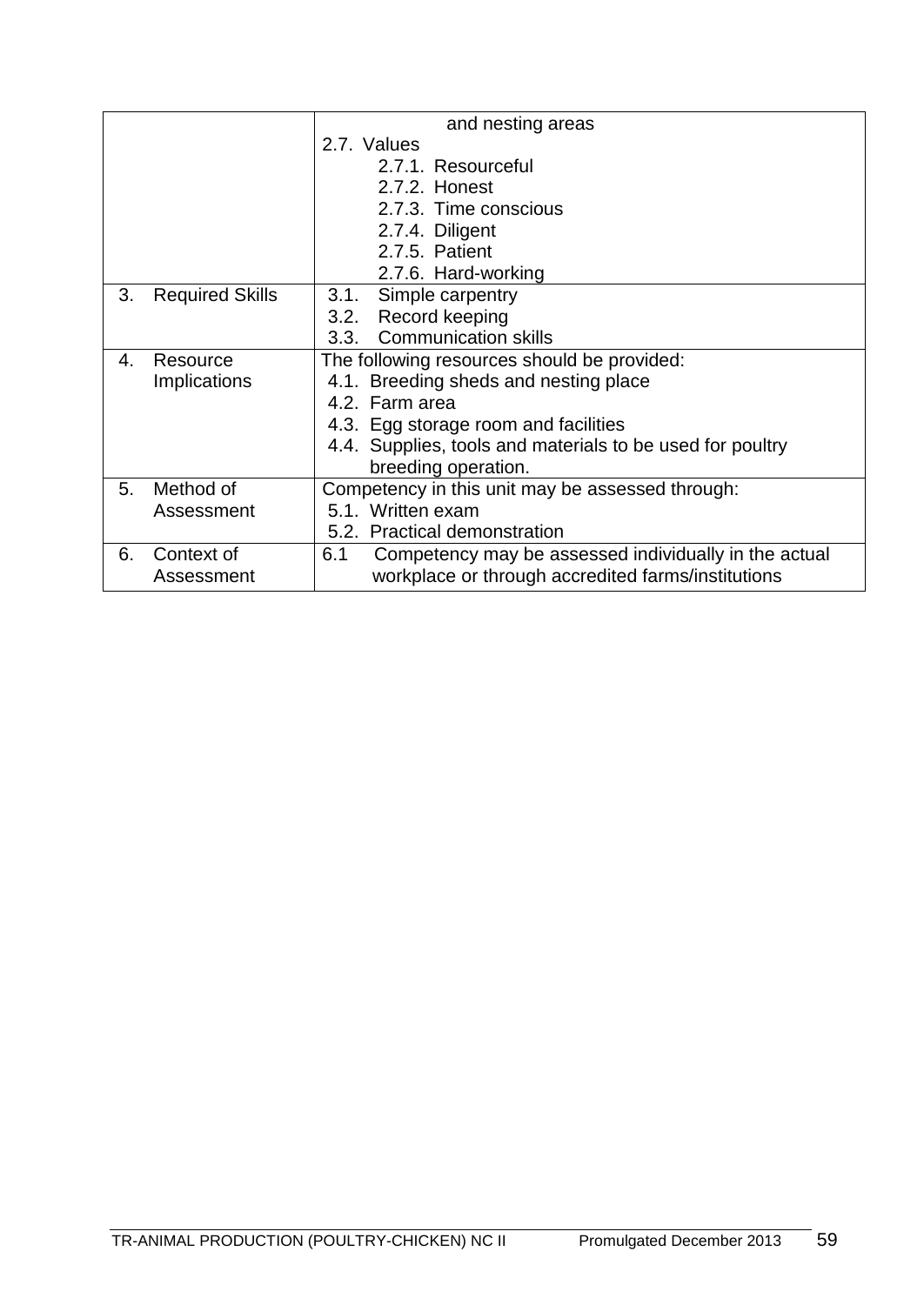#### **SECTION 3. TRAINING STANDARDS**

These guidelines are set to provide the Technical and Vocational Education and Training (TVET) providers with information and other important requirements to consider when designing training programs for **ANIMAL PRODUCTION (POUTLRY-CHICKEN) NC II.**

#### **3.1 CURRICULUM DESIGN**

#### Course Title: **ANIMAL PRODUCTION (POULTRY-CHICKEN) NC Level NC II**

| <b>Nominal Training Duration:</b> | 18 hrs - Basic Competencies<br>48 hrs - Common Competencies<br>160 hrs - Core Competencies<br>40 hrs - Elective Competencies |
|-----------------------------------|------------------------------------------------------------------------------------------------------------------------------|
|                                   | 226 hrs - Total                                                                                                              |

Course Description:

This course is designed to enhance the knowledge, desirable attitudes and skills of animal production technician in accordance with industry standards. It covers *maintaining of poultry house, performing brooding and growing of birds, performing pre-lay and lay activities and beak trimming of birds,***.** It also includes competencies in workplace communication, teamwork, safety in the use of hand tools and equipment, and housekeeping

#### **BASIC COMPETENCIES**

18 hours

| <b>Unit of Competency</b>                                                                                                                                                                                         | <b>Learning Outcomes</b>                                                                                                                                       | Methodology                                                  | <b>Assessment</b><br>Approach                                                                     |
|-------------------------------------------------------------------------------------------------------------------------------------------------------------------------------------------------------------------|----------------------------------------------------------------------------------------------------------------------------------------------------------------|--------------------------------------------------------------|---------------------------------------------------------------------------------------------------|
| 1. Participate in<br>workplace<br>communication                                                                                                                                                                   | 1.1 Obtain and convey<br>workplace information.<br>1.2 Complete relevant work<br>related documents.<br>1.3 Participate in workplace<br>meeting and discussion. | Group<br>$\bullet$<br>discussion<br>Interaction<br>$\bullet$ | Demonstration<br>$\bullet$<br>Observation<br>$\bullet$<br>Interviews/<br>questioning              |
| 2. Work in a team<br>environment                                                                                                                                                                                  | 2.1 Describe and identify<br>team role and<br>responsibility in a team.<br>2.2 Describe work as a team<br>member.                                              | <b>Discussion</b><br>$\bullet$<br>Interaction                | Demonstration<br>$\bullet$<br>Observation<br>Interviews/<br>$\bullet$<br>questioning              |
| 3.1<br>Integrate personal<br>3. Practice career<br>objectives with<br>professionalism<br>organizational goals.<br>3.2 Set and meet work<br>priorities.<br>3.3 Maintain professional<br>growth and<br>development. |                                                                                                                                                                | <b>Discussion</b><br>Interaction                             | Demonstration<br>$\bullet$<br>Observation<br>$\bullet$<br>Interviews/<br>$\bullet$<br>questioning |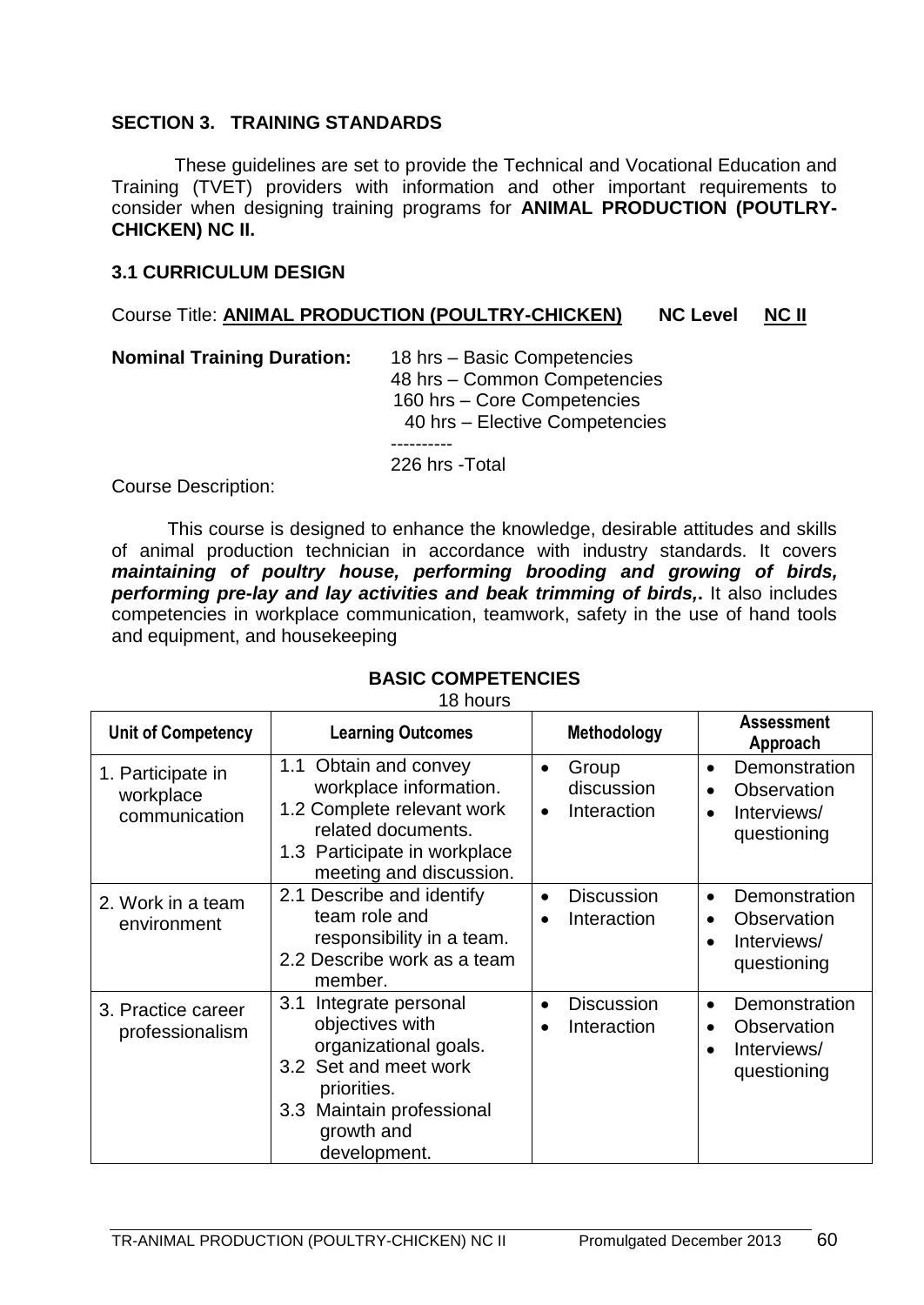| 4.1 Evaluate hazard and<br>4. Practice<br>risks<br>occupational<br>4.2 Control hazards and<br>health and safety<br>risks<br>4.3 Maintain occupational<br>health and safety<br>awareness | <b>Discussion</b><br>Plant tour<br>Symposium | Observation<br>Interview |
|-----------------------------------------------------------------------------------------------------------------------------------------------------------------------------------------|----------------------------------------------|--------------------------|
|-----------------------------------------------------------------------------------------------------------------------------------------------------------------------------------------|----------------------------------------------|--------------------------|

### **COMMON COMPETENCIES**

|                   | <b>Unit of</b>                                    |                                                                                                                                                          | <b>Assessment</b>                                                                                                                                                                                                                                                                                                            |
|-------------------|---------------------------------------------------|----------------------------------------------------------------------------------------------------------------------------------------------------------|------------------------------------------------------------------------------------------------------------------------------------------------------------------------------------------------------------------------------------------------------------------------------------------------------------------------------|
| <b>Competency</b> |                                                   | <b>Learning Outcomes</b>                                                                                                                                 | <b>Methodology</b><br><b>Approach</b>                                                                                                                                                                                                                                                                                        |
|                   | 1. Apply safety<br>measures in<br>farm operations | 1.1<br>Apply appropriate<br>safety measures while<br>working in farm<br>Safe keep/dispose<br>1.2<br>tools, materials and<br>outfit.                      | Self-<br>Oral/Written<br>$\bullet$<br>$\bullet$<br>paced/modular<br><b>Interviews</b><br>Lecture/Discu<br><b>Direct</b><br>$\bullet$<br>$\bullet$<br>Observation<br>ssion<br>Practical<br>Interaction<br>$\bullet$<br>$\bullet$<br>Practical<br>Demonstration<br>$\bullet$<br>Demonstration<br>Visit/tour<br>$\bullet$       |
| 2.                | Use farm tools<br>and equipment                   | 2.1<br>Prepare and use farm<br>tools<br>2.2<br>Prepare and operate<br>farm equipment<br>Perform preventive<br>2.3<br>maintenance<br>procedures/practices | Self-<br>Oral/Written<br>$\bullet$<br>$\bullet$<br>paced/modular<br>Interviews<br>Lecture/Discu<br><b>Direct</b><br>$\bullet$<br>$\bullet$<br>ssion<br>Observation<br>Practical<br>Interaction<br>$\bullet$<br>$\bullet$<br>Demonstration<br>Practical<br>$\bullet$<br>Demonstration<br>Visit/tour<br>$\bullet$<br>$\bullet$ |
| 3 <sub>1</sub>    | Perform<br>estimation and<br>basic calculation    | 3.1<br>Perform estimation<br>3.2<br>Perform basic<br>workplace calculation                                                                               | Self-<br>Oral/Written<br>$\bullet$<br>$\bullet$<br>paced/modular<br>examination<br>Lecture/Discu<br>Practical<br>$\bullet$<br>$\bullet$<br>ssion<br>exercise<br>Interaction<br>$\bullet$<br>Practical<br>$\bullet$<br>Exercise                                                                                               |
| 4.                | Process farm<br>wastes                            | 4.1<br><b>Collect farm wastes</b><br>4.2<br>Identify and segregate<br>wastes<br>4.3<br>Treat and process farm<br>wastes<br>4.4<br>Perform housekeeping   | Oral/Written<br>Self-<br>$\bullet$<br>$\bullet$<br>paced/modular<br><b>Interviews</b><br>Lecture/Discu<br><b>Direct</b><br>$\bullet$<br>Observation<br>ssion<br>Practical<br>Interaction<br>$\bullet$<br>$\bullet$<br>Demonstration<br>Practical<br>$\bullet$<br>Demonstration<br>Visit/tour<br>$\bullet$                    |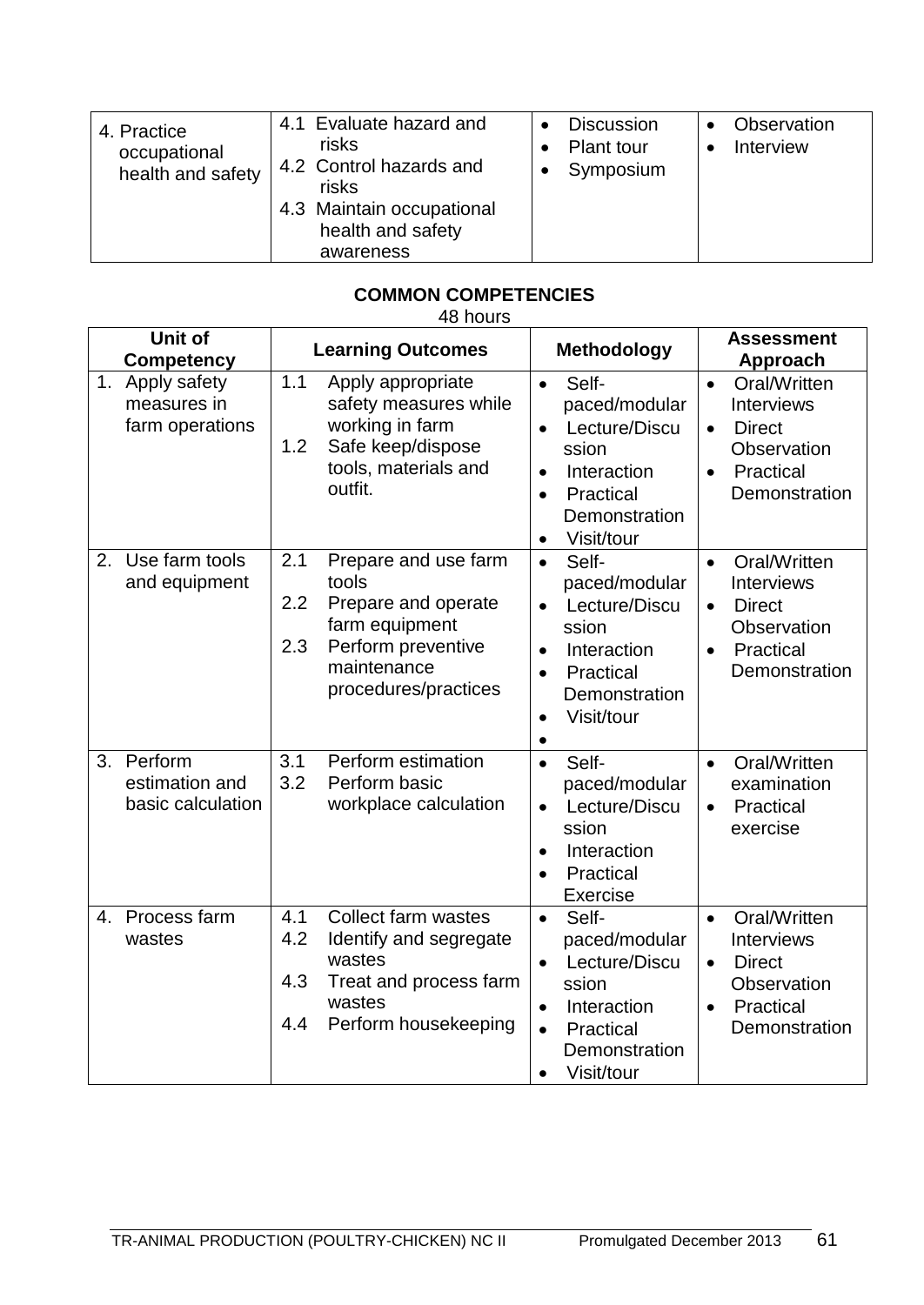# **CORE COMPETENCIES**

160 hours

| Unit of<br><b>Competency</b>                | <b>Learning Outcomes</b>                                                                                                                                                                                                                                                           | <b>Methodology</b>                                                                                               | <b>Assessment</b><br>Approach                                                                                   |
|---------------------------------------------|------------------------------------------------------------------------------------------------------------------------------------------------------------------------------------------------------------------------------------------------------------------------------------|------------------------------------------------------------------------------------------------------------------|-----------------------------------------------------------------------------------------------------------------|
| 1. Maintain<br>poultry<br>environment       | 1.1<br>Perform preparatory<br>activities<br>1.2<br>Maintain poultry house<br>and facilities<br>Maintain farm area<br>1.3<br>1.4<br>Perform completion<br>activities                                                                                                                | • Hands- on<br>Lectures/<br><b>Discussion</b><br>• Videos/<br><b>Illustrations</b><br>Demonstration<br>$\bullet$ | • Written<br>examination<br>Oral<br>$\bullet$<br>evaluation<br>Demonstratio<br>$\bullet$<br>n with<br>questions |
| 2. Brood and<br>grow chicks                 | 2.1<br>Perform preparatory<br>activities<br>2.2<br>Place chicks and pullets<br>in brooder house<br>2.3<br>Perform feeding of birds<br>2.4<br>Provide optimum<br>environment for the birds<br>2.5<br>Perform preventive and<br>treatment measures<br>2.6<br>Perform flock selection | • Hands- on<br>Lectures/<br><b>Discussion</b><br>• Videos/<br><b>Illustrations</b><br>Demonstration              | • Written<br>examination<br>• Oral<br>evaluation<br>Demonstratio<br>$\bullet$<br>n with<br>questions            |
| 3. Perform<br>pre-lay and<br>lay activities | 3.1<br>Perform preparatory<br>activities<br>3.2<br>Transfer layers in laying<br>house<br>3.3<br>Employ lighting program<br>3.4<br>Apply feeding activities<br>3.5<br>Perform health care<br>3.6<br>Perform harvesting and<br>post-laying activities                                | Hands- on<br>• Lectures/<br><b>Discussion</b><br>• Videos/<br>Illustrations<br>Demonstration                     | • Written<br>examination<br>• Oral<br>evaluation<br>• Demonstratio<br>n with<br>questions                       |
| 4. Trim beak                                | 1.1<br>Carry-out preparatory<br>activities<br>1.2<br>Trim beak<br>1.3<br><b>Retrim beak</b><br>1.4<br>Carry-out work to<br>completion                                                                                                                                              | Hands- on<br>• Lectures/<br>Discussion<br>• Videos/<br><b>Illustrations</b><br>Demonstration                     | • Written<br>examination<br>• Oral<br>evaluation<br>Demonstratio<br>$\bullet$<br>n with<br>questions            |

#### **ELECTIVE COMPETENCIES** 40 hours

| Unit of<br><b>Competency</b> | <b>Learning Outcomes</b>                                                                                                                            | Methodology                                                                                             | <b>Assessment</b><br>Approach                                                         |
|------------------------------|-----------------------------------------------------------------------------------------------------------------------------------------------------|---------------------------------------------------------------------------------------------------------|---------------------------------------------------------------------------------------|
| <b>Breed</b><br>chicken      | 1.1 Perform preparatory<br>breeding activities<br>1.2 Carry-out breeding to in-<br>lay activities<br>1.3 Collect eggs<br>1.4 Care for hatching eggs | • Hands- on<br>• Lectures/<br><b>Discussion</b><br>• Videos/<br><b>Illustrations</b><br>• Demonstration | • Written<br>examination<br>• Oral<br>evaluation<br>• Demonstration<br>with questions |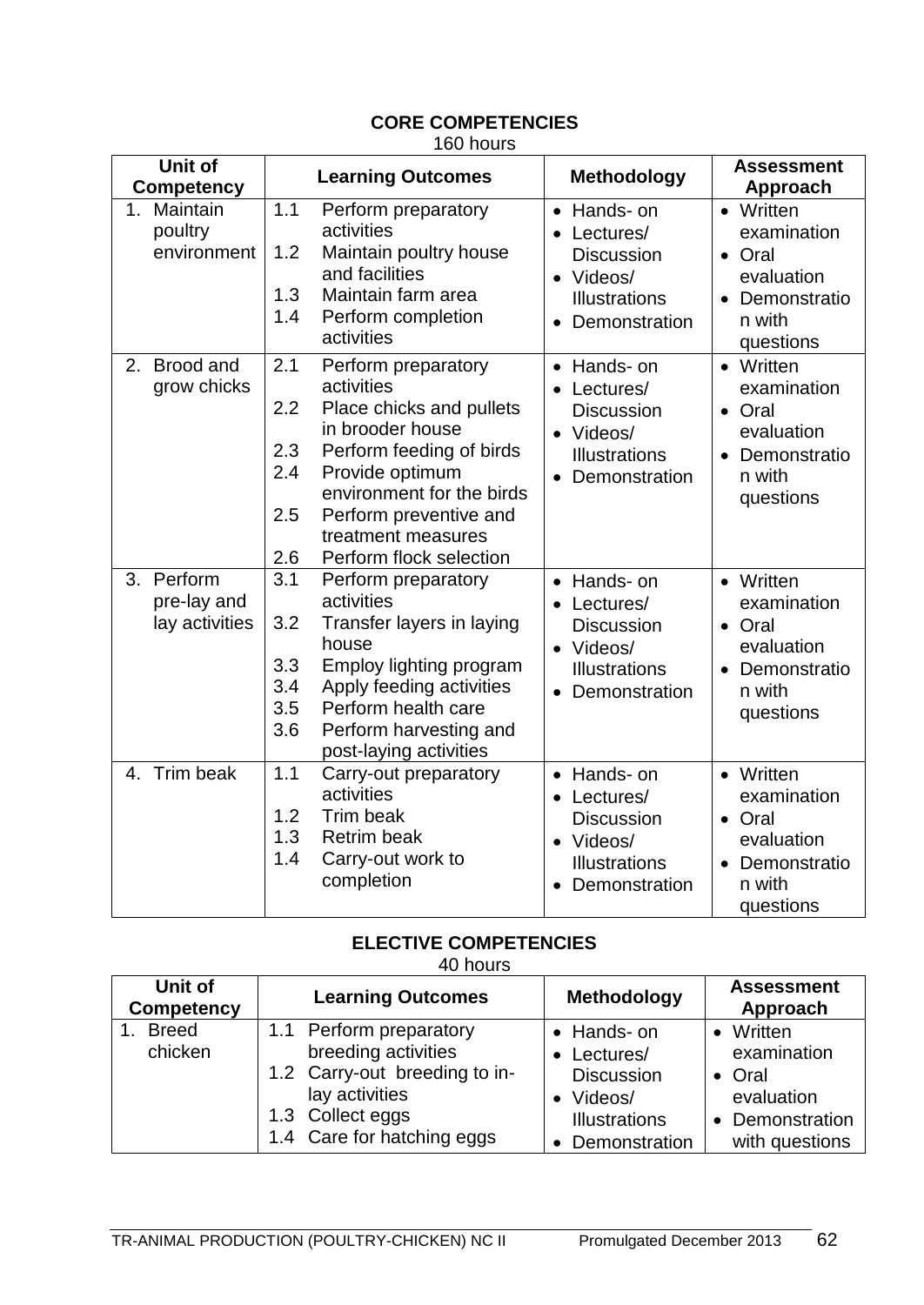### **3.2 TRAINING DELIVERY**

The delivery of training should adhere to the design of the curriculum. Delivery should be guided by the 10 basic principles of competency-based TVET.

- o The training is based on curriculum developed from the competency standards;
- o Learning is modular in its structure;
- o Training delivery is learner-centered and should accommodate individualized and self-paced learning strategies;
- o Training is based on work that must be performed;
- o Training materials are directly related to the competency standards and the curriculum modules;
- o Assessment is based in the collection of evidence of the performance of work to the industry required standard;
- o Training program allows for recognition of prior learning (RPL) or current competencies;
- o Training allows for multiple entry and exit; and
- o Training programs are registered with UTPRAS.

The competency-based TVET system recognizes various types of delivery modes, both on and off-the-job as long as the learning is driven by the competency standards specified by the industry. The following training modalities may be adopted when designing training programs:

- o The dualized mode of training delivery is preferred and recommended. Thus programs would contain both in-school and inindustry training or fieldwork components. Details can be referred to the Dual Training System (DTS) Implementing Rules and Regulations.
- o Modular/self-paced learning is a competency-based training modality wherein the trainee is allowed to progress at his own pace. The trainer facilitates the training delivery
- o Peer teaching/mentoring is a training modality wherein fast learners are given the opportunity to assist the slow learners.
- o Supervised industry training or on-the-job training is an approach in training designed to enhance the knowledge and skills of the trainee through actual experience in the workplace to acquire specific competencies prescribed in the training regulations.
- o Distance learning is a formal education process in which majority of the instruction occurs when the students and instructor are not in the same place. Distance learning may employ correspondence study, or audio, video or computer technologies.
- o Project-Based Instruction is an authentic instructional model or strategy in which students plan, implement and evaluate projects that have real world applications.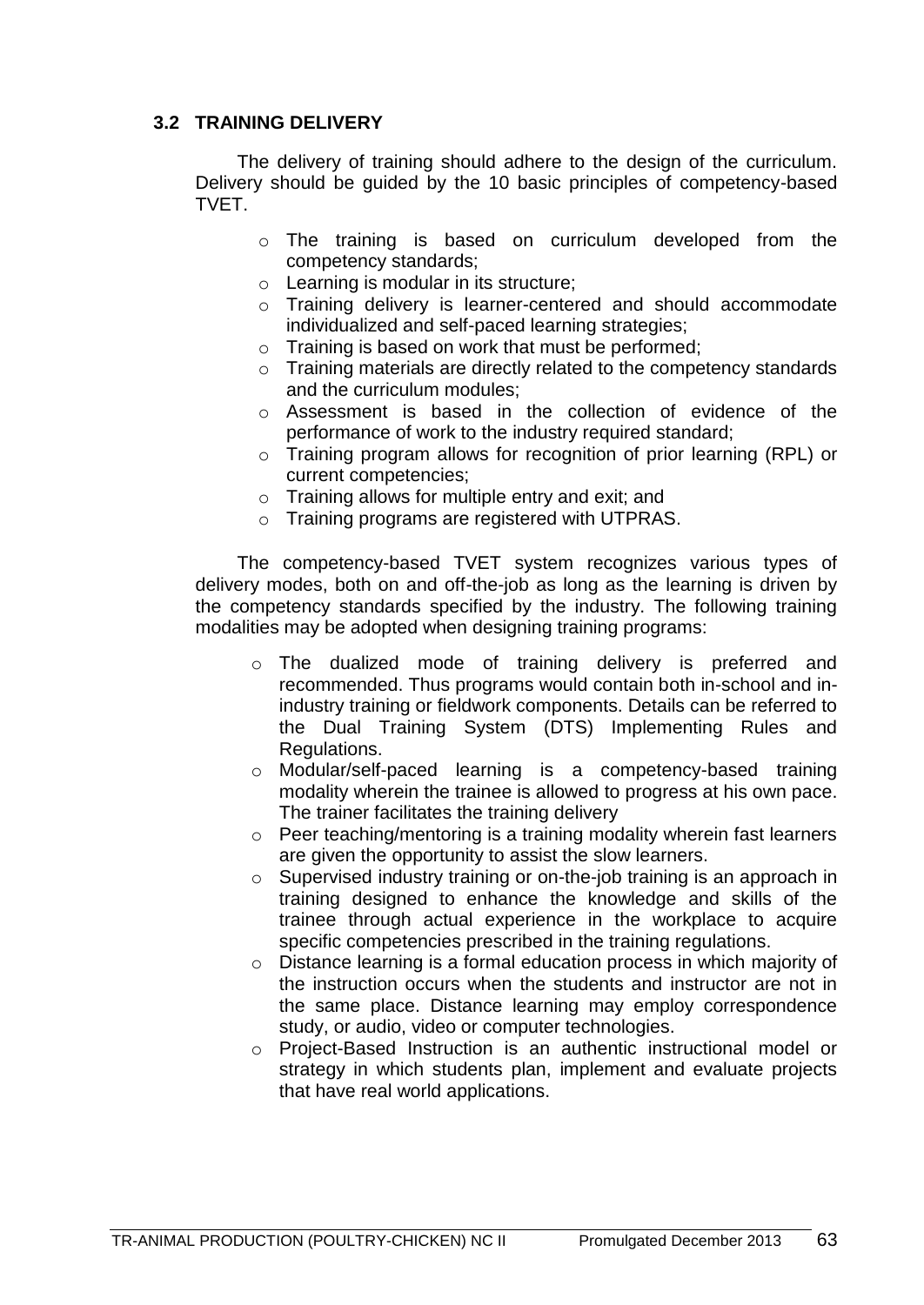### **3.3 TRAINEE ENTRY REQUIREMENTS**

Trainees or students wishing to enroll in this course should possess the following requirements:

- Able to read and write;
- Able to communicate, both orally and in writting; and
- Physically fit and mentally healthy as certified by a Public Health Officer

### **3.4 LIST OF TOOLS, EQUIPMENT AND MATERIALS**

### **ANIMAL PRODUCTION (POULTRY-CHICKEN) NC II**

Recommended list of tools, equipment and materials for the training of 25 trainees for Animal Production (Poultry) NC II

| QTY          | <b>TOOLS</b>                     | <b>QTY</b>   | <b>EQUIPMENT</b>                 | <b>QTY</b>     | <b>MATERIALS</b>                                                |
|--------------|----------------------------------|--------------|----------------------------------|----------------|-----------------------------------------------------------------|
| 3            | Electric lamps                   | 1            | Generator                        | 10             | Plastic drinking<br>jars- 1/ <sub>4</sub> , 1/ <sub>2</sub> , 1 |
|              |                                  |              |                                  |                | gallon cap.                                                     |
| 3            | Pail                             | 1            | Heater                           | 10             | Chicks size                                                     |
|              |                                  |              |                                  |                | feeders                                                         |
| 3            | Feed scoop                       |              |                                  | 1              | Welded wire                                                     |
| 30           | Syringe and<br>needles           | 1            | Weighing scale                   | $\mathbf 1$    | Plastic poultry wire                                            |
| $\mathbf{1}$ | Debeaker                         | $\mathbf{1}$ | Wheel barrow                     | $\overline{2}$ | PVC pipe                                                        |
| 1            | Knapsack<br>sprayer              | 1            | Feed bin                         | 10             | Feeding troughs<br>(local materials-<br>bamboo or PVC<br>pipe)  |
| 3            | Egg grader                       | $\mathbf{1}$ | Feed cart                        | 10             | Drinking trough                                                 |
| $\mathbf{1}$ | Hover                            | 1            | Infrared gas<br>brooder          | 10             | <b>Plastic waterers</b>                                         |
| 3            | Chick guard                      | 30           | <b>Fabricated layer</b><br>cages | 10             | <b>Sacks</b>                                                    |
| $\mathbf{1}$ | <b>Curtains</b>                  | 1            | Power Sprayer                    | 10             | <b>Nests</b>                                                    |
| $\mathbf{1}$ | Portable heater                  |              |                                  |                |                                                                 |
| 3            | Plastic feeders,<br>5-10 kgs     |              |                                  | $\mathbf 1$    | Old tire                                                        |
| 3            | Weighing scale<br>(500 kg. cap.) |              |                                  | 5              | Aluminum sheets                                                 |
| 5            | Syringes (5 to<br>20ml cap.)     |              |                                  | 1              | Plain GI sheets                                                 |
| 5            | Hammer                           |              |                                  | $\overline{2}$ | Lawanit                                                         |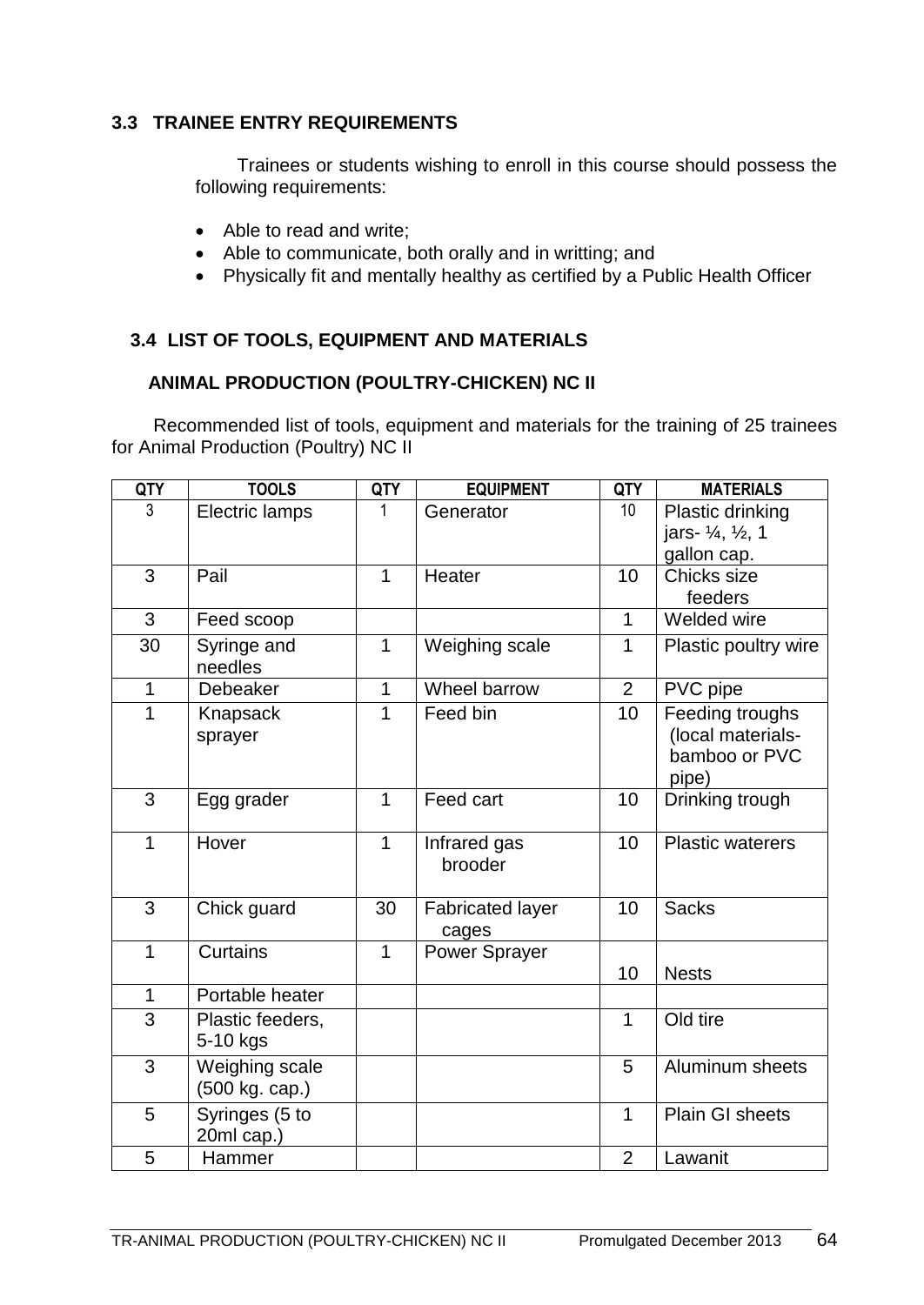| 5              | Shovel, wheel  |    |                         | 5   | Hard card boards               |
|----------------|----------------|----|-------------------------|-----|--------------------------------|
|                | barrow         |    |                         |     |                                |
| 15             | Mineral boxes, |    |                         | 5   | Plywood                        |
| 5              | Waterer        |    |                         |     | Old newspaper                  |
| $\overline{5}$ | Feeding trough |    |                         |     | Saw dust                       |
|                |                |    |                         |     | <b>Rice hulls</b>              |
|                |                |    |                         |     | Feeds                          |
|                |                |    |                         |     | • Chicks booster               |
|                |                |    |                         |     | $-$ from 1 day to 2            |
|                |                |    |                         |     | weeks old                      |
|                |                |    |                         |     | $\bullet$ Starter mash $-$     |
|                |                |    |                         |     | 3-4 weeks old                  |
|                |                |    |                         |     | $\bullet$ Finisher mash $-$    |
|                |                |    |                         |     | 5 weeks old until              |
|                |                |    |                         |     | market age                     |
|                |                |    |                         |     | Egg trays                      |
|                |                |    |                         |     | • Plastic egg                  |
|                |                |    |                         |     | trays (30 pcs                  |
|                |                |    |                         |     | capacity)                      |
|                |                |    |                         |     | • Cartoon egg                  |
|                |                |    |                         |     | trays<br>Egg cart              |
|                |                |    |                         |     |                                |
|                |                |    |                         |     | Egg boxes<br>Veterinary drugs  |
|                |                |    |                         |     | Dewormer                       |
|                |                |    |                         |     | Vaccines                       |
|                |                |    |                         |     | Supplements                    |
|                |                |    |                         | 25  | PPE:                           |
|                |                |    |                         | set | • Dust coats                   |
|                |                |    |                         |     | $\bullet$ Mask                 |
|                |                |    |                         |     | • Hand gloves                  |
|                |                |    |                         |     | • Boots                        |
|                |                |    |                         |     | Rain coats<br>$\bullet$        |
|                |                |    |                         |     | Fire extinguisher<br>$\bullet$ |
|                |                |    |                         |     | Foot baths<br>$\bullet$        |
|                |                |    | Models/actual           |     | Learning                       |
|                |                |    | objects                 |     | <b>Materials</b>               |
|                |                |    | Breed/strain/           |     | Production<br>$\bullet$        |
|                |                |    | hybrid:                 |     | records                        |
|                |                | 60 | <b>Broiler strains:</b> |     | Rearing flock<br>п             |
|                |                |    | Hydro G<br>П            |     | records                        |
|                |                |    | Pilch-de-kalb<br>п      |     | Laying flock<br>$\bullet$      |
|                |                |    | Lohman<br>п             |     | records                        |
|                |                |    | <b>Starbro</b><br>п     |     | Financial<br>$\bullet$         |
|                |                |    | Arbor acre              |     | records                        |
|                |                |    | <b>Avian Peterson</b>   |     | Inventory<br>$\bullet$         |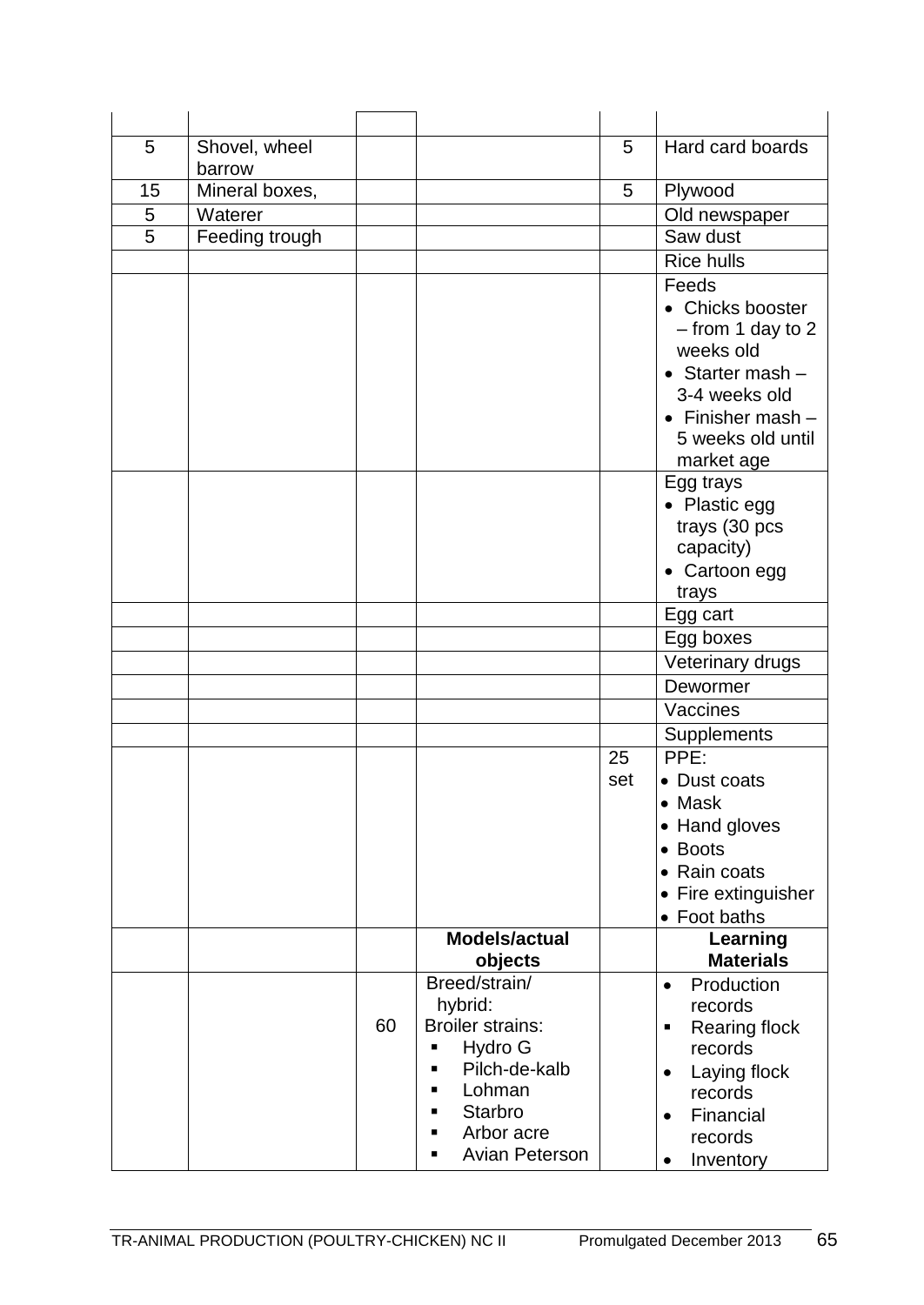| 30 | Cobb<br>$\blacksquare$<br>Strains of layers:<br>$\blacksquare$<br><b>Babcock</b><br>Dekalb<br>$\blacksquare$<br><b>H &amp; N</b><br>$\blacksquare$<br>Hi-sex white<br>$\blacksquare$<br><b>Starcross</b><br>$\blacksquare$<br>Lohman LSL<br>٠                                                                                                        | records<br>Physical<br>$\bullet$<br>records:<br>❖ Brooding and<br>growing<br>records<br>❖ Laying flock<br>production<br>records<br>• Financial<br>records:<br>❖ Value of<br>production<br>and disposal<br>❖ Other<br>sources of<br>income<br>❖ Farm<br>expenses |
|----|------------------------------------------------------------------------------------------------------------------------------------------------------------------------------------------------------------------------------------------------------------------------------------------------------------------------------------------------------|-----------------------------------------------------------------------------------------------------------------------------------------------------------------------------------------------------------------------------------------------------------------|
| 30 | Egg layers<br>classification<br>(Based on Phil.<br>Product Standard,<br>classification of<br>chicken eggs)<br>Jumbo $>70$ g<br>$\bullet$<br>XL 65-70 g<br>$\bullet$<br>L $60-65$ g<br>$\bullet$<br>M 55-60 g<br>$\bullet$<br>$S$ 50-55 g<br>$\bullet$<br>Pullets 45-50 g<br>$\bullet$<br>Peewee 40-45 g<br>$\bullet$<br>no weight <40 g<br>$\bullet$ |                                                                                                                                                                                                                                                                 |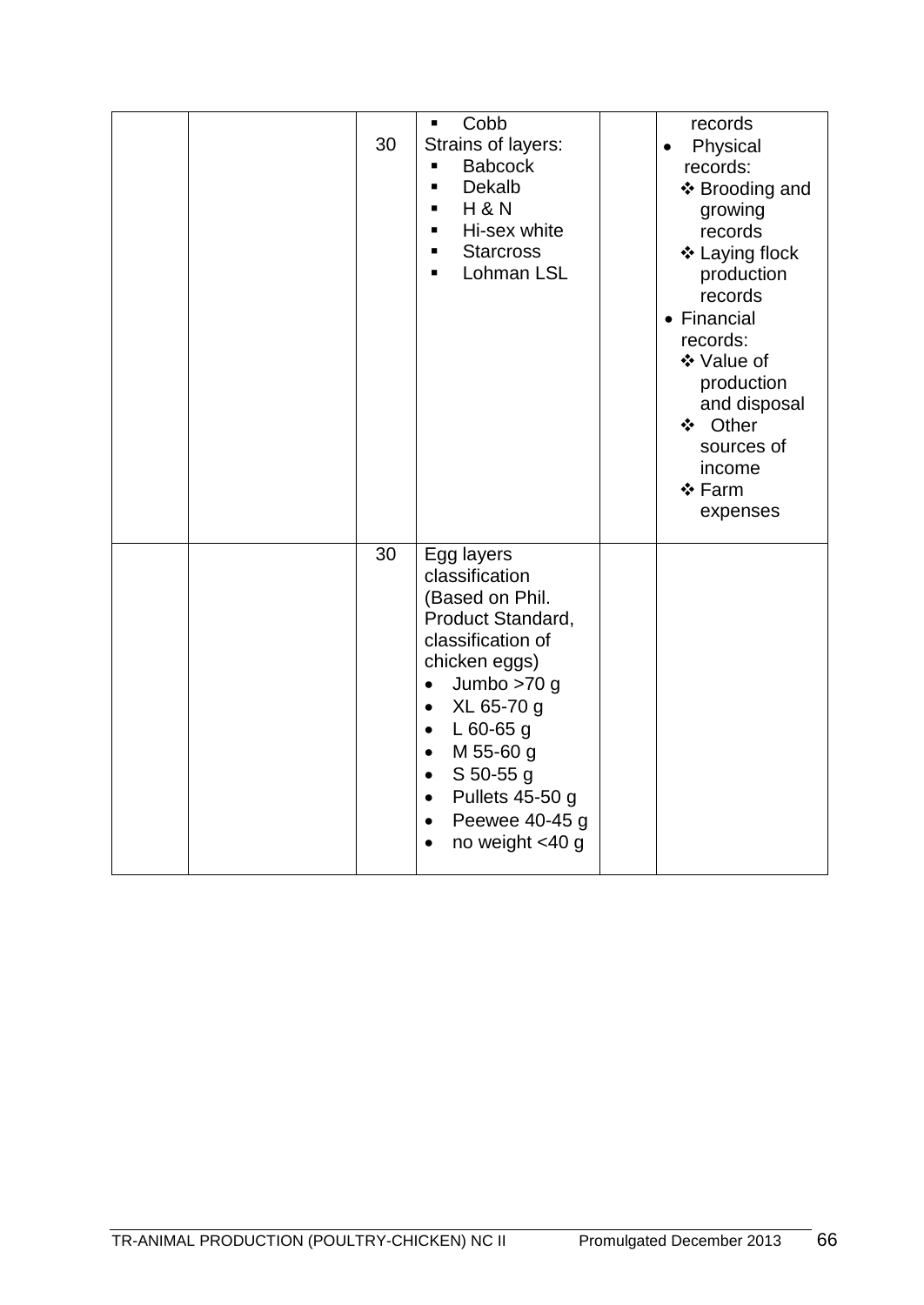### **3.5 TRAINING FACILITIES**

### **ANIMAL PRODUCTION (POULTRY-CHICKEN) NC II**

Based on a class size of 25 students/trainees

| <b>SPACE</b><br><b>REQUIREMENT</b>                         | <b>SIZE IN</b><br><b>METERS</b>    | <b>AREA IN</b><br>SQ.<br><b>METERS</b> | <b>QTY</b> | <b>TOTAL</b><br><b>AREA IN SQ.</b><br><b>METERS</b> | <b>GRAND</b><br><b>TOTAL</b><br>AREA IN SQ.<br><b>METER</b> |
|------------------------------------------------------------|------------------------------------|----------------------------------------|------------|-----------------------------------------------------|-------------------------------------------------------------|
| <b>Building</b><br>$\bullet$<br>(permanent)                | 13.00 x 15.00                      | 195.00                                 | 1          |                                                     | 195.00                                                      |
| $\circ$ Student/<br><b>Trainee</b><br><b>Working Space</b> | 2.00 x 2.00 per<br>student/trainee | 4.00 per<br>student                    | 25         | 100.00                                              |                                                             |
| o Lecture Room                                             | 7.00 x 5.00                        | 35.00                                  | 1          | 35.00                                               |                                                             |
| $\circ$ Learning<br>Resource Area                          | $3.00 \times 5.00$                 | 15.00                                  | 1          | 15.00                                               |                                                             |
| $\circ$ Tool<br>room/Storage<br>room                       | 5x5                                | 25                                     | 1          | 25                                                  |                                                             |
| $\circ$ Wash area,<br><b>Toilet &amp; Locker</b><br>room   | $2 \times 5$                       | 10                                     | 2          | 20                                                  |                                                             |
| Poultry house<br>$\bullet$<br>and facilities               |                                    |                                        |            | $40**$                                              |                                                             |
| Farm area<br>$\bullet$                                     |                                    |                                        |            |                                                     | 100                                                         |

|  | Note: ** Land area of poultry house good for one hundred (120) birds |  |
|--|----------------------------------------------------------------------|--|
|--|----------------------------------------------------------------------|--|

Prior to accreditation, a training provide must have a Memorandum of Agreement with private poultry farm with a at least one poultry house as practice farm/workplace for the trainees.

#### **3.6 TRAINER'S QUALIFICATIONS FOR AGRICULTURE SECTOR**

Trainers who will deliver the training on ANIMAL PRODUCTION (POULTRY-CHICKEN) NC II should have the following :

- Must be a holder of National TVET Trainer Certificate I (TM I and NC)
- Must be physically and mentally fit
- Preferrably computer literate

*Reference:* TESDA Board Resolution No. 2004 03

#### **3.7. INSTITUTIONAL ASSESSMENT**

Institutional assessment is undertaken by trainees to determine their achievement of units of competency. A certificate of achievement is issued for each unit of competency.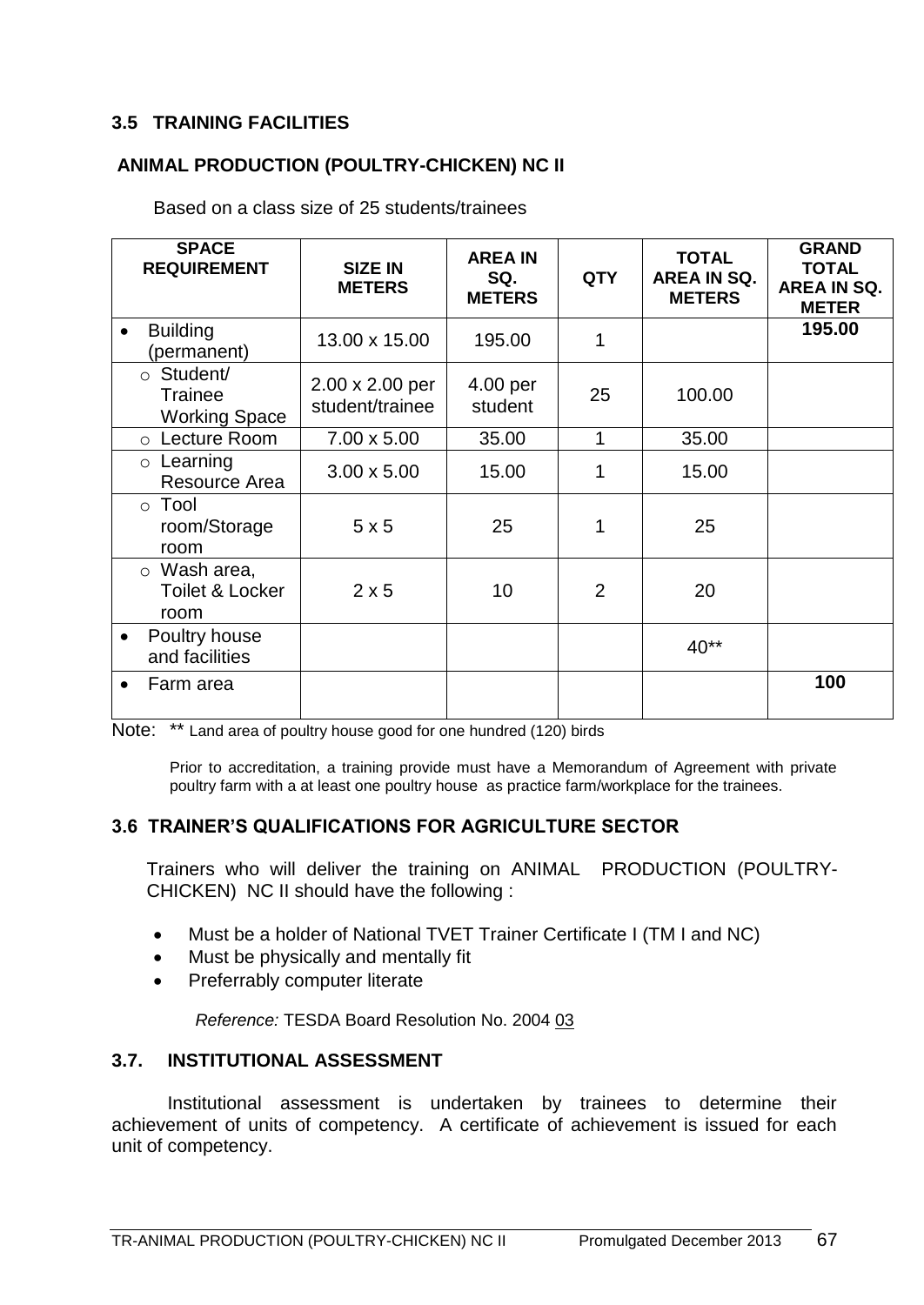#### **SECTION 4 ASSESSMENT AND CERTIFICATION ARRANGEMENTS**

- 4.1. To attain the National Qualification of Animal Production (Poultry-Chicken) NC II, the candidate must demonstrate competence in all the units listed in Section 1. Successful candidates shall be awarded a National Certificate signed by the TESDA Director General.
- 4.2. The qualification of Animal Production (Poultry-Chicken) NC II may be attained through accumulation of Certificates of Competency (COCs) in the following areas:
	- 4.2. 1. Maintain poultry house
	- 4.2. 2. Brood and grow birds
	- 4.2. 3. Perform pre-lay and lay activities
	- 4.2. 4. Trim beak
- 4.3. The following elective competency for breeding also equivalent to a COC can also be taken to enhance one's employability as holder of Animal Production (Poultry-Chicken) NC II:
	- 4.3. 1. Breed chicken

Successful candidates shall be awarded Certificates of Competency (COCs) bearing the signature of the Regional Director and Chair of the recognized local industry body.

- 4.4. Demonstration of competence through project-type assessment covering all required units of the qualification.
- 4.5. Assessment shall focus on the core units of competency. The basic and common units shall be integrated or assessed concurrently with the core units.
- 4.6. The following are qualified to apply for assessment and certification:
	- 4.6.1. Graduates of formal, non-formal and informal including enterprisebased training programs
	- 4.6.2. Experienced Workers (wage employed or self-employed)
- 4.7. The guidelines on assessment and certification are discussed in detail in the Procedures Manual on Assessment and Certification and Guidelines on the Implementation of the Philippine TVET Qualification and Certification System (PTQCS).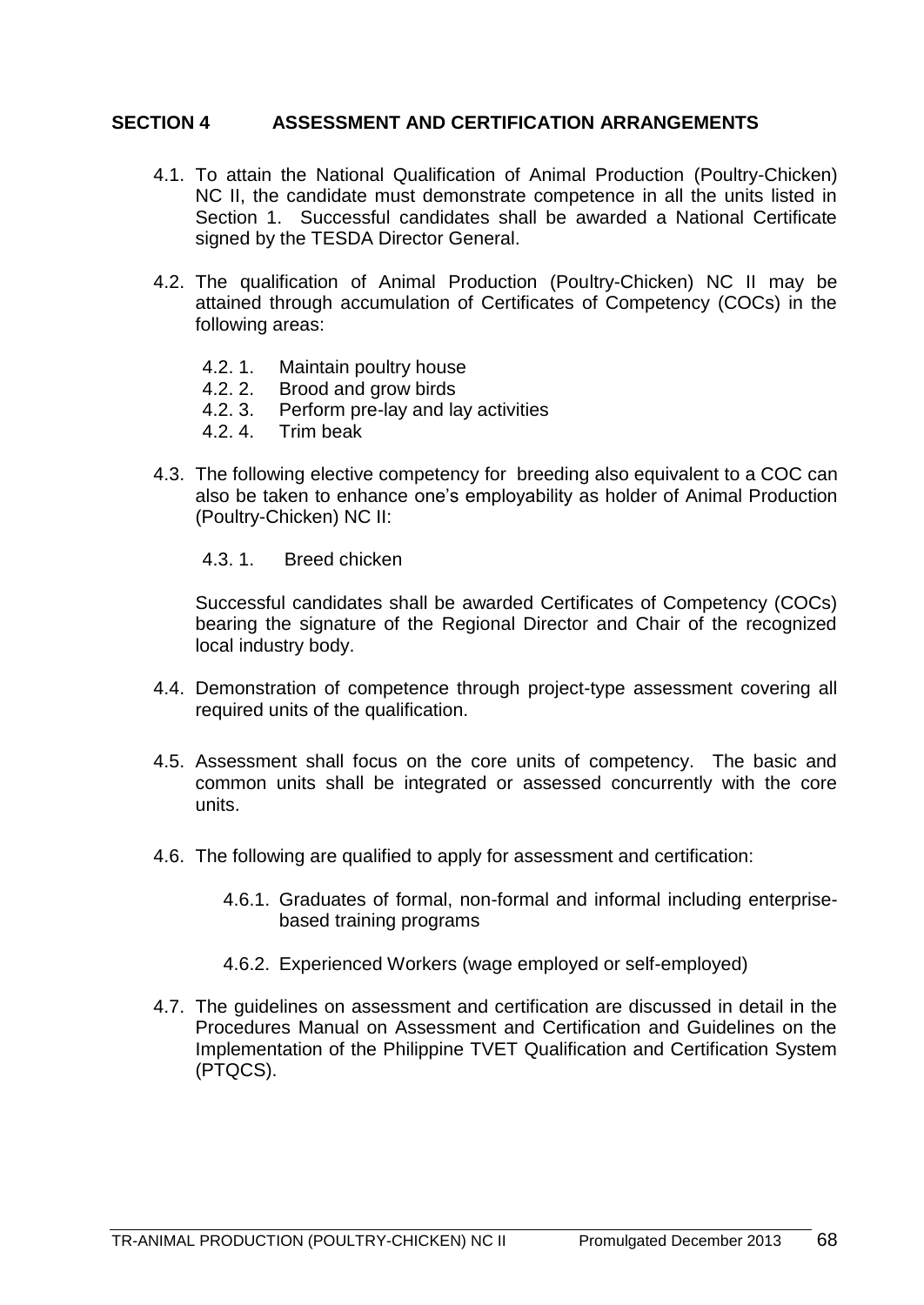

# **SUPERMARKET OF COMPETENCIES COMPETENCY MAP**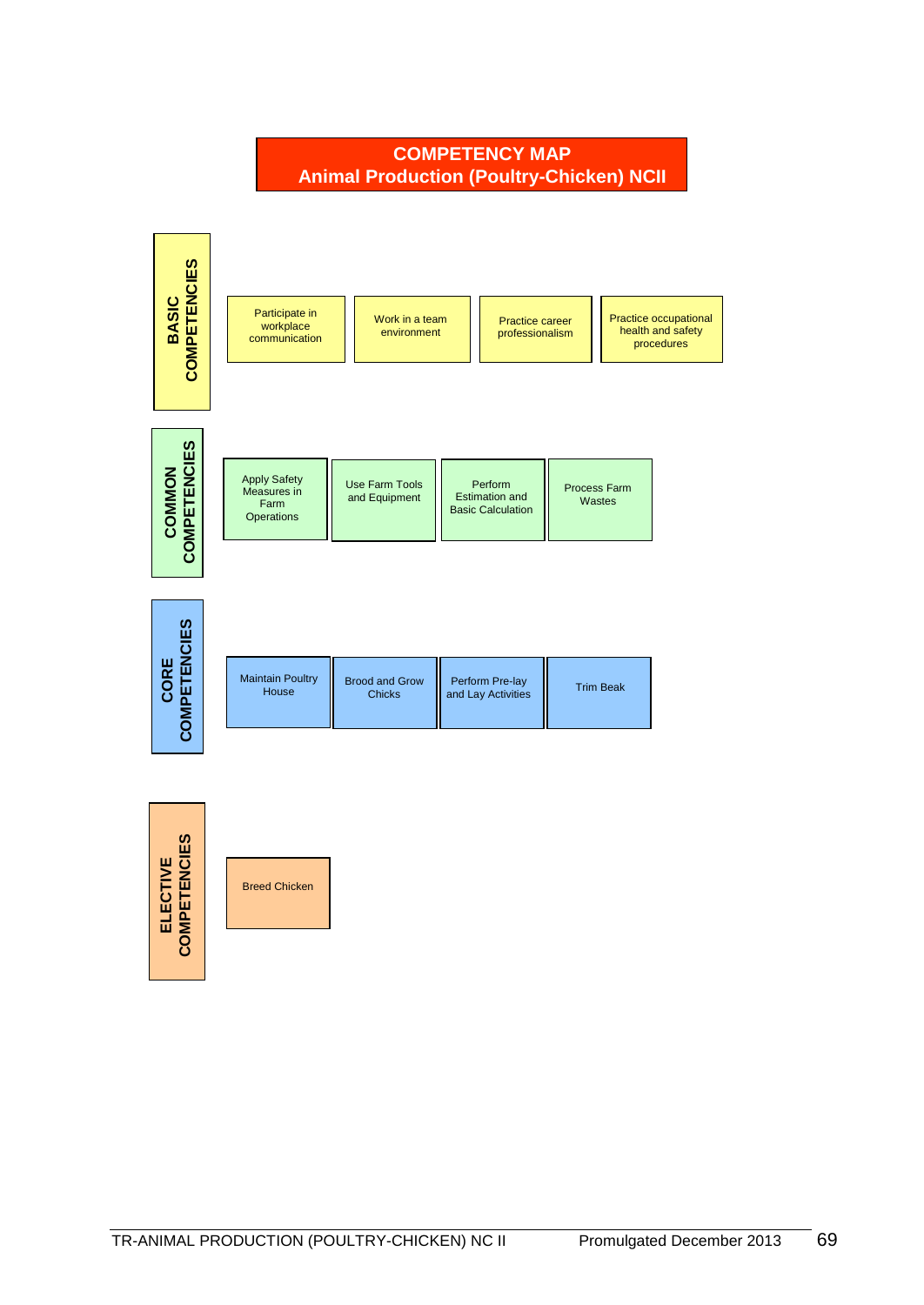#### **GLOSSARY OF TERMS**

- **Broiler** any commercial meat type chicken usually raised up to six weeks of age
- **Brooder** an area used for raising young fowl that provides sufficient light and protection
- **Brooding** a management practice where chicks are given extra supplemental heat and proper care and management
- **Cage Housing** a type or system of poultry housing where layers could be kept alone, by two or in big groups in cage
- **Culling** is the removal of undesirable or inferior animals in the herd based on important economic traits and overall performance

**Downtime-** rest period

- **Immunization** prevention of diseases by providing appropriate vaccines to animals
- **Incubation** refers to the development of the birds from the fertilized eggs to fully formed chicks
- **Livestock** domestic animals kept for use on a farm and raised for sale and profit
- **Nutrients** food elements or substance found in the feeds such as protein, carbohydrates, fats and others
- **Pewee egg** the first egg of a pullet or the smallest sized egg
- **Poultry** a collective term for birds used either for breeding, egg production, meat production and recreation
- **Pullet** a young bird ready to lay egg
- **Ration** the total amount of feeds taken in by an animal during a 24 hour period
- **Rooster** a matured male poultry used for breeding

**Vaccination** – a preventive measure to inoculate an animal with a mildly toxic preparation of bacteria or a virus of specific disease to prevent or to lessen the effects of the disease

**Waterer** – equipment used in providing water to animals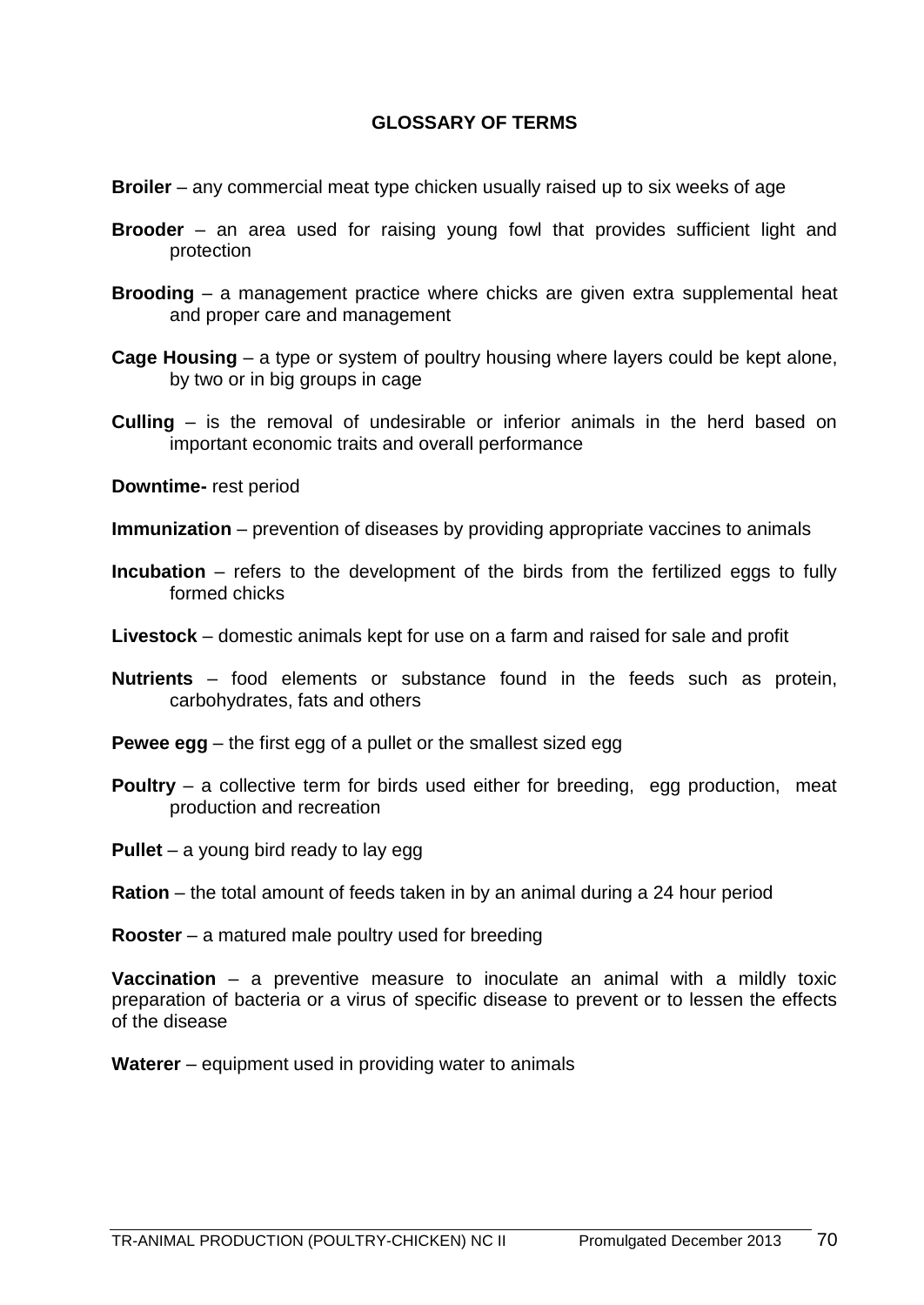### **ACKNOWLEDGEMENTS**

The Technical Education and Skills Development Authority (TESDA) wishes to extend gratitude and appreciation to the many representatives of business, industry, academe and government agencies and labor groups who donated their time and expertise to the development and validation of these Training Regulations.

## **THE TECHNICAL ADVISORY PANEL (TAP)**

### **DR. MARIO S. SUBA (Chair) DIR. PETE OCAMPO**

Presidential Assistant for Internal Development / Professor Central Luzon State University (CLSU) City Science of Muños, Nueva Ecija

Livestock Development Council Department of Agriculture

## **MS. JOSEFINA A. CONTRERAS**

Officer-In-Charge

Bureau of Animal Industry **Majayjay, Laguna** Valenzuela Metro Manila

#### **DR. EDUARDO M. MARIANO (DVM)**

Farm Manager/ Consultant ARSEN Farm Inc.

### **THE TECHNICAL EXPERT PANEL (TEP)**

# **MR. ERNESTO DOBLON MR. ELMER PERMITES**

Trainer **Royal Chicks Farm** Quezon National Agricultural School Mandaluyong City Malicboy, Pagbilao Quezon

Senior Agriculturist Senior Agriculturist Bureau of Animal Industry **Bureau of Animal Industry** Valenzuela Metro Manila Valenzuela Metro Manila

### **THE REVIEW PANEL**

## **BIENVENIDO A. RARA**

Barfarm Agro Venture Marikina City

## **DR. ANGEL GUNO MS. EMILIA A. LOPEZ**

#### **DR. RAUL C. OLEGARIO**

Olegarion Vet Services and Consultancy President, Philippine College of Poultry **Practitioners** 

## **THE RESPONDENTS OF VALIDATION**

#### **DENNIS C. AQUINO**

Occupational Safety and Health Center Department of Labor and Employment

#### **ALDO-AMADO A. DELOS REYES** ADT-VET Link Inc.